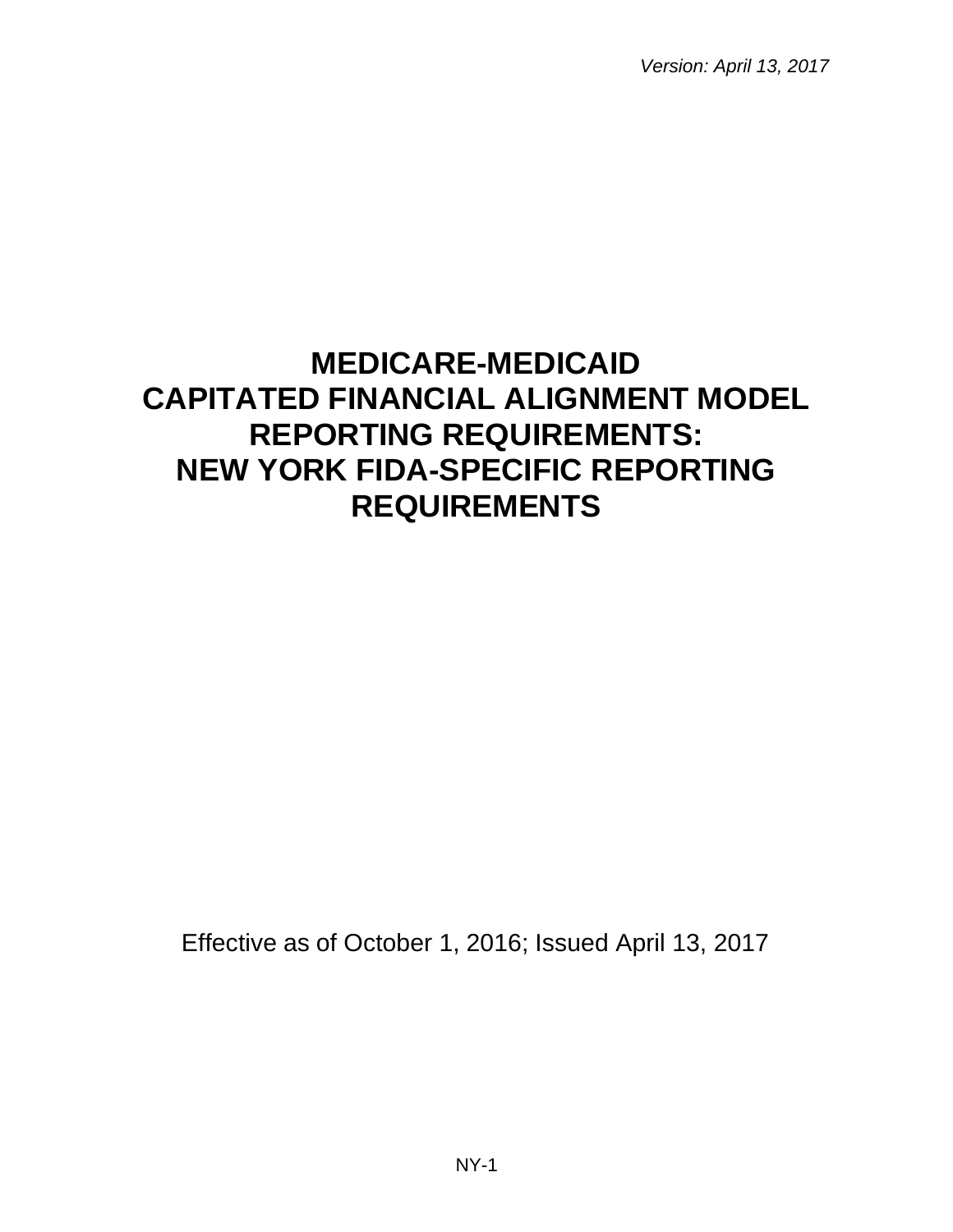# **Table of Contents**

| Reporting on Assessments and PCSPs Completed Prior To First Effective |  |
|-----------------------------------------------------------------------|--|
| Guidance on Assessments and PCSPs for Participants with a Break in    |  |
|                                                                       |  |
| New York State's Implementation, Ongoing, and Continuous Reporting    |  |
|                                                                       |  |
|                                                                       |  |
|                                                                       |  |
|                                                                       |  |
|                                                                       |  |
|                                                                       |  |
|                                                                       |  |
|                                                                       |  |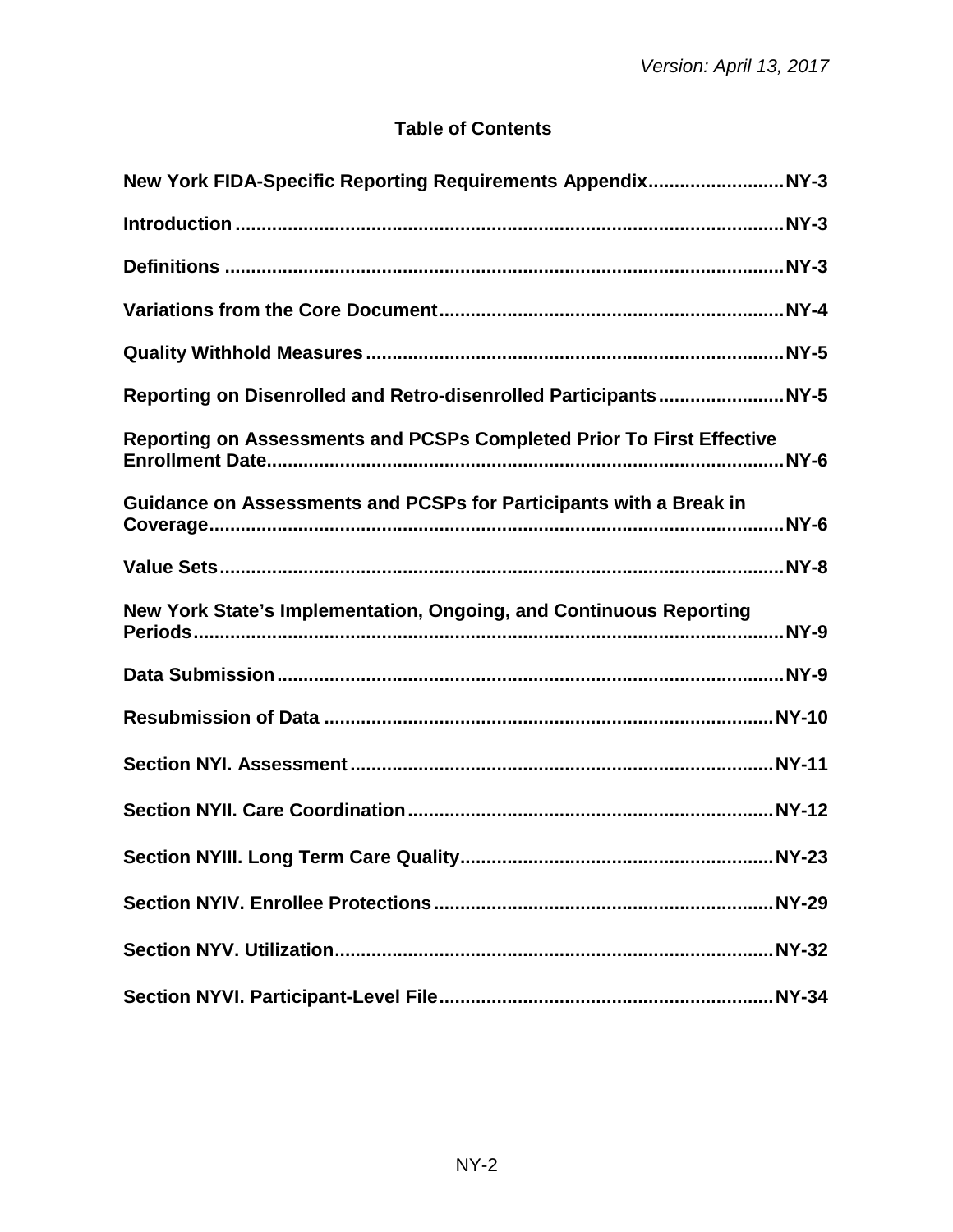### **New York FIDA-Specific Reporting Requirements Appendix**

#### <span id="page-2-1"></span><span id="page-2-0"></span>*Introduction*

The measures in this appendix are required reporting for all plans participating in the New York Fully Integrated Duals Advantage (FIDA) Demonstration. CMS and the State of New York reserve the right to update the measures in this appendix for subsequent demonstration years. These state-specific measures directly supplement the Medicare-Medicaid Capitated Financial Alignment Model: Core Reporting Requirements, which can be found at the following web address:

[http://www.cms.gov/Medicare-Medicaid-Coordination/Medicare-and-Medicaid-](http://www.cms.gov/Medicare-Medicaid-Coordination/Medicare-and-Medicaid-Coordination/Medicare-Medicaid-Coordination-Office/FinancialAlignmentInitiative/InformationandGuidanceforPlans.html)[Coordination/Medicare-Medicaid-Coordination-](http://www.cms.gov/Medicare-Medicaid-Coordination/Medicare-and-Medicaid-Coordination/Medicare-Medicaid-Coordination-Office/FinancialAlignmentInitiative/InformationandGuidanceforPlans.html)[Office/FinancialAlignmentInitiative/InformationandGuidanceforPlans.html](http://www.cms.gov/Medicare-Medicaid-Coordination/Medicare-and-Medicaid-Coordination/Medicare-Medicaid-Coordination-Office/FinancialAlignmentInitiative/InformationandGuidanceforPlans.html)

FIDA Plans should refer to the core document for additional details regarding definitions, reporting phases and timelines, and sampling methodology, except as otherwise specified in this document.

The core and state-specific measures supplement existing Part C and Part D reporting requirements, as well as measures that FIDA Plans report via other vehicles or venues, such as HEDIS<sup>[®1](#page-2-3)</sup> and HOS. CMS and the State will also track key utilization measures, which are not included in this document, using encounter and claims data. The quantitative measures are part of broader oversight, monitoring, and performance improvement processes that include several other components and data sources not described in this document.

FIDA Plans should contact the NY Help Desk at [NYHelpDesk@norc.org](mailto:NYHelpDesk@norc.org) with any questions about the New York state-specific appendix or the data submission process.

#### <span id="page-2-2"></span>*Definitions*

l

Calendar Quarter: All quarterly measures are reported on calendar quarters. The four calendar quarters of each calendar year will be as follows:  $1/1 - 3/31$ ,  $4/1 -$ 6/30,  $7/1 - 9/30$ , and  $10/1 - 12/31$ .

Calendar Year: All annual measures are reported on a calendar year basis. For example, Calendar Year 2015 (CY1) will represent January 1, 2015 through December 31, 2015.

Community-based Long Term Services and Supports (LTSS): A range of medical, habilitation, rehabilitation, home care, or social services a person needs over months or years in order to improve or maintain function or health which are

<span id="page-2-3"></span><sup>&</sup>lt;sup>1</sup> HEDIS<sup>®</sup> is a registered trademark of the National Committee for Quality Assurance (NCQA).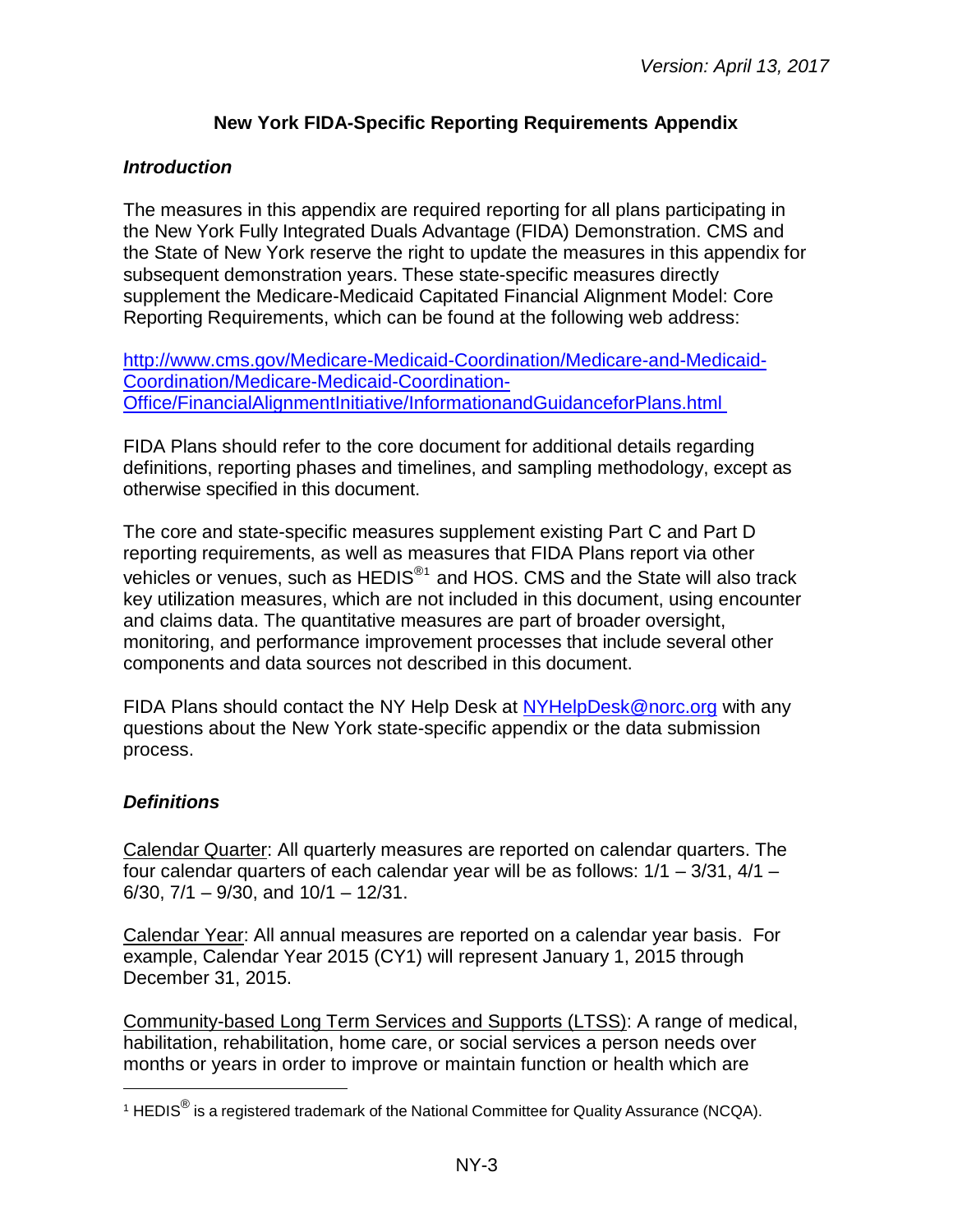provided in the person's home or community-based setting such as assisted-living facilities. These home and community-based services are designed to meet an individual's needs as an alternative to long-term nursing facility care and to enable a person to live as independently as possible. Examples include assistance with bathing, dressing and other basic activities of daily life and self-care, as well as support for everyday tasks such as laundry, shopping and transportation.

Facility-based Long-Term Services and Supports (LTSS): Facility-based LTSS are a range of medical, social, or rehabilitation services a person needs over months or years in order to improve or maintain function or health which are provided in a longterm care facility, such as a nursing facility (not including assisted living residences).

Implementation Period: The initial months of the demonstration during which FIDA plans will report to CMS and the State on a more intensive reporting schedule. The Implementation Period starts on the first effective enrollment date and continues until the end of the first 2015 calendar year quarter after the end of passive enrollment (January 1, 2015 – September 30, 2015).

Long stay: A long stay is an episode with cumulative days in facility greater than or equal to 101 days.

New to service: Eligible individuals who are not already receiving Facility-based or Community-based LTSS.

Primary Care Provider (PCP): Primary care physicians licensed by the State of New York and board certified in family practice, internal medicine, general practice, obstetrics/gynecology, or geriatrics, State licensed physician assistants, or a physician extender who is a registered nurse practitioner or advanced practice nurse or advanced practice nurse group practice within an acceptable specialty as required under State regulation.

#### <span id="page-3-0"></span>*Variations from the Core Document*

#### Core 9.2

The following section provides additional guidance about identifying individuals enrolled in the MMP as "nursing home certifiable," or meeting the nursing facility level of care (NF LOC), for the purposes of reporting Core 9.2.

Core 9.2 focuses on "nursing home certifiable" members, defined as "members living in the community, but requiring an institutional level of care" (see the Core Reporting Requirements for more information). All Participants with a level of care (LOC) score of 5 or greater in the Uniform Assessment System for New York (UAS-NY) Community Health Assessment should be reported as nursing home certifiable. FIDA Plans must confirm that such Participants are living in the community and not in longterm nursing facility stay.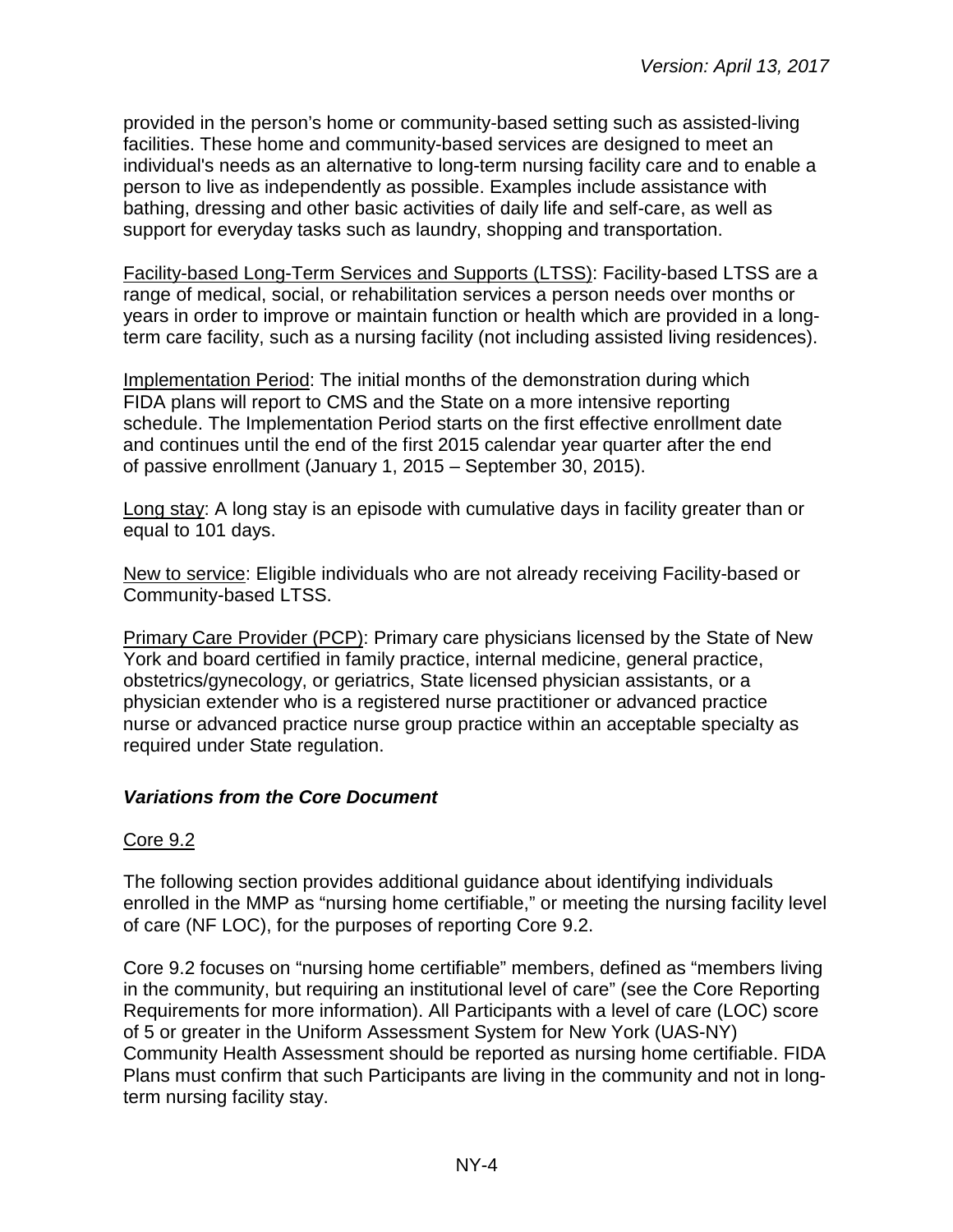## <span id="page-4-0"></span>*Quality Withhold Measures*

CMS and the State of New York will establish a set of quality withhold measures, and FIDA Plans will be required to meet established thresholds. Throughout this document, state-specific quality withhold measures are marked with the following symbol for Demonstration Year 1: (i) and the following symbol for Demonstration Years 2 and 3: (ii). For more information about the state-specific quality withhold measures for Demonstration Year 1, refer to the Quality Withhold Technical Notes (DY 1): New York-Specific Measures at [http://www.cms.gov/Medicare-Medicaid-](http://www.cms.gov/Medicare-Medicaid-Coordination/Medicare-and-Medicaid-Coordination/Medicare-Medicaid-Coordination-Office/FinancialAlignmentInitiative/InformationandGuidanceforPlans.html)[Coordination/Medicare-and-Medicaid-Coordination/Medicare-Medicaid-](http://www.cms.gov/Medicare-Medicaid-Coordination/Medicare-and-Medicaid-Coordination/Medicare-Medicaid-Coordination-Office/FinancialAlignmentInitiative/InformationandGuidanceforPlans.html)[Coordination-](http://www.cms.gov/Medicare-Medicaid-Coordination/Medicare-and-Medicaid-Coordination/Medicare-Medicaid-Coordination-Office/FinancialAlignmentInitiative/InformationandGuidanceforPlans.html)

[Office/FinancialAlignmentInitiative/InformationandGuidanceforPlans.html.](http://www.cms.gov/Medicare-Medicaid-Coordination/Medicare-and-Medicaid-Coordination/Medicare-Medicaid-Coordination-Office/FinancialAlignmentInitiative/InformationandGuidanceforPlans.html) Additional information on the withhold methodology and benchmarks for Demonstration Years 2 and 3 will be provided at a later time.

In addition to the quality withhold measures identified in this appendix and the Core Reporting Requirements, the following measure from the Core Reporting Requirements will be a DY 2 and 3 state-specific quality withhold measure for plans participating in the FIDA Demonstration:

• Core Measure 9.2 – Nursing Facility Diversion

FIDA Plans will be required to report this measure according to the specifications in the Core Reporting Requirements.

#### <span id="page-4-1"></span>*Reporting on Disenrolled and Retro-disenrolled Participants*

Unless otherwise indicated in the reporting requirements, FIDA Plans should report on all Participants enrolled in the demonstration who meet the definition of the data elements, regardless of whether that Participant was subsequently disenrolled from the FIDA Plan. Measure-specific guidance on how to report on disenrolled Participants is provided under the Notes section of each state-specific measure.

Due to retro-disenrollment of Participants, there may be instances where there is a lag between a Participant's effective disenrollment date and the date on which the FIDA Plan is informed about that disenrollment. This time lag might create occasional data inaccuracies if a FIDA Plan includes Participants in reports who had in fact disenrolled before the start of the reporting period. If FIDA Plans are aware at the time of reporting that a Participant has been retro-disenrolled with a disenrollment effective date prior to the reporting period (and therefore was not enrolled during the reporting period in question), then FIDA Plans may exclude that Participant from reporting. Please note that FIDA Plans are *not* required to re-submit corrected data should they be informed of a retro-disenrollment subsequent to a reporting deadline. FIDA Plans should act upon their best and most current knowledge at the time of reporting regarding each Participant's enrollment status.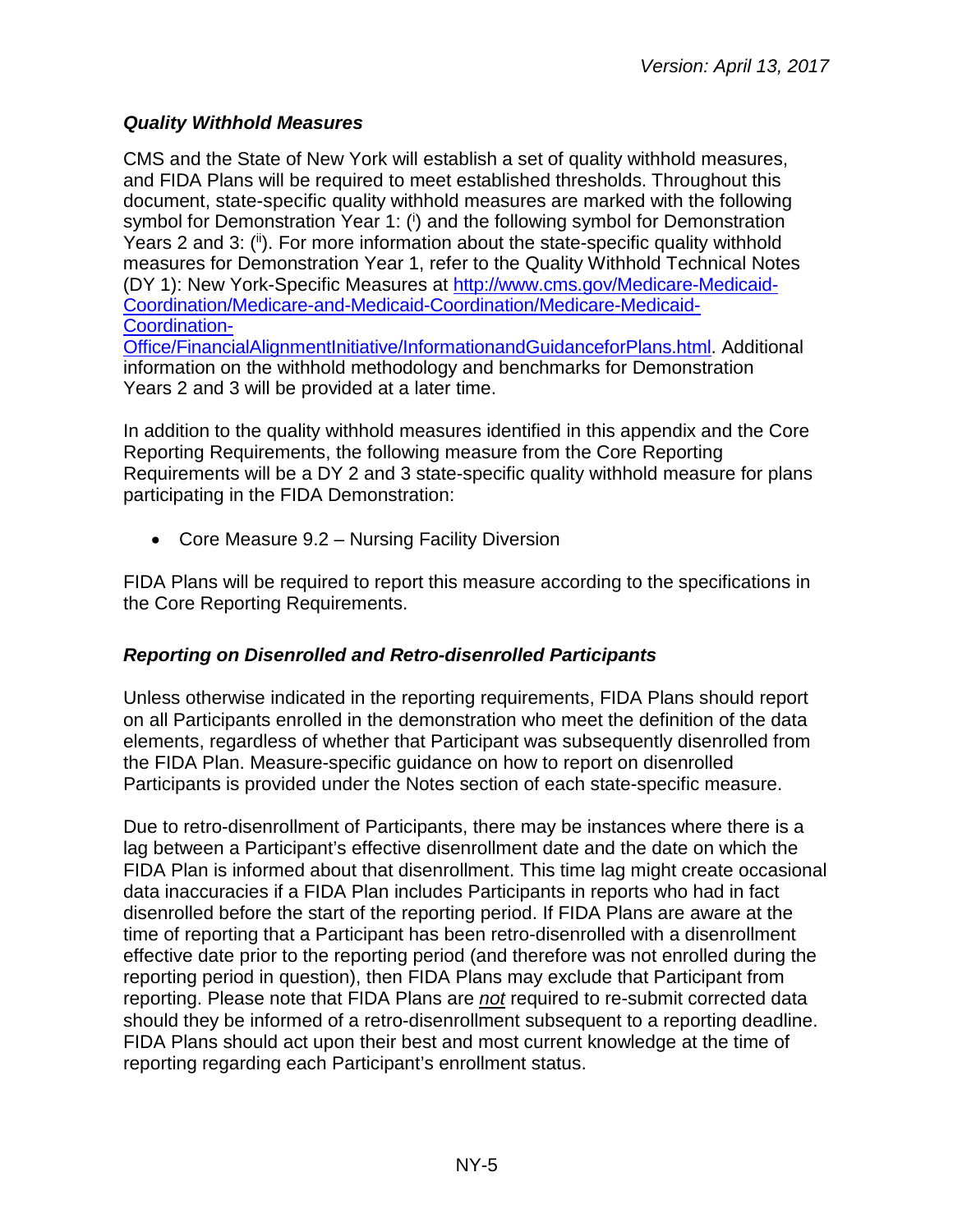#### <span id="page-5-0"></span>*Reporting on Assessments and PCSPs Completed Prior To First Effective Enrollment Date*

For FIDA Plans that have requested and obtained CMS approval to do so, assessments may be completed up to 20 days prior to the individual's coverage effective date for individuals who are passively enrolled. Early assessment outreach for opt-in Participants is permitted for all participating FIDA Plans.

For purposes of reporting data on assessments (Core 2.1 and Core 2.2), FIDA Plans should report any assessments completed prior to the first effective enrollment date as if they were completed on the first effective enrollment date. For example, if a Participant's first effective enrollment date was June 1 and the assessment for that Participant was completed on May 25, the FIDA Plan should report the assessment as if it were completed on June 1.

FIDA Plans should refer to the Core reporting requirements for detailed specifications for reporting Core 2.1 and Core 2.2. For example, Core 2.1 should only include Participants whose 90th day of enrollment occurred during the reporting period. Participants enrolled into the FIDA Plan on January 1, 2015 would reach their 90th day (three full months) on March 31, 2015. Therefore, these Participants would be reported in the data submission for the March monthly reporting period, even if their assessment was marked as complete on the first effective enrollment date (i.e., January 1).

FIDA Plans must comply with the IDT Policy regarding completion of Person-Centered Service Plans (PCSPs) within 90 days of enrollment. In the event that a PCSP is also finalized prior to the first effective enrollment date, FIDA Plans should report completion of the PCSP (for measures NY2.1 and NY2.2) as if it were completed on the first effective enrollment date. For example, if a Participant's first effective enrollment date was June 1 and the PCSP for that Participant was completed on May 27, the FIDA Plan should report the PCSP as if it were completed on June 1.

#### <span id="page-5-1"></span>*Guidance on Assessments and PCSPs for Participants with a Break in Coverage*

#### Assessments

If a FIDA Plan already completed an assessment for a Participant that was previously enrolled, the FIDA Plan is not necessarily required to conduct a new assessment if the Participant rejoins the same FIDA Plan within six months of his/her most recent assessment. Instead, the FIDA Plan can:

1. Perform any risk stratification, claims data review, or other analyses as required by the three-way contract to detect any changes in the Participant's condition since the assessment was conducted; and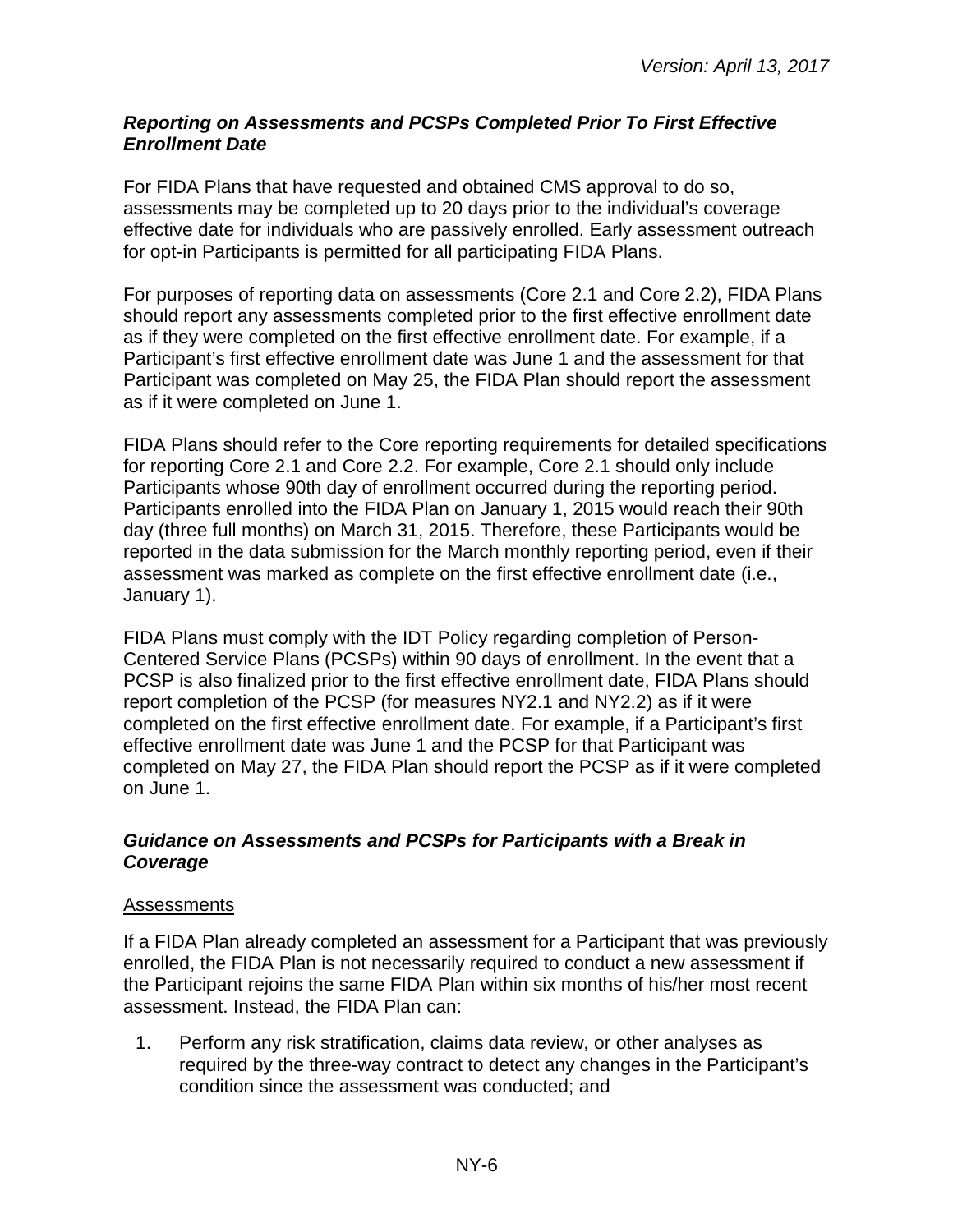2. Ask the Participant (or his/her authorized representative) if there has been a change in the Participant's health status or needs since the assessment was conducted.

The FIDA Plan must document any risk stratification, claims data review, or other analyses that are performed to detect any changes in the Participant's condition. The FIDA Plan must also document its outreach attempts and the discussion(s) with the Participant (or his/her authorized representative) to determine if there was a change in the Participant's health status or needs.

If a change is identified, the FIDA Plan must conduct a new assessment within the timeframe prescribed by the contract. If there are no changes, the FIDA Plan is not required to conduct a new assessment unless requested by the Participant (or his/her authorized representative). Please note, if the FIDA Plan prefers to conduct assessments on all re-enrollees regardless of status, it may continue to do so.

Once the FIDA Plan has conducted a new assessment as needed or confirmed that the prior assessment is still accurate, the FIDA Plan can mark the assessment as complete for the Participant's current enrollment. The FIDA Plan would then report that completion according to the specifications for Core 2.1 and Core 2.2. When reporting these measures, the FIDA Plan should count the number of enrollment days from the Participant's most recent enrollment effective date, and should report the assessment based on the date the prior assessment was either confirmed to be accurate or a new assessment was completed.

If the FIDA Plan is unable to reach a re-enrolled Participant to determine if there was a change in health status, then the FIDA Plan may report that Participant as unable to be reached so long as the FIDA Plan made the requisite number of outreach attempts. If a re-enrolled Participant refuses to discuss his/her health status with the FIDA Plan, then the FIDA Plan may report that Participant as unwilling to participate in the assessment.

If the FIDA Plan did not complete an assessment for the re-enrolled Participant during his/her prior enrollment period, or if it has been more than six months since the Participant's assessment was completed, the FIDA Plan is required to conduct an assessment for the Participant within the timeframe prescribed by the contract. The FIDA Plan must make the requisite number of attempts to reach the Participant (at minimum) after their most recent enrollment effective date, even if the FIDA Plan reported that the Participant was unable to be reached during his/her prior enrollment. Similarly, Participants that refused the assessment during their prior enrollment must be asked again to participate (i.e., the FIDA Plan may not carry over a refusal from one enrollment period to the next).

#### Person-Centered Service Plans (PCSP)

If the FIDA Plan conducts a new assessment for the re-enrolled Participant, the Interdisciplinary Team (IDT) must revise the PCSP accordingly within the timeframe prescribed by the contract. Once the PCSP is revised, the FIDA Plan may mark the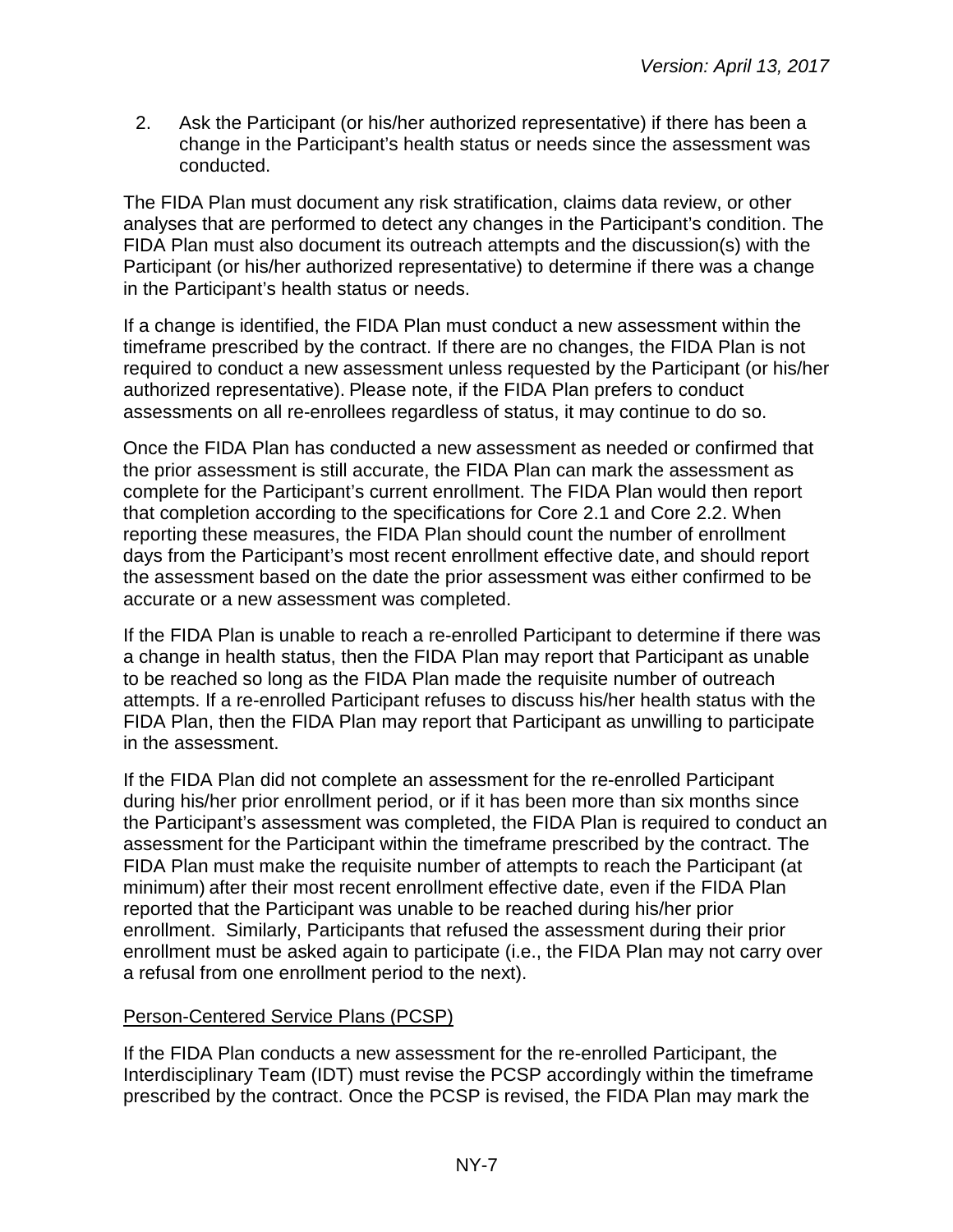PCSP as complete for the Participant's current enrollment. If the FIDA Plan determines that the prior assessment is still accurate and therefore the IDT does not need to update the previously completed PCSP, the FIDA Plan may mark the PCSP as complete for the current enrollment at the same time that the assessment is marked complete. The FIDA Plan would then follow the applicable state-specific measure specifications for reporting the completion. Please note, for purposes of reporting, the PCSP for the re-enrolled Participant should be classified as an *initial* PCSP.

If the IDT did not complete a PCSP for the re-enrolled Participant during his/her prior enrollment period, or if it has been more than six months since the Participant's PCSP was completed, the IDT is required to complete a PCSP for the Participant within the timeframe prescribed by the contract. The IDT must also follow the above guidance regarding reaching out to Participants that previously refused to participate or were not reached.

#### Reassessments and PCSP updates

The FIDA Plan must follow contract requirements regarding the completion of reassessments at least every six months, and the IDT should update the PCSP as necessary following the reassessment. If the FIDA Plan determined that an assessment from a Participant's prior enrollment was accurate and marked that assessment as complete for the Participant's current enrollment, the FIDA Plan should count from the date that the assessment was completed in the prior enrollment period to determine the due date for the reassessment and PCSP update. For example, when reporting Core 2.3, the FIDA Plan should count 365 days from the date when the assessment was actually completed, even if that date was during the Participant's prior enrollment period.

#### <span id="page-7-0"></span>*Value Sets*

The measure specifications in this document refer to code value sets that must be used to determine and report measure data element values. A value set is the complete set of codes used to identify a service or condition included in a measure. The New York FIDA-Specific Value Sets Workbook includes all value sets and codes needed to report certain measures included in the New York FIDA-Specific Reporting Requirements and is intended to be used in conjunction with the measure specifications outlined in this document. The New York FIDA-Specific Value Sets Workbook can be found on the CMS website at the following address: [http://www.cms.gov/Medicare-Medicaid-Coordination/Medicare-and-Medicaid-](http://www.cms.gov/Medicare-Medicaid-Coordination/Medicare-and-Medicaid-Coordination/Medicare-Medicaid-Coordination-Office/FinancialAlignmentInitiative/InformationandGuidanceforPlans.html)[Coordination/Medicare-Medicaid-Coordination-](http://www.cms.gov/Medicare-Medicaid-Coordination/Medicare-and-Medicaid-Coordination/Medicare-Medicaid-Coordination-Office/FinancialAlignmentInitiative/InformationandGuidanceforPlans.html)[Office/FinancialAlignmentInitiative/InformationandGuidanceforPlans.html.](http://www.cms.gov/Medicare-Medicaid-Coordination/Medicare-and-Medicaid-Coordination/Medicare-Medicaid-Coordination-Office/FinancialAlignmentInitiative/InformationandGuidanceforPlans.html)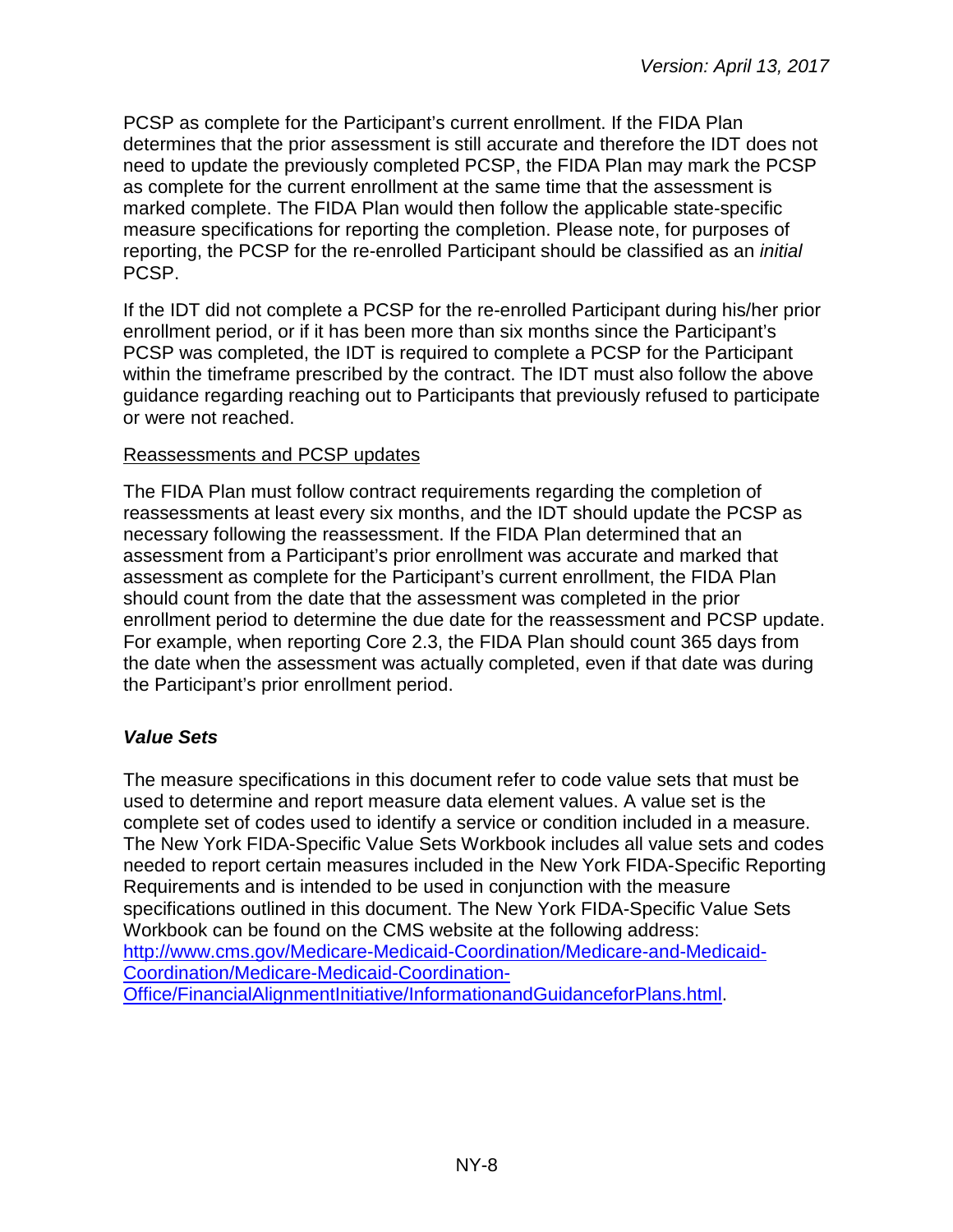| <b>Phase</b>                |                              | <b>Dates</b>                | <b>Explanation</b>                                                                                                                  |  |
|-----------------------------|------------------------------|-----------------------------|-------------------------------------------------------------------------------------------------------------------------------------|--|
|                             |                              | <b>Demonstration Year 1</b> |                                                                                                                                     |  |
| Continuous<br>Reporting     | <b>Implementation Period</b> | 1-1-15 through 9-30-15      | From the first effective<br>enrollment date through<br>the end of the first full<br>quarter after the end of<br>passive enrollment. |  |
|                             | <b>Ongoing Period</b>        | 1-1-15 through 12-31-15     | From the first effective<br>enrollment date through the<br>end of the first<br>demonstration year.                                  |  |
|                             |                              | <b>Demonstration Year 2</b> |                                                                                                                                     |  |
| Continuous<br>Reporting     | <b>Ongoing Period</b>        | 1-1-16 through 12-31-16     | From January 1st through<br>the end of the second<br>demonstration year.                                                            |  |
| <b>Demonstration Year 3</b> |                              |                             |                                                                                                                                     |  |
| Continuous<br>Reporting     | <b>Ongoing Period</b>        | 1-1-17 through 12-31-17     | From January 1st through<br>the end of the third<br>demonstration year.                                                             |  |

# <span id="page-8-0"></span>*New York State's Implementation, Ongoing, and Continuous Reporting Periods*

# <span id="page-8-1"></span>*Data Submission*

All FIDA Plans will submit state-specific measure data through the web-based Financial Alignment Initiative (FAI) Data Collection System (unless otherwise specified in the measure description). All data submissions must be submitted to this site by 5:00p.m. ET on the applicable due date. This site can be accessed at the following web address: [https://Financial-Alignment-Initiative.NORC.org](https://financial-alignment-initiative.norc.org/)

(Note: Prior to the first use of the system, all FIDA Plans will receive an email notification with the username and password that has been assigned to their plan. This information will be used to log in to the FAI system and complete the data submission).

All FIDA Plans will submit core measure data in accordance with the Core Reporting Requirements. Submission requirements vary by measure, but most core measures are reported through the Health Plan Management System (HPMS).

Please note, late submissions may result in compliance action from CMS.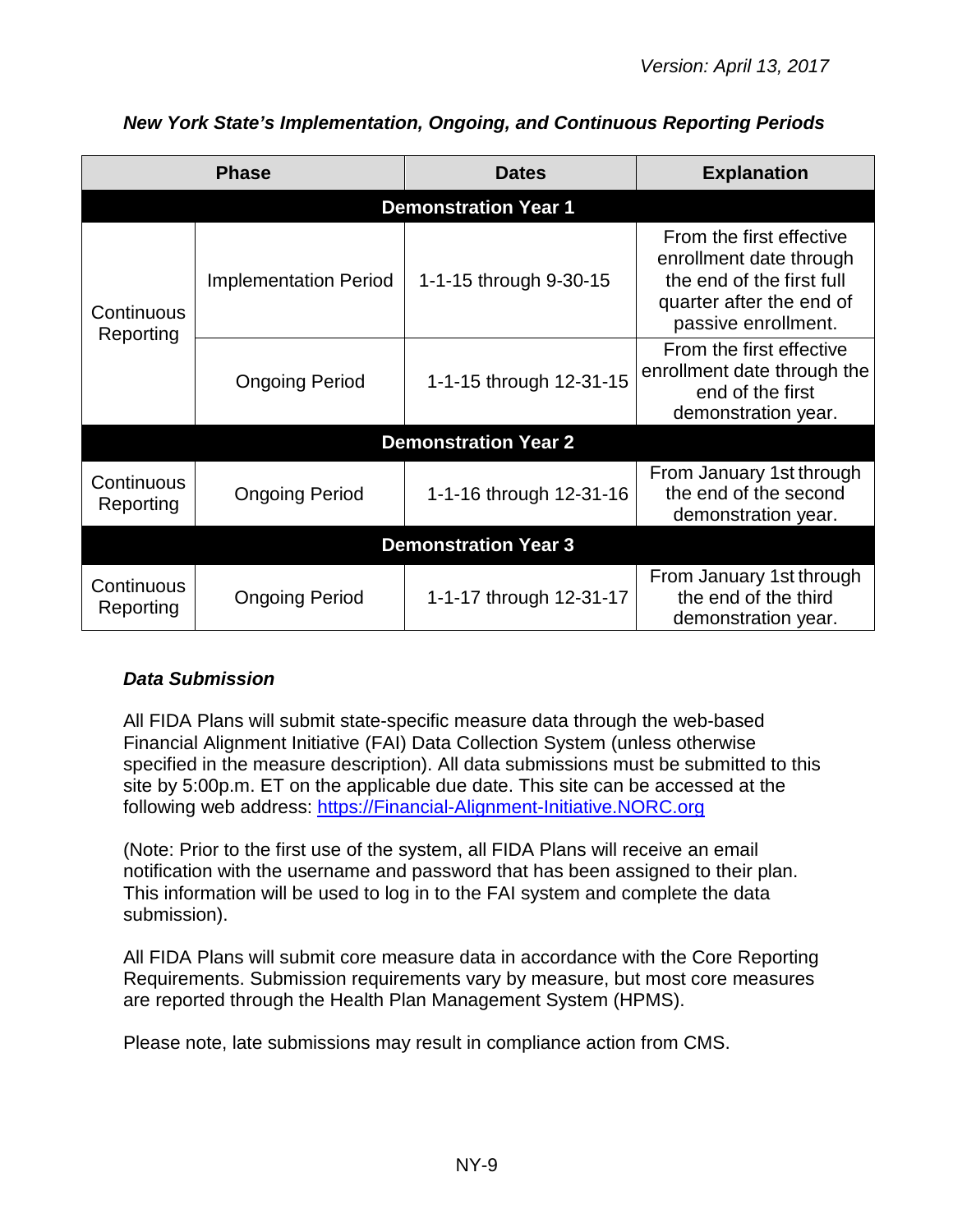### <span id="page-9-0"></span>*Resubmission of Data*

FIDA Plans must comply with the following steps to resubmit data after an established due date:

- 1. Email the NY HelpDesk [\(NYHelpDesk@norc.org\)](mailto:NYHelpDesk@norc.org) to request resubmission.
	- o Specify in the email which measures need resubmission;
	- o Specify for which reporting period(s) the resubmission is needed; and
	- o Provide a brief explanation for why the data need to be resubmitted.
- 2. After review of the request, the NY HelpDesk will notify the FIDA Plan once the FAI Data Collection System and/or HPMS has been re-opened.
- 3. Resubmit data through the applicable reporting system.
- 4. Notify the NY HelpDesk again after resubmission has been completed.

Please note, requests for resubmission after an established due date may result in compliance action from CMS.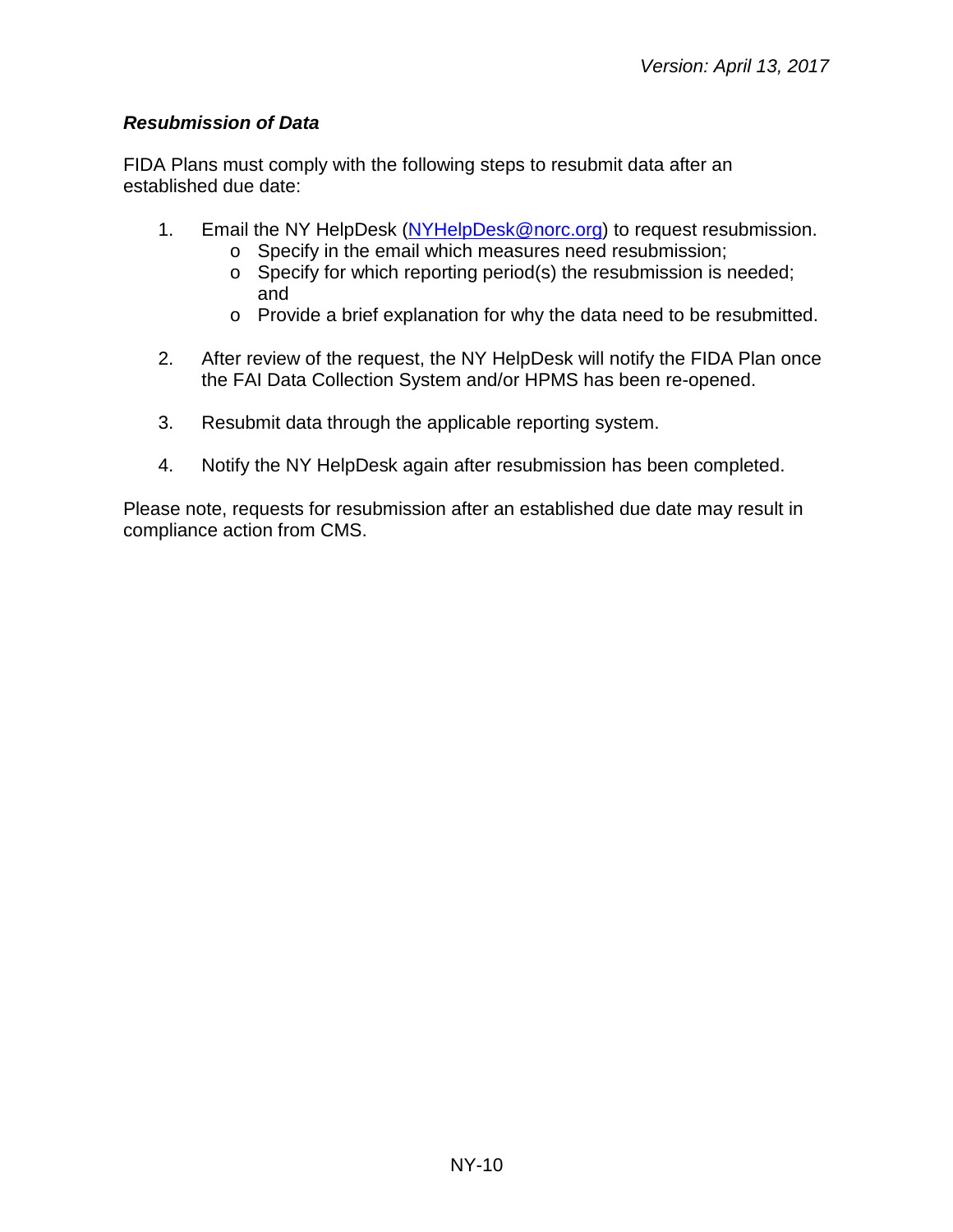#### <span id="page-10-0"></span>**Section NYI. Assessment**

- NY1.1 Participants who enrolled through opt-in enrollment with an initial assessment completed within 30 days of enrollment. – *Suspended*
- NY1.2 Participants who are passively enrolled with an initial assessment completed within 60 days of enrollment. – *Suspended*
- NY1.3 Improvement and stability in Activities of Daily Living (ADL) functioning between the previous assessment and most recent assessment. $^{\text{\tiny{\textsf{i}}}}$

Please note: No FIDA Plan reporting is required for this measure; however, FIDA Plans must assist NYSDOH with data collection and analysis as needed.

| <b>CONTINUOUS REPORTING</b>                                                                                                   |          |          |                      |     |  |  |
|-------------------------------------------------------------------------------------------------------------------------------|----------|----------|----------------------|-----|--|--|
| <b>Reporting</b><br>Reporting<br>Reporting<br><b>Due Date</b><br>Level<br><b>Section</b><br><b>Period</b><br><b>Frequency</b> |          |          |                      |     |  |  |
| NY <sub>1</sub><br>Assessment                                                                                                 | Annually | Contract | <b>Calendar Year</b> | N/A |  |  |

- A. QA Checks/Thresholds procedures used by CMS and the state to establish benchmarks in order to identify outliers or data that are potentially erroneous.
	- Guidance will be forthcoming on the established threshold for this measure.
- B. Analysis how CMS and the state will evaluate reported data, as well as how other data sources may be monitored.
	- CMS and the state will evaluate the percent of Participants in the FIDA Plan who remained stable or improved in ADL functioning between the previous assessment and most recent assessment.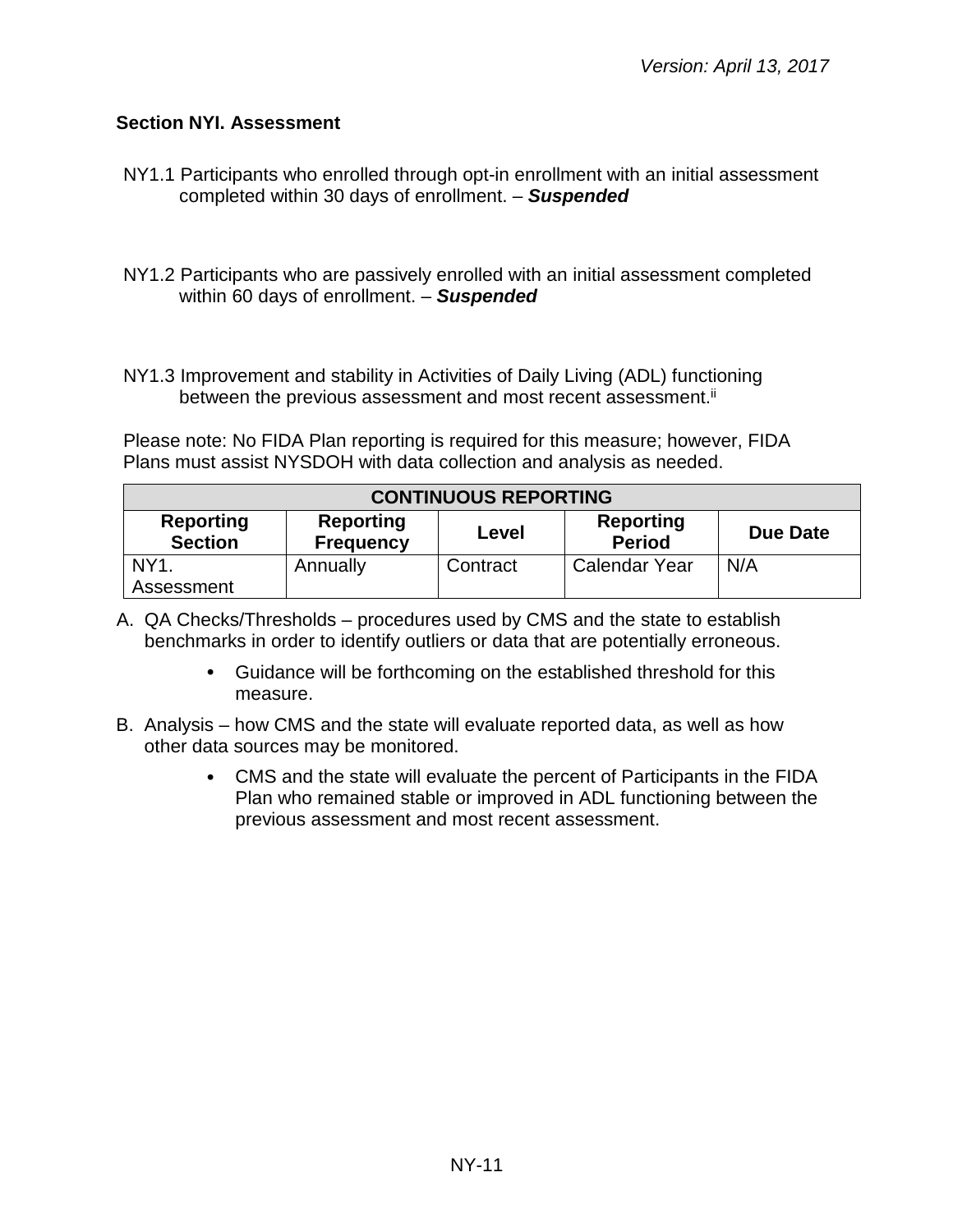## <span id="page-11-0"></span>**Section NYII. Care Coordination**

NY2.1 Participants with Person-Centered Service Plans (PCSPs) completed within 90 days of enrollment and PCSPs updated within 30 days of a reassessment.

| <b>IMPLEMENTATION</b>              |                                      |                |                                                                                                     |                                                                                     |
|------------------------------------|--------------------------------------|----------------|-----------------------------------------------------------------------------------------------------|-------------------------------------------------------------------------------------|
| <b>Reporting</b><br><b>Section</b> | <b>Reporting</b><br><b>Frequency</b> | Level          | Reporting<br><b>Period</b>                                                                          | <b>Due Date</b>                                                                     |
| NY2. Care<br>Coordination          | Monthly                              | Contract       | Current<br>Month<br>Ex:<br>$1/1 - 1/31$                                                             | By the end of the second<br>month following the last<br>day of the reporting period |
|                                    |                                      | <b>ONGOING</b> |                                                                                                     |                                                                                     |
| <b>Reporting</b><br><b>Section</b> | <b>Reporting</b><br><b>Frequency</b> | Level          | <b>Reporting</b><br><b>Periods</b>                                                                  | <b>Due Date</b>                                                                     |
| NY2. Care<br>Coordination          | Quarterly                            | Contract       | Current<br>Calendar<br>Quarter<br>Ex:<br>$1/1 - 3/31$<br>$4/1 - 6/30$<br>$7/1 - 9/30$<br>10/1-12/31 | By the end of the second<br>month following the last<br>day of the reporting period |

| <b>Element</b><br><b>Letter</b> | <b>Element Name</b>      | <b>Definition</b>             | <b>Allowable</b><br><b>Values</b> |
|---------------------------------|--------------------------|-------------------------------|-----------------------------------|
| Α.                              | Total number of          | Total number of               | Field Type: Numeric               |
|                                 | Participants enrolled    | Participants enrolled         |                                   |
|                                 | whose 90th day of        | whose 90th day of             |                                   |
|                                 | enrollment occurred      | enrollment occurred           |                                   |
|                                 | within the reporting     | within the reporting          |                                   |
|                                 | period.                  | period.                       |                                   |
| B.                              | Total number of          | Of the total reported in      | Field Type: Numeric               |
|                                 | Participants who are     | A, the number of              |                                   |
|                                 | documented as            | Participants who are          | Note: Is a subset of A.           |
|                                 | unwilling to participate | documented as unwilling       |                                   |
|                                 | in the initial PCSP      | to participate in the initial |                                   |
|                                 | within 90 days of        | PCSP within 90 days of        |                                   |
|                                 | enrollment.              | enrollment.                   |                                   |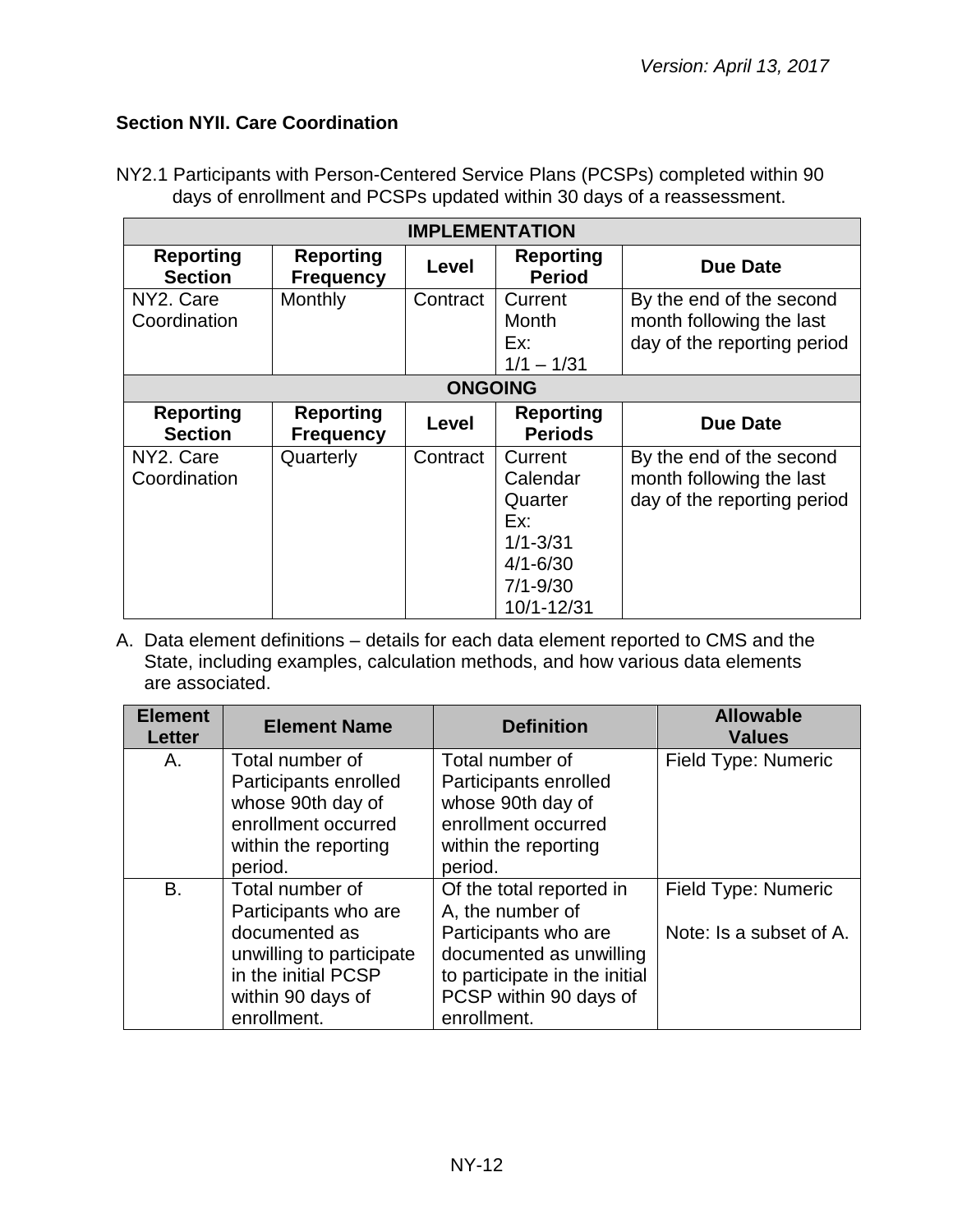| <b>Element</b><br><b>Letter</b> | <b>Element Name</b>                                                                                                                                                                                                                  | <b>Definition</b>                                                                                                                                                                                                                              | <b>Allowable</b><br><b>Values</b>              |
|---------------------------------|--------------------------------------------------------------------------------------------------------------------------------------------------------------------------------------------------------------------------------------|------------------------------------------------------------------------------------------------------------------------------------------------------------------------------------------------------------------------------------------------|------------------------------------------------|
| $C_{\cdot}$                     | Total number of<br>Participants the FIDA<br>Plan was unable to<br>reach, following no<br>fewer than three<br>documented attempts                                                                                                     | Of the total reported in<br>A, the number of<br>Participants the FIDA<br>Plan was unable to<br>reach, following no fewer<br>than three documented                                                                                              | Field type: Numeric<br>Note: Is a subset of A. |
|                                 | within 90 days of<br>enrollment.                                                                                                                                                                                                     | attempts within 90 days<br>of enrollment.                                                                                                                                                                                                      |                                                |
| D.                              | The number of<br>Participants with an<br>initial PCSP completed<br>within 90 days of<br>enrollment.                                                                                                                                  | Of the total reported in<br>A, the number of<br>Participants with an<br>initial PCSP completed<br>within 90 days of<br>enrollment.                                                                                                             | Field type: Numeric<br>Note: Is a subset of A. |
| Ε.                              | Total number of<br>reassessments<br>completed during the<br>reporting period.                                                                                                                                                        | Total number of<br>reassessments<br>completed during the<br>reporting period for<br>Participants who were<br>continuously enrolled for<br>30 days following the<br>completion of the<br>reassessment.                                          | Field Type: Numeric                            |
| F.                              | Total number of<br>reassessments<br>completed for which<br>the Participant was<br>documented as<br>unwilling to participate<br>in the revised PCSP<br>within 30 days after the<br>completion of the<br>reassessment.                 | Of the total reported in<br>E, the number of<br>reassessments for which<br>the Participant was<br>documented as unwilling<br>to participate in the<br>revised PCSP within 30<br>days after the<br>completion of the<br>reassessment.           | Field Type: Numeric<br>Note: Is a subset of E. |
| G.                              | Total number of<br>reassessments<br>completed for which<br>the Participant was<br>unable to be reached,<br>following no fewer than<br>three documented<br>attempts within 30<br>days after the<br>completion of the<br>reassessment. | Of the total reported in<br>E, the number of<br>reassessments for which<br>the Participant was<br>unable to be reached,<br>following no fewer than<br>three documented<br>attempts within 30 days<br>of the completion of the<br>reassessment. | Field Type: Numeric<br>Note: Is a subset of E. |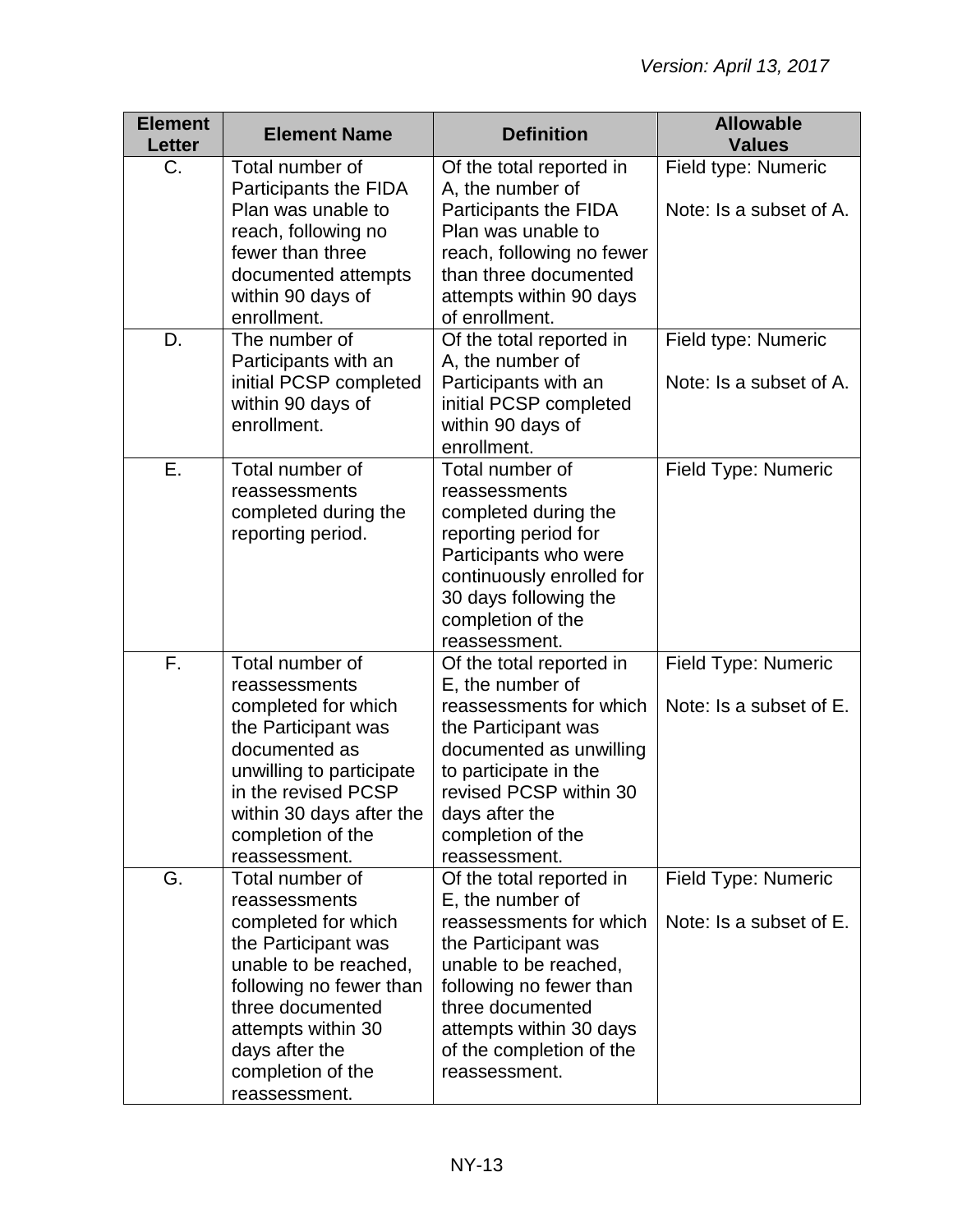| <b>Element</b><br><b>Letter</b> | <b>Element Name</b>                                                                | <b>Definition</b>                                                                                       | <b>Allowable</b><br><b>Values</b> |
|---------------------------------|------------------------------------------------------------------------------------|---------------------------------------------------------------------------------------------------------|-----------------------------------|
| Η.                              | Total number of<br>reassessments for                                               | Of the total reported in<br>E, the number of                                                            | Field Type: Numeric               |
|                                 | which a revised PCSP<br>was completed within<br>30 days after the<br>reassessment. | reassessments for which<br>a revised PCSP was<br>completed within 30<br>days after the<br>reassessment. | Note: Is a subset of E.           |

- B. QA checks/Thresholds procedures used by CMS and the State to establish benchmarks in order to identify outliers or data that are potentially erroneous.
	- CMS and the State will perform an outlier analysis.
	- As data are received from FIDA Plans over time, CMS and the State will apply threshold checks.
- C. Edits and Validation checks validation checks that should be performed by each FIDA Plan prior to data submission.
	- Confirm those data elements listed above as subsets of other elements.
	- FIDA Plans should validate that data elements B, C, and D are less than or equal to data element A.
	- FIDA Plans should validate that data elements F, G, and H are less than or equal to data element E.
	- All data elements should be positive values.
- D. Analysis how CMS and the State will evaluate reported data, as well as how other data sources may be monitored. CMS and the State will evaluate the percentage of Participants who:
	- Were unable to be reached to have an initial PCSP completed within 90 days of enrollment.
	- Refused to have an initial PCSP completed within 90 days of enrollment.
	- Had an initial PCSP completed within 90 days of enrollment.
	- Were willing to participate, who could be reached, and who had an initial PCSP completed within 90 days of enrollment.

CMS and the State will also evaluate the percentage of reassessments completed for which:

- Participants were unable to be reached to have a revised PCSP completed within 30 days of the completion of the reassessment.
- Participants refused to have a revised PCSP completed within 30 days after the completion of the reassessment.
- A revised PCSP was completed within 30 days after the completion of the reassessment.
- Participants were willing to participate, could be reached, and for whom a revised PCSP was completed within 30 days after the completion of the reassessment.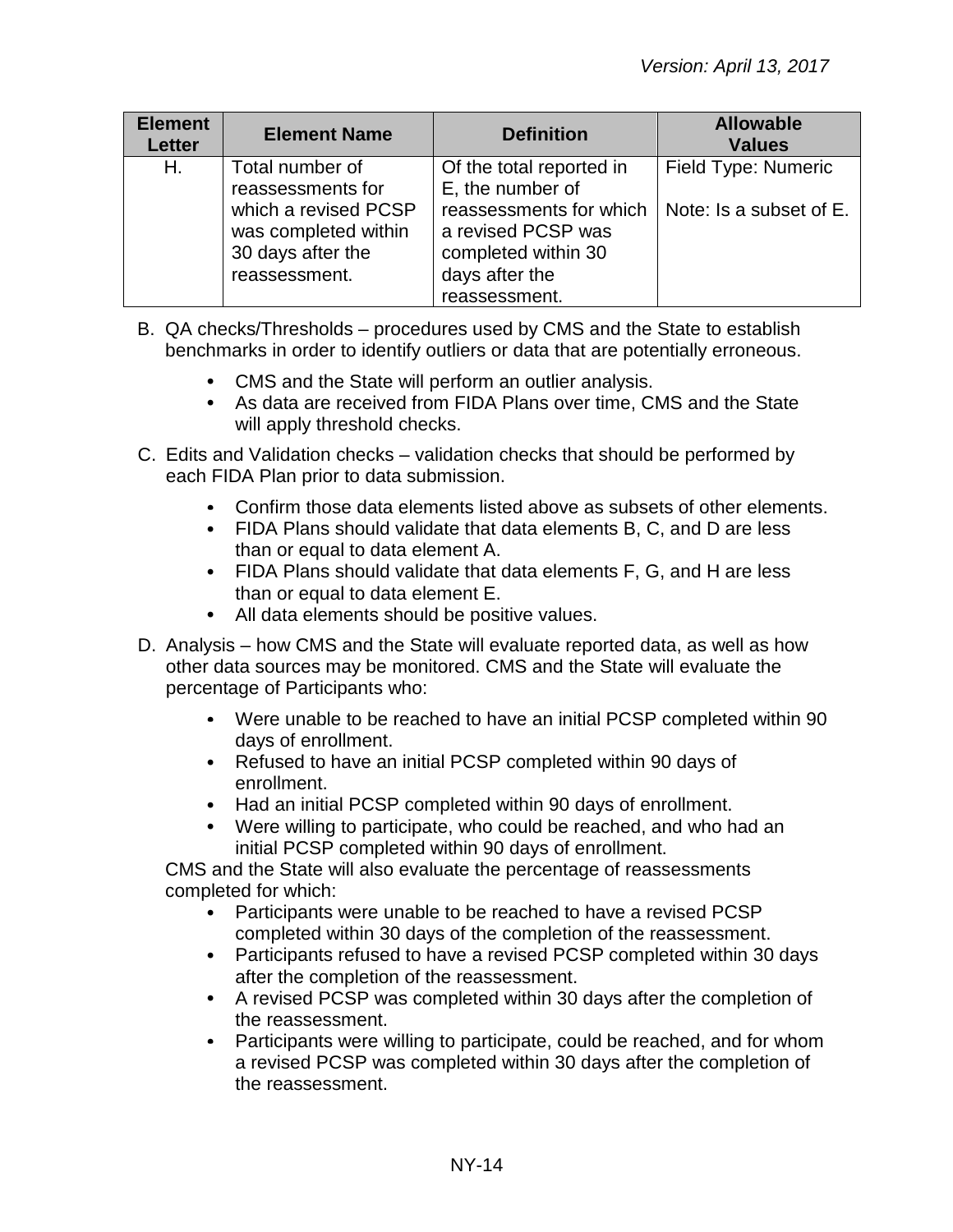- E. Notes additional clarifications to a reporting section. This section incorporates previously answered frequently asked questions.
	- FIDA Plans should include all Participants regardless of whether the Participant was enrolled through passive enrollment or opt-in enrollment. Medicaid-only Participants should not be included.
	- FIDA Plans should include all Participants who meet the criteria outlined in data elements A and E, regardless of whether they are slated for disenrollment as of the end of the reporting period (i.e., include all Participants whose 90th day of coverage after enrollment or whose 30th day of coverage following the completion of a reassessment falls within the reporting period even if that day is his/her last effective day of coverage).
		- $\circ$  If a Participant is enrolled for fewer than 90 days, he/she should not be included in data element A.
		- Participants need to be continuously enrolled for 30 days from the date of reassessment completion to be included in data element E.
	- FIDA Plans should refer to NY's IDT Policy and the three-way contract for specific requirements pertaining to PCSPs and reassessments.
	- Participants reported in data elements B, C, and D (regarding completion of the initial PCSP) or reassessments reported in F, G, and H (regarding completion of the revised PCSP following a reassessment) must also be reported in data elements A (for the initial PCSP) or E (for the revised PCSP), respectively, since these data elements are each subsets of data elements A and E. Additionally, subset data elements should be mutually exclusive (e.g., a Participant reported in element B or C should not also be reported in element D). This is true for data elements B, C, and D for the initial PCSP completion and data elements F, G, and H for the revised PCSP completion. If a Participant or reassessment could meet the criteria for multiple data elements, use the following guidance to ensure the Participant or reassessment is included in only one of those three elements:
		- $\circ$  If a Participant initially refused to participate in the PCSP or could not be reached after three outreach attempts, but then subsequently has an initial or revised PCSP completed within the specified timeframe, the Participant should be classified in data element D (for an initial PCSP) or the reassessment for that Participant should be classified in data element H (for a revised PCSP).
		- $\circ$  If a Participant was not reached after three outreach attempts, but then subsequently is reached and refuses to participate in the PCSP within the specified timeframe, the Participant should be classified in data element B (initial PCSP) or the reassessment for that Participant should be classified in data element F (revised PCSP).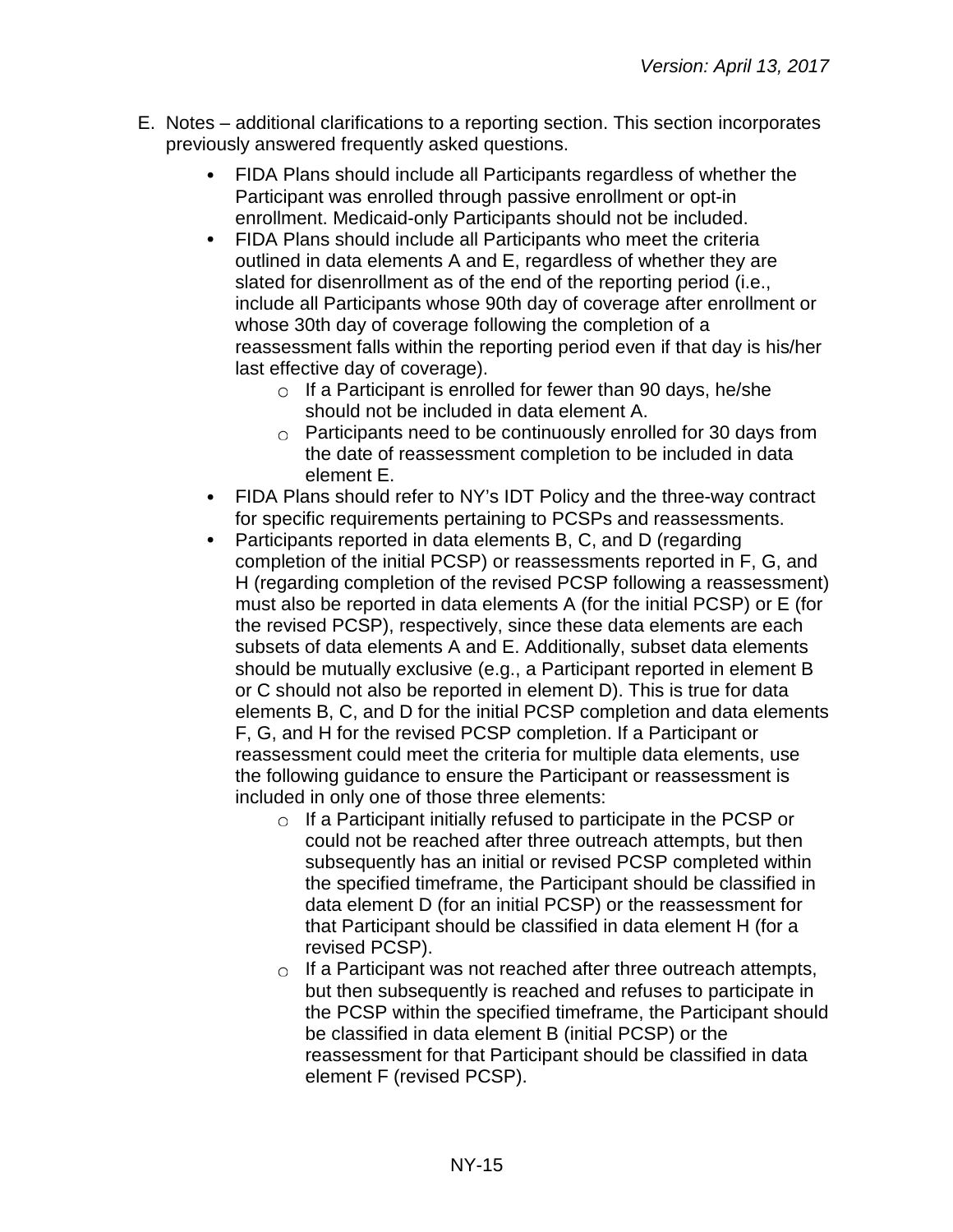- $\bullet$ For data elements B and F, FIDA Plans should report the number of Participants who were unwilling (data element B), or reassessments for which Participants were unwilling (data element F), to participate in the initial or revised PCSP if a Participant (or his or her authorized representative):
	- Affirmatively declines to participate in the PCSP. Participant communicates this refusal by phone, mail, fax, or in person.
	- Expresses willingness to complete the PCSP but asks for it to be conducted after the indicated timeframe (despite being offered a reasonable opportunity to complete the PCSP within that timeframe). Discussions with the Participant must be documented by the FIDA Plan.
	- Expresses willingness to complete the PCSP, but reschedules or is a no-show and then is subsequently non-responsive. Attempts to contact the Participant must be documented by the FIDA Plan.
	- $\circ$  Initially agrees to complete the PCSP, but then declines to participate in the PCSP.
- For data elements C and G, FIDA Plans should report the number of  $\bullet$ Participants the FIDA Plan was unable to reach (data element C), or reassessments for which the FIDA Plan was unable to reach the Participant (data element G), after three attempts to contact the Participant. FIDA Plans should refer to the NY three-way contract or state guidance for any specific requirements pertaining to the method of outreach to Participants. FIDA Plans must document each attempt to reach the Participant, including the method of the attempt (i.e. phone, mail, or email), as CMS and the State may validate this number. There may be instances when the FIDA Plan has a high degree of confidence that a Participant's contact information is correct, yet that Participant is not responsive to the FIDA Plan's outreach efforts. So long as the FIDA Plan follows the guidance regarding outreach attempts, these Participants may be included in the count for this data element.
- There may be certain circumstances that make it impossible or  $\bullet$ inappropriate to complete a PCSP within the specified timeframes. For example, a Participant may become medically unable to respond and have no authorized representative to do so on their behalf, or a Participant may be experiencing an acute medical or behavioral health crisis that requires immediate attention and outweighs the need for a PCSP. However, FIDA plans should not include such Participants in the counts for data elements B or C or reassessments in the counts for data elements F or G.
- The reassessment must be completed within the reporting period, but the PCSP may not be in the same reporting period. For example, if a reassessment is completed less than 30 days before the end of the reporting period (e.g., March 15), look up to 30 days past the end of the reporting period to identify whether a PCSP was completed.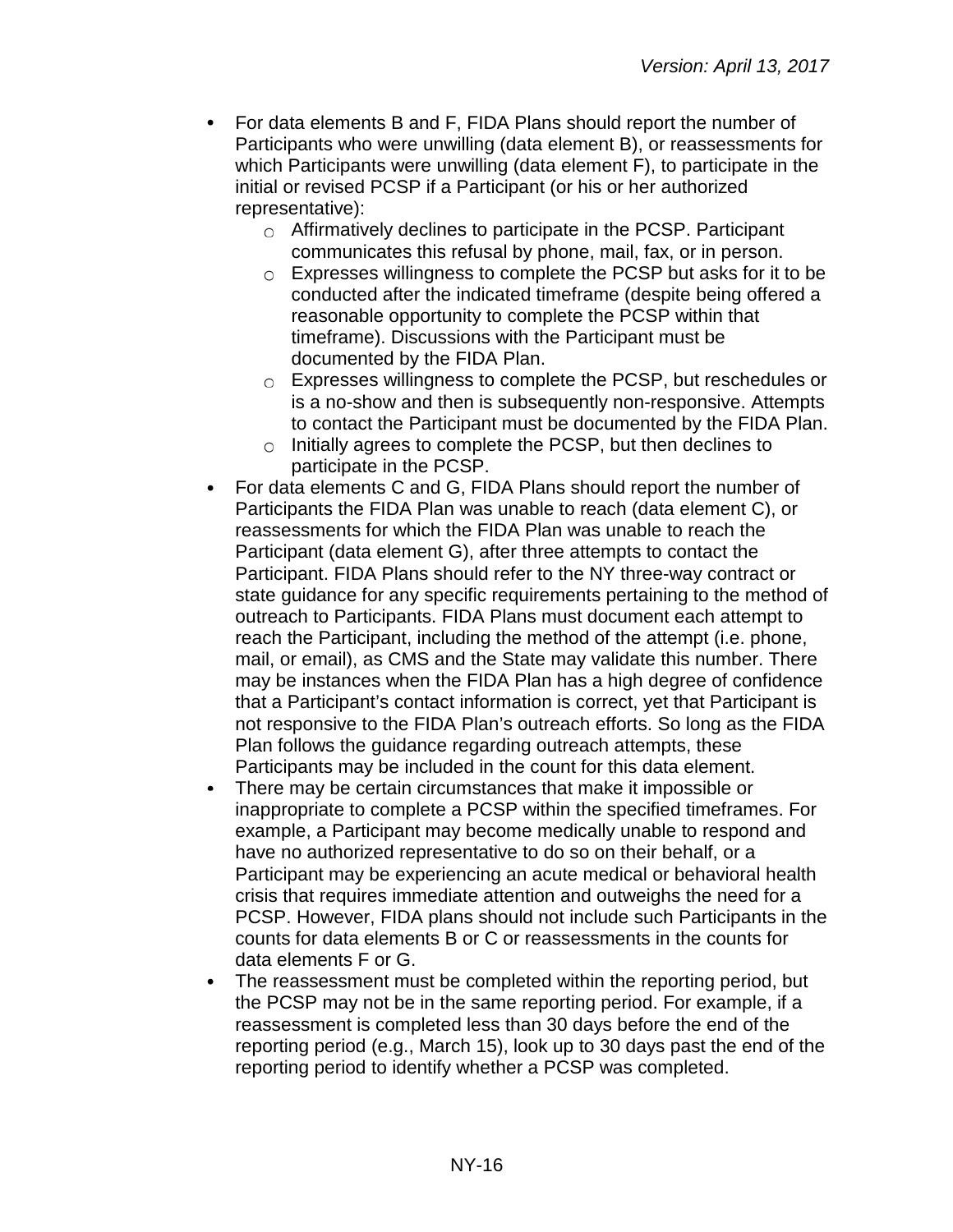- If a PCSP was started but not completed within the specified timeframes (within 90 days of enrollment or within 30 days of a reassessment), then the PCSP should not be considered completed and, therefore, would not be counted in data elements B, C, D, F, G, or H. However, this Participant would be included in data element A if he/she reached his/her 90th day of enrollment during the reporting period, or in data element E if a reassessment was completed within the reporting period.
- For data element E, exclude reassessments where the Participant has a trigger event that occurs within 30 days after completing the reassessment. These reassessments are excluded because the trigger event results in the need for the Participant to undergo another reassessment. Any subsequent reassessment should be reported in this measure in the reporting period in which it occurs.
- F. Data Submission how FIDA Plans will submit data collected to CMS and the State.
	- FIDA Plans will submit data collected for this measure in the above specified format through a secure data collection site established by CMS. This site can be accessed at the following web address: [https://Financial-Alignment-Initiative.NORC.org.](https://financial-alignment-initiative.norc.org/)

| <b>IMPLEMENTATION</b>              |                                      |                |                                                                                                     |                                                                                        |
|------------------------------------|--------------------------------------|----------------|-----------------------------------------------------------------------------------------------------|----------------------------------------------------------------------------------------|
| <b>Reporting</b><br><b>Section</b> | <b>Reporting</b><br><b>Frequency</b> | Level          | <b>Reporting</b><br><b>Period</b>                                                                   | <b>Due Date</b>                                                                        |
| NY2. Care<br>Coordination          | Monthly                              | Contract       | Current<br>Month<br>Ex:<br>$1/1 - 1/31$                                                             | By the end of the month<br>following the last day of<br>the reporting period           |
|                                    |                                      | <b>ONGOING</b> |                                                                                                     |                                                                                        |
| <b>Reporting</b><br><b>Section</b> | <b>Reporting</b><br><b>Frequency</b> | Level          | <b>Reporting</b><br><b>Periods</b>                                                                  | <b>Due Date</b>                                                                        |
| NY2. Care<br>Coordination          | Quarterly                            | Contract       | Current<br>Calendar<br>Quarter<br>Ex:<br>$1/1 - 3/31$<br>$4/1 - 6/30$<br>$7/1 - 9/30$<br>10/1-12/31 | By the end of the second<br>month following the last<br>day of the reporting<br>period |

NY2.2 Participants with documented discussions of care goals.<sup>1</sup>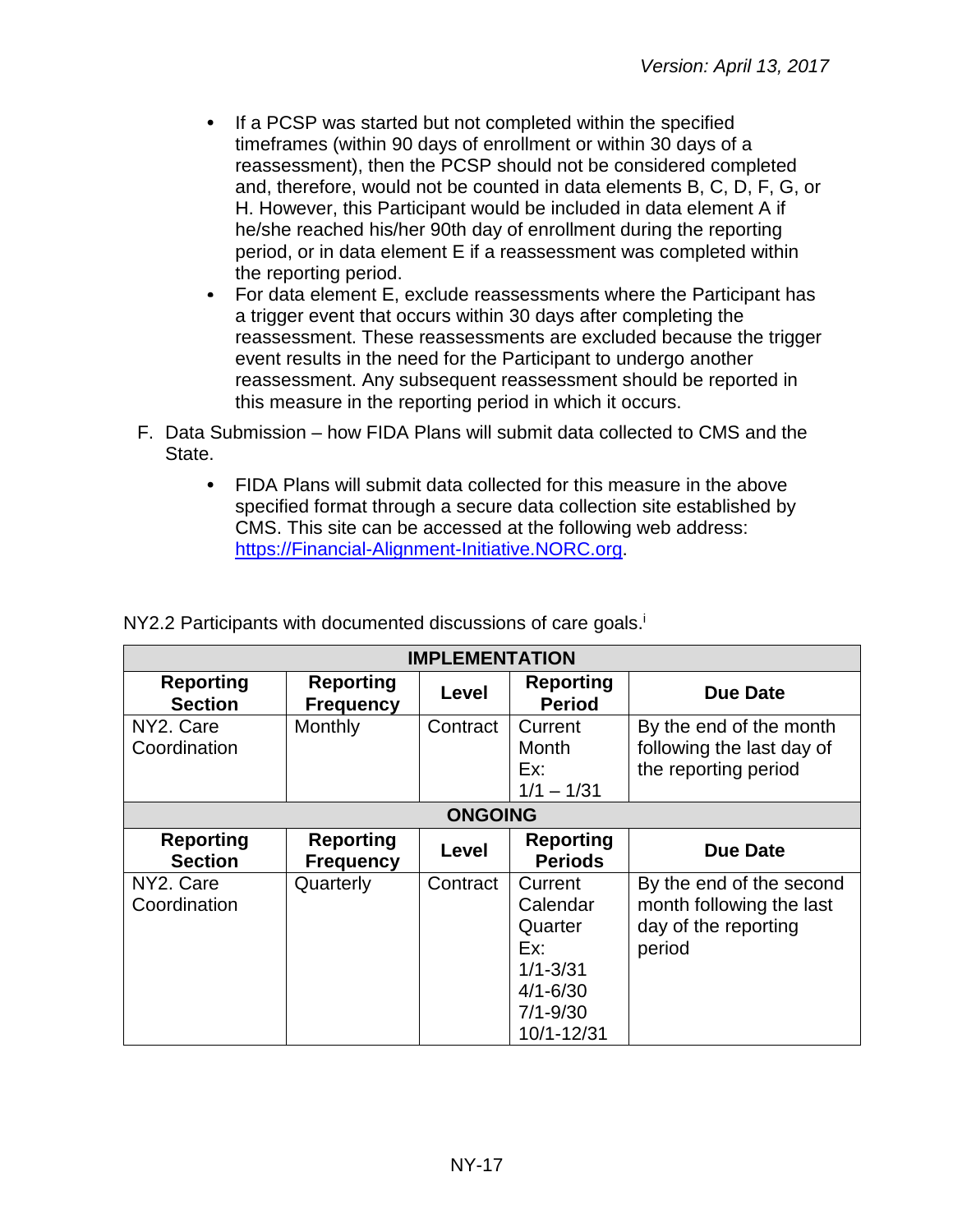| <b>Element</b><br><b>Letter</b> | <b>Element Name</b>                                                                                                    | <b>Definition</b>                                                                                                                                | <b>Allowable</b><br><b>Values</b>              |
|---------------------------------|------------------------------------------------------------------------------------------------------------------------|--------------------------------------------------------------------------------------------------------------------------------------------------|------------------------------------------------|
| Α.                              | Total number of<br>Participants with an<br>initial PCSP<br>completed.                                                  | Total number of<br>Participants with an initial<br>PCSP completed during<br>the reporting period.                                                | Field Type: Numeric                            |
| <b>B.</b>                       | Total number of<br>Participants with at<br>least one documented<br>discussion of care<br>goals in the initial<br>PCSP. | Of the total reported in A,<br>the number of<br>Participants with at least<br>one documented<br>discussion of care goals<br>in the initial PCSP. | Field Type: Numeric<br>Note: Is a subset of A. |
| C.                              | Total number of<br>existing PCSPs<br>revised.                                                                          | Total number of existing<br>PCSPs revised during the<br>reporting period.                                                                        | Field Type: Numeric                            |
| D.                              | Total number of<br>revised PCSPs with at<br>least one documented<br>discussion of new or<br>existing care goals.       | Of the total reported in C,<br>the number of revised<br>PCSPs with at least one<br>documented discussion<br>of new or existing care<br>goals.    | Field Type: Numeric<br>Note: Is a subset of C. |

- B. QA checks/Thresholds procedures used by CMS and the State to establish benchmarks in order to identify outliers or data that are potentially erroneous.
	- CMS and the state will perform an outlier analysis.
	- As data are received from MMPs over time, CMS and the state will apply threshold checks.
- C. Edits and Validation checks validation checks that should be performed by each FIDA Plan prior to data submission.
	- Confirm those data elements above as subsets of other elements.
	- FIDA Plans should validate that data element B is less than or equal to data element A.
	- FIDA Plans should validate that data element D is less than or equal to data element C.
	- All data elements should be positive values.
- D. Analysis how CMS and the State will evaluate reported data, as well as how other data sources may be monitored. CMS and the state will evaluate the percentage of:
	- Participants with an initial PCSP completed in the reporting period who had at least one documented discussion of care goals in the initial PCSP.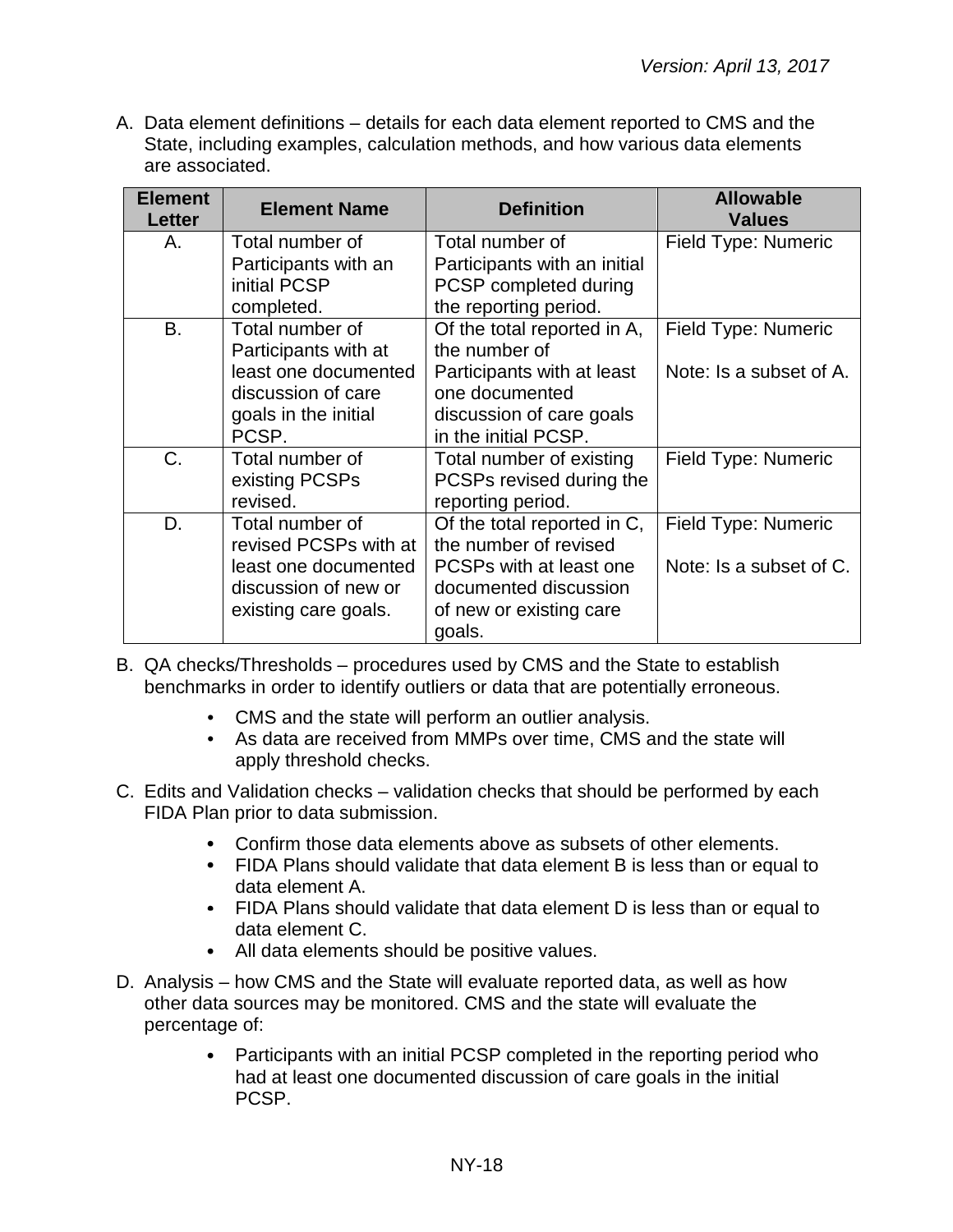- PCSPs revised during the reporting period that had at least one documented discussion of new or existing care goals.
- E. Notes additional clarifications to a reporting section. This section incorporates previously answered frequently asked questions.
	- FIDA Plans should include all Participants regardless of whether the Participant was enrolled through passive enrollment or opt-in enrollment. Medicaid-only Participants should not be included.
	- FIDA Plans should include all Participants who meet the criteria outlined in data element A, regardless of whether they are disenrolled as of the end of the reporting period (i.e., include all Participants regardless of whether they are currently enrolled or disenrolled as of the last day of the reporting period).
	- FIDA Plans should include all PCSPs that meet the criteria outlined in data element C, regardless of whether the Participants are disenrolled as of the end of the reporting period (i.e., include all PCSPs regardless of whether the Participants are currently enrolled or disenrolled as of the last day of the reporting period).
	- Data element A should include all Participants whose PCSP was completed for the first time during the reporting period (i.e., the Participant did not previously have a PCSP completed prior to the start of the reporting period). There can be no more than one initial PCSP completed per Participant.
	- FIDA Plans should only include Participants in data element B when the discussion of care goals is clearly documented in the Participant's initial PCSP.
	- Data element C should include all existing PCSPs that were revised during the reporting period. FIDA Plans should refer to the three-way contract for specific requirements pertaining to updating the PCSP.
	- FIDA Plans should only include PCSPs in data element D when a new or previously documented care goal is discussed and is clearly documented in the Participant's revised PCSP. If the initial PCSP clearly documented the discussion of care goals, but those existing care goals were not revised or discussed, or new care goals are not discussed and documented during the revision of the PCSP, then that PCSP should not be reported in data element D.
	- If a Participant has an initial PCSP completed during the reporting period, and has their PCSP revised during the same reporting period, then the Participant should be reported in data element A and the Participant's revised PCSP should be reported in data element C.
	- If a Participant's PCSP is revised multiple times during the same reporting period, each revision should be reported in data element C. For example, if a Participant's PCSP is revised twice during the same reporting period, two PCSPs should be counted in data element C.
- F. Data Submission how FIDA Plans will submit data collected to CMS and the State.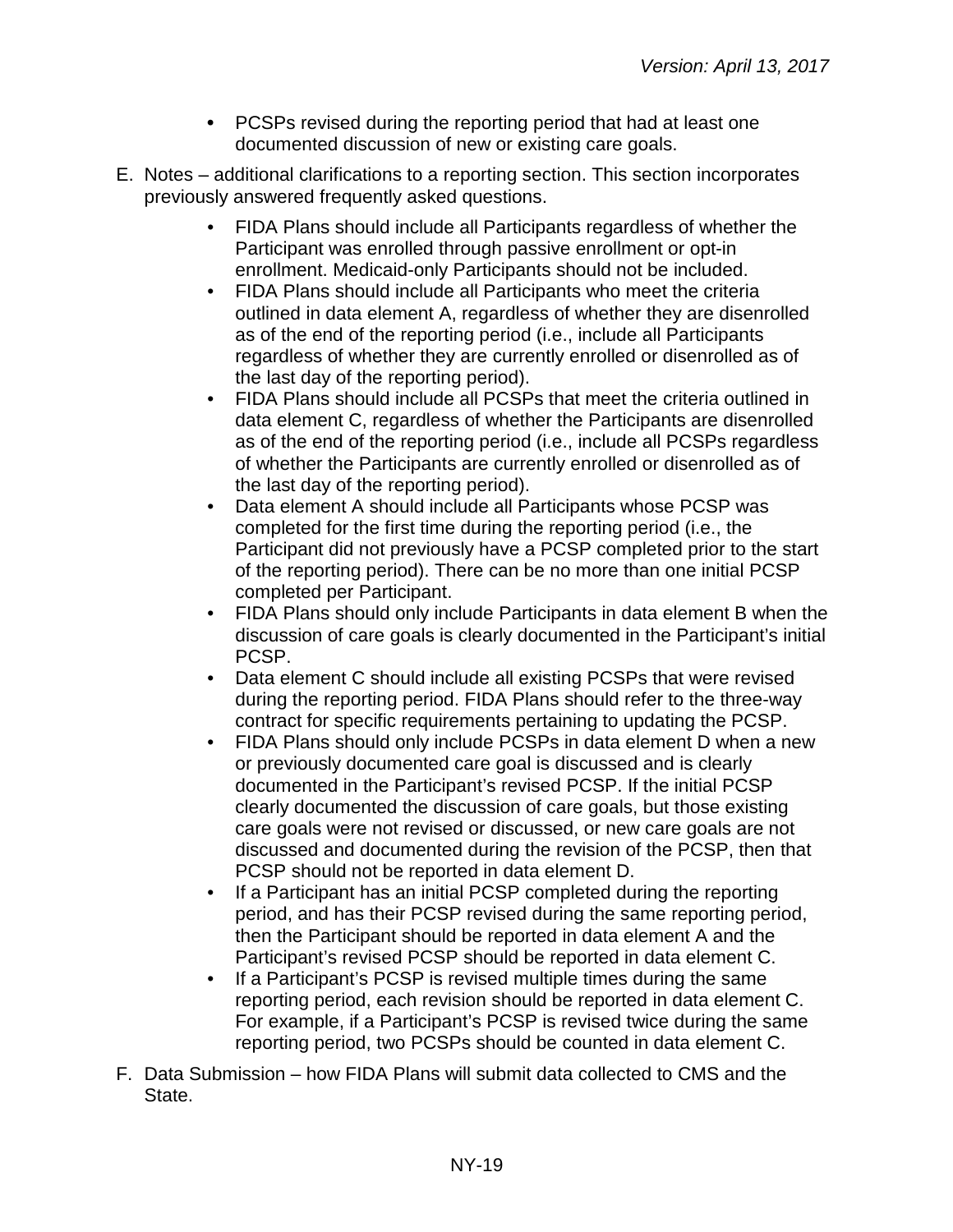• FIDA Plans will submit data collected for this measure in the above specified format through a secure data collection site established by CMS. This site can be accessed at the following web address: [https://Financial-Alignment-Initiative.NORC.org.](https://financial-alignment-initiative.norc.org/)

NY2.3 Participants with first follow-up visit within 30 days of hospital discharge.

| <b>CONTINUOUS REPORTING</b>        |                                      |          |                                    |                        |  |
|------------------------------------|--------------------------------------|----------|------------------------------------|------------------------|--|
| <b>Reporting</b><br><b>Section</b> | <b>Reporting</b><br><b>Frequency</b> | Level    | <b>Reporting</b><br><b>Periods</b> | <b>Due Date</b>        |  |
| NY2. Care                          | Quarterly                            | Contract | Current                            | By the end of the      |  |
| Coordination                       |                                      |          | Calendar                           | fourth month following |  |
|                                    |                                      |          | Quarter                            | the last day of the    |  |
|                                    |                                      |          | Ex:                                | reporting period       |  |
|                                    |                                      |          | $1/1 - 3/31$                       |                        |  |
|                                    |                                      |          | $4/1 - 6/30$                       |                        |  |
|                                    |                                      |          | $7/1 - 9/30$                       |                        |  |
|                                    |                                      |          | 10/1-12/31                         |                        |  |

| <b>Element</b><br><b>Letter</b> | <b>Element Name</b>                                                                                                                                      | <b>Definition</b>                                                                                                                                                                      | <b>Allowable</b><br><b>Values</b>              |
|---------------------------------|----------------------------------------------------------------------------------------------------------------------------------------------------------|----------------------------------------------------------------------------------------------------------------------------------------------------------------------------------------|------------------------------------------------|
| Α.                              | Total number of<br>hospital discharges.                                                                                                                  | Total number of<br>hospital discharges<br>during the reporting<br>period.                                                                                                              | Field Type: Numeric                            |
| B.                              | Total number of<br>hospital discharges<br>that resulted in an<br>ambulatory care<br>follow-up visit within<br>30 days of discharge<br>from the hospital. | Of the total reported in<br>A, the number of<br>hospital discharges<br>that resulted in an<br>ambulatory care follow-<br>up visit within 30 days<br>of discharge from the<br>hospital. | Field Type: Numeric<br>Note: Is a subset of A. |

- B. QA checks/Thresholds procedures used by CMS and the State to establish benchmarks in order to identify outliers or data that are potentially erroneous.
	- CMS and the State will perform an outlier analysis.
	- As data are received from FIDA Plans over time, CMS and the State will apply threshold checks.
- C. Edits and Validation checks validation checks that should be performed by each FIDA Plan prior to data submission.
	- Confirm those data elements listed above as subsets of other elements.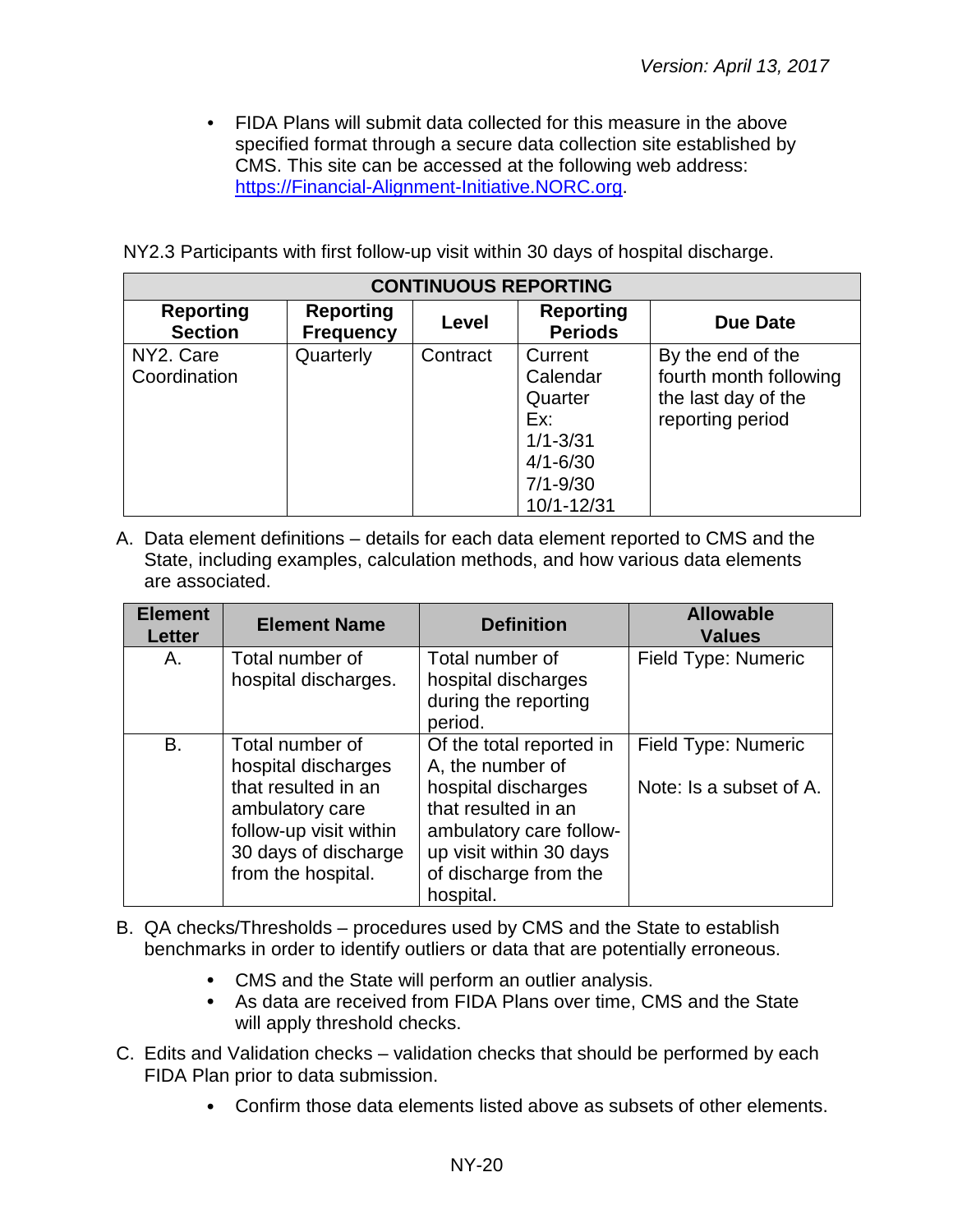- FIDA Plans should validate that data element B is less than or equal to data element A.
- All data elements should be positive values.
- D. Analysis how CMS and the State will evaluate reported data, as well as how other data sources may be monitored.
	- CMS and the State will evaluate the percentage of hospital discharges that resulted in an ambulatory care follow-up visit within 30 days of the discharge from the hospital.
- E. Notes additional clarifications to a reporting section. This section incorporates previously answered frequently asked questions.
	- FIDA Plans should include all Participants regardless of whether the Participant was enrolled through passive enrollment or opt-in enrollment. Medicaid-only Participants should not be included.
	- FIDA Plans should include all hospital discharges for Participants who meet the criteria outlined in Element A and who were continuously enrolled from the date of the hospital discharge through 30 days after the hospital discharge, regardless if they are disenrolled as of the end of the reporting period (i.e., include all Participants regardless if they are currently enrolled or disenrolled as of the last day of the reporting period).
	- The date of discharge must occur within the reporting period, but the follow-up visit may not be in the same reporting period. For example, if a discharge occurs during the last month of the reporting period, look to the first month of the following reporting period to identify the follow-up visit.
	- The Participant needs to be enrolled from the date of the hospital  $\bullet$ discharge through 30 days after the hospital discharge, with no gaps in enrollment.
	- A follow-up visit is defined as an ambulatory care follow-up visit to assess the Participant's health following a hospitalization. Codes to identify follow-up visits are provided in the Ambulatory Visits value set and Other Ambulatory Visits value set. MMPs should report ambulatory care follow-up visits based on all visits identified, including denied and pended claims, and including encounter data as necessary in cases where follow-up care is included as part of a bundled payment covering the services delivered during the inpatient stay. FIDA Plans should use all information available, including encounter data supplied by providers, to ensure complete and accurate reporting.
	- To identify all inpatient discharges during the reporting period (data element A):
		- $\circ$  Identify all acute and non-acute inpatient stays (Inpatient Stay value set).
		- $\circ$  Identify the discharge date for the stay. The date of discharge should be within the reporting period.

MMPs should report discharges based on all inpatient stays identified, including denied and pended claims.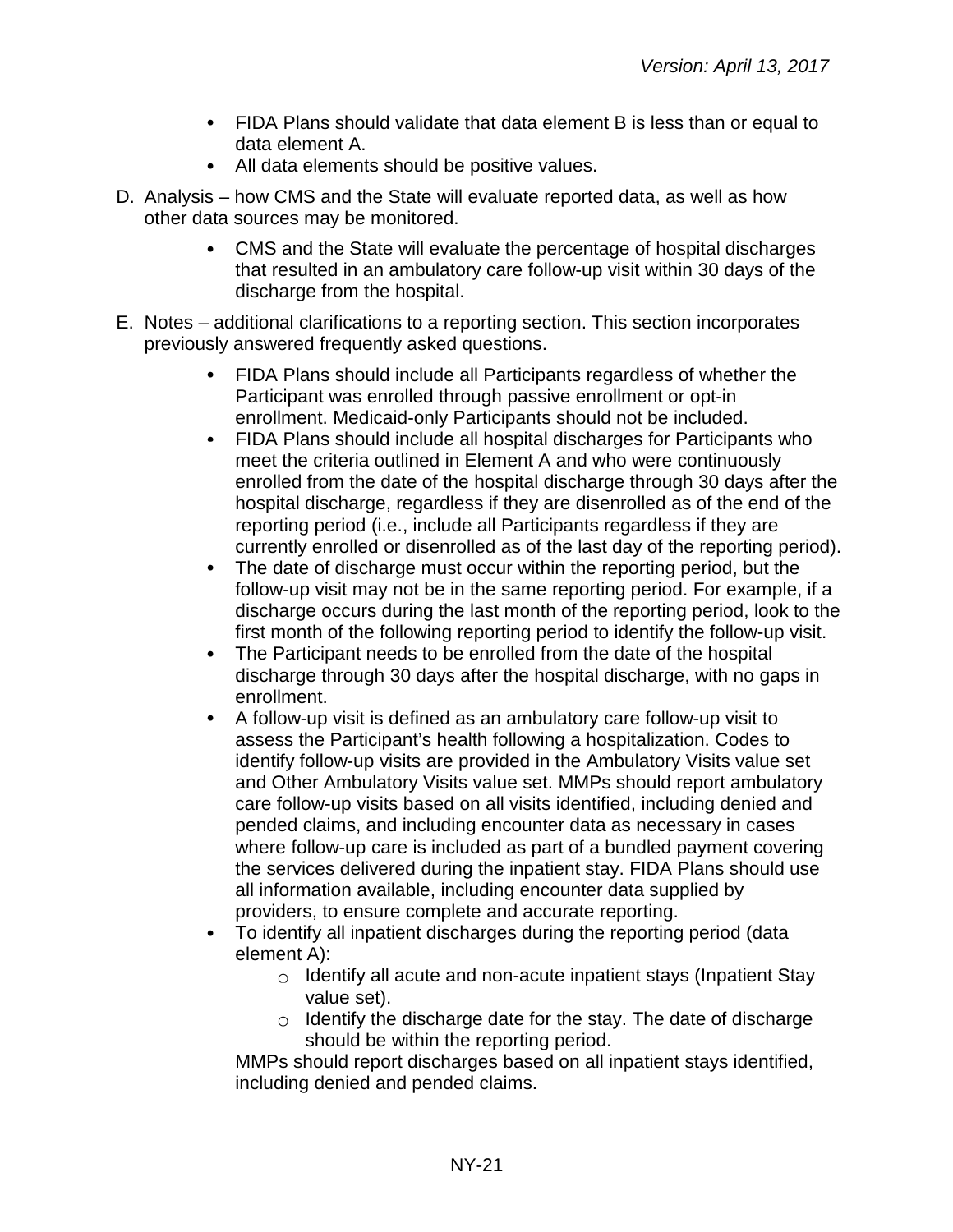- Exclude discharges in which the patient was transferred directly or readmitted to an acute or non-acute facility on the date of the discharge or within 30 days after discharge. These discharges are excluded because a re-hospitalization or transfer may prevent an outpatient follow-up visit from taking place. To identify readmissions to an acute or non-acute inpatient care setting:
	- Identify all acute and non-acute inpatient stays (Inpatient Stay value set)
	- Identify the admission date for the stay. The date of admission should be within the reporting period or 30 days after the reporting period.
	- Determine if the admission date for the stay occurred within 30 days of a previous inpatient discharge. If yes, exclude the initial discharge.

For example, the following direct transfers/readmissions should be excluded from this measure:

- An inpatient discharge on June 1, followed by an admission to another inpatient setting on June 1 (a direct transfer)
- An inpatient discharge on June 1, followed by a readmission to a hospital on June 15 (readmission within 30 days)
- Exclude discharges due to death, using the Discharges due to Death value set.
- F. Data Submission how FIDA Plans will submit data collected to CMS and the State.
	- FIDA Plans will submit data collected for this measure in the above specified format through a secure data collection site established by CMS. This site can be accessed at the following web address: [https://Financial-Alignment-Initiative.NORC.org.](https://financial-alignment-initiative.norc.org/)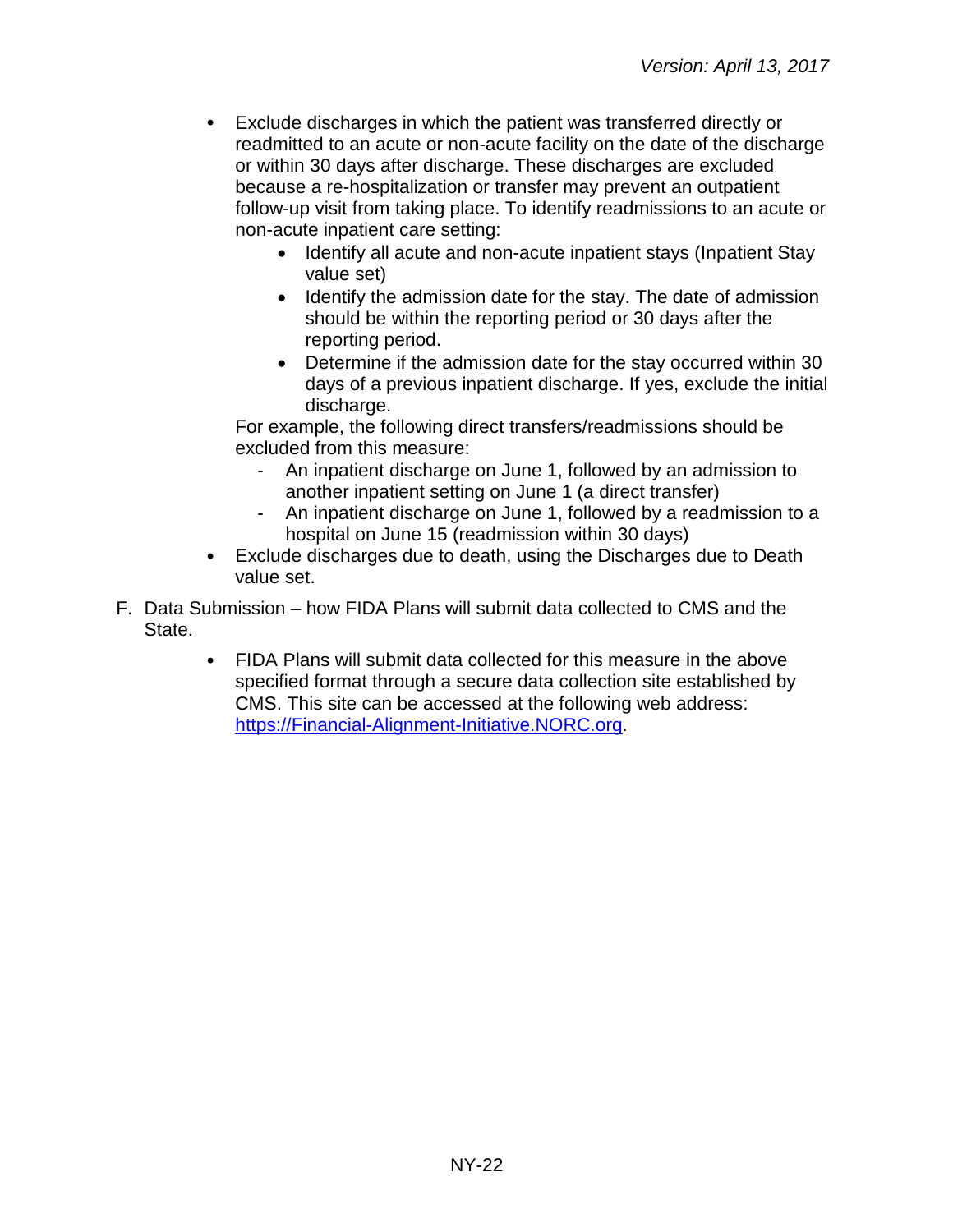## <span id="page-22-0"></span>**Section NYIII. Long Term Care Quality**

| <b>CONTINUOUS REPORTING</b>           |                                      |          |                                   |                                                                                       |  |
|---------------------------------------|--------------------------------------|----------|-----------------------------------|---------------------------------------------------------------------------------------|--|
| <b>Reporting</b><br><b>Section</b>    | <b>Reporting</b><br><b>Frequency</b> | Level    | <b>Reporting</b><br><b>Period</b> | Due Date                                                                              |  |
| NY3. Long Term<br><b>Care Quality</b> | Annually                             | Contract | <b>Calendar Year</b>              | By the end of the<br>sixth month following<br>the last day of the<br>reporting period |  |

NY3.1 Long Term Care Overall Balance.<sup>i</sup>

| <b>Element</b><br><b>Letter</b> | <b>Element Name</b>                                                                                               | <b>Definition</b>                                                                                                                                           | <b>Allowable</b><br><b>Values</b> |
|---------------------------------|-------------------------------------------------------------------------------------------------------------------|-------------------------------------------------------------------------------------------------------------------------------------------------------------|-----------------------------------|
| А.                              | Total number of<br>Participants<br>continuously enrolled<br>in the FIDA Plan for 6                                | Total number of<br>Participants continuously<br>enrolled in the FIDA Plan<br>for 6 months during the                                                        | Field Type: Numeric               |
| <b>B.</b>                       | months.<br>Total number of                                                                                        | reporting period.<br>Of the total reported in A,                                                                                                            | Field Type: Numeric               |
|                                 | Participants who did<br>not reside in a nursing<br>facility (NF) for a long<br>stay at the time of<br>enrollment. | the number of<br>Participants who did not<br>reside in a NF for a long<br>stay at the earliest point<br>of their enrollment during<br>the reporting period. | Note: Is a subset of A.           |
| C.                              | Total number of<br>Participants who did                                                                           | Of the total reported in B,<br>the number of                                                                                                                | Field Type: Numeric               |
|                                 | not reside in a NF for<br>a long stay.                                                                            | Participants who did not<br>reside in a NF for a long<br>stay during the reporting<br>period.                                                               | Note: Is a subset of B.           |

- B. QA checks/Thresholds procedures used by CMS and the State to establish benchmarks in order to identify outliers or data that are potentially erroneous.
	- CMS and the state will perform an outlier analysis.
	- As data are received from MMPs over time, CMS and the state will apply threshold checks.
	- A higher number of Participants who did not reside in a nursing facility for a long stay during the reporting period (data element C) is better.
- C. Edits and Validation checks validation checks that should be performed by each FIDA Plan prior to data submission.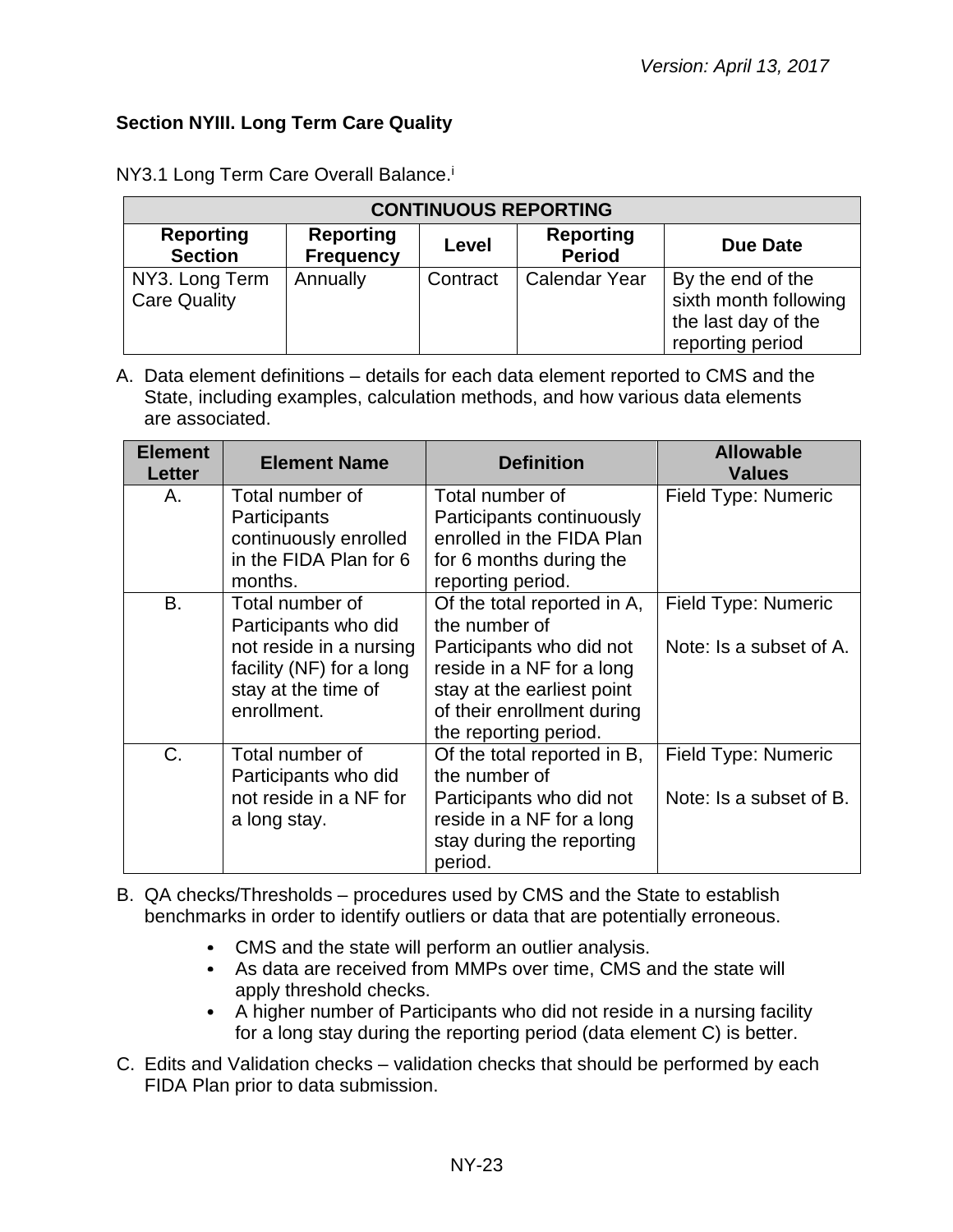- Confirm those data elements above as subsets of other elements.
- FIDA Plans should validate that data element B is less than or equal to data element A.
- FIDA Plans should validate that data element C is less than or equal to data element B.
- All data elements should be positive values.
- D. Analysis how CMS and the State will evaluate reported data, as well as how other data sources may be monitored.
	- CMS and the State will evaluate the percentage of Participants who did not reside in a nursing facility for a long stay at the earliest point of their enrollment during the reporting period who did not reside in a NF for a long stay during the reporting period.
- E. Notes additional clarifications to a reporting section. This section incorporates previously answered frequently asked questions.
	- FIDA Plans should include all Participants regardless of whether the Participant was enrolled through passive enrollment or opt-in enrollment. Medicaid-only Participants should not be included.
	- FIDA Plans should include all Participants who meet the criteria for this measure, regardless if they are disenrolled as of the end of the reporting period.
	- Determine the beginning of the Participant's FIDA Plan enrollment. For data element A, Participants must be continuously enrolled for at least six months during the reporting period, with no gaps in enrollment, to be included in this measure. Nursing facility long-stay status, for the purposes of reporting data elements B and C, must be determined using the first effective enrollment date of this continuous enrollment span.
	- To establish a Participant's nursing facility long-stay status for data element B, use the Participant's nursing facility status from the earliest point of continuous enrollment during the current reporting period (either January 1 or the Participant's effective enrollment date if not enrolled on the first day of the reporting period). From the earliest point of the Participant's continuous FIDA enrollment, look up to 101 days into the previous reporting period to determine if the participant resided in a nursing facility prior to the start of continuous enrollment. A Participant is included in data element B if:
		- The Participant **did not reside in a nursing facility** as of the earliest point of continuous enrollment during the current reporting period OR
		- The Participant **resided in a nursing facility for less than 101 days** as of the first day of continuous enrollment during the current reporting period.
	- To establish a Participant's nursing facility long stay status for data  $\bullet$ element C**,** evaluate the entire period in which the Participant was enrolled in the FIDA Plan and prior to enrollment in the FIDA Plan to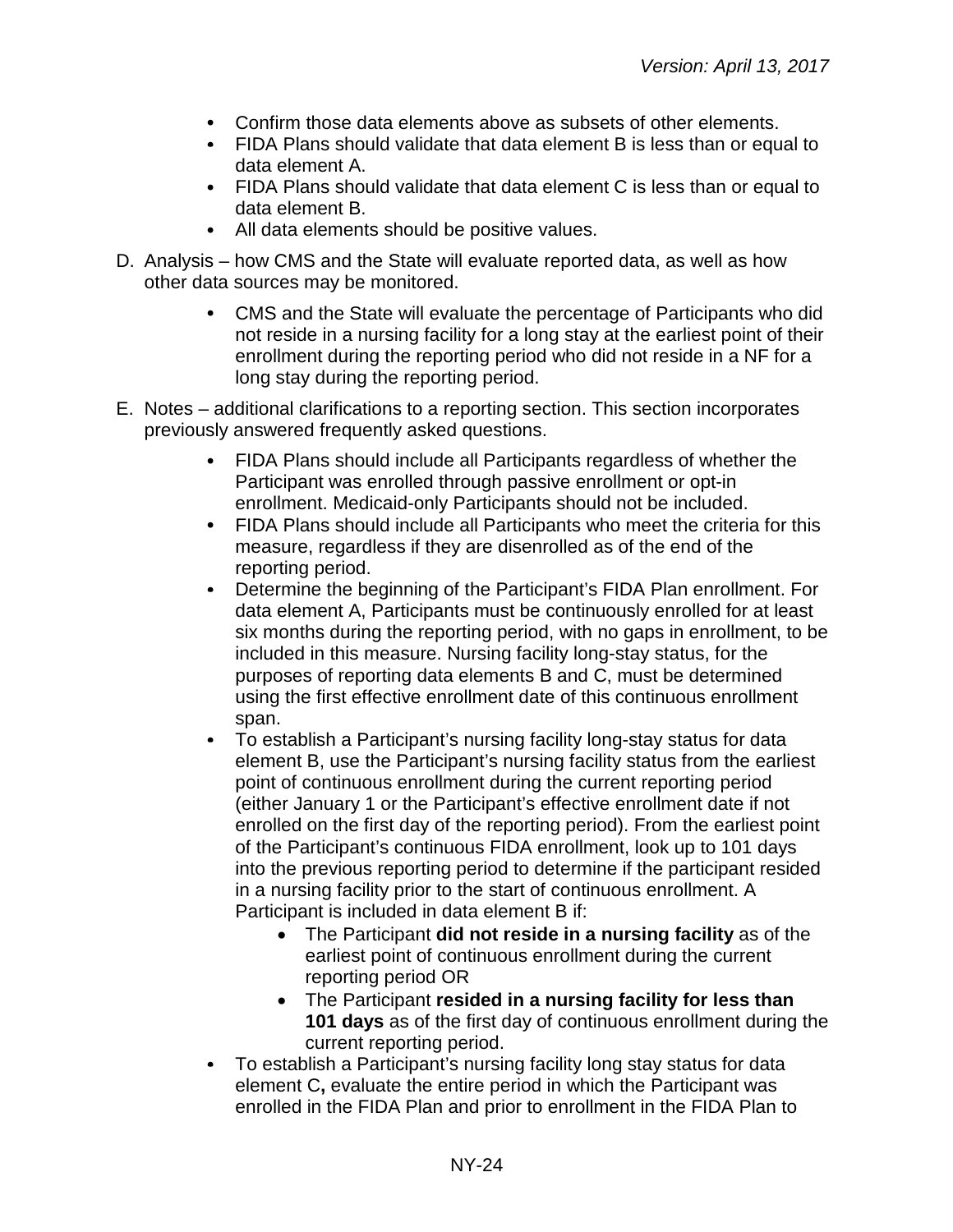determine if the Participant resided in a nursing facility for more than 100 days. Sum the number of days a Participant resided in a nursing facility, if any, prior to the Participant's first day of continuous enrollment during the reporting period **and** the number of days a Participant resided in a nursing facility during his or her continuous enrollment during the reporting period. Participants who had a cumulative length of stay in a nursing facility of more than 100 days (i.e., long stay) are **not** reported in data element C.

- When determining a long stay:
	- $\circ$  If a Participant is discharged from the nursing facility to any other setting (another institution or the community) and is subsequently admitted to the same or a different nursing facility **within 30 days**, the discharge and subsequent admission does not disrupt the count of cumulative days. For example, if a Participant is discharged from the nursing facility to the hospital on day 93 and is subsequently admitted to the same or a different nursing facility 24 days later, this will be counted as the same long stay episode. The Participant's first day back in the nursing facility (i.e., the day the Participant is admitted to the nursing facility) will count as day 94 for that episode, not as day 1.
	- $\circ$  If a Participant is discharged from the nursing facility to any other setting (another institution or the community) and is subsequently admitted to the same or a different nursing facility **more than 30 days later**, the date of the subsequent admission is the start of a new episode in the nursing facility and will count as day 1 towards the Participant's cumulative days in a facility.
	- $\circ$  If a Participant is transferred from the nursing facility to another nursing facility, the transfer does not disrupt the count of cumulative days because the Participant remained in the nursing facility system. For example, if a Participant is transferred from one nursing facility to another on day 93 and remains in the new nursing facility for 24 days, this will be counted as the same long stay episode. The Participant would have 117 total days of cumulative nursing facility services.
- Codes to identify nursing facility services are provided in the Nursing Facility Services value set.
- Codes to identify a discharge or transfer are provided in the Discharges/Transfers value set.
- $\bullet$ Nursing facility services are provided by Medicaid, Medicare, or other State agencies certified nursing homes and primarily provide the following types of services:
	- 1. Skilled nursing or medical care and related services;
	- 2. Rehabilitation needed due to injury, disability, or illness;
	- 3. Long term care health-related care and services (above the level of room and board) not available in the community, needed regularly due to a mental or physical condition;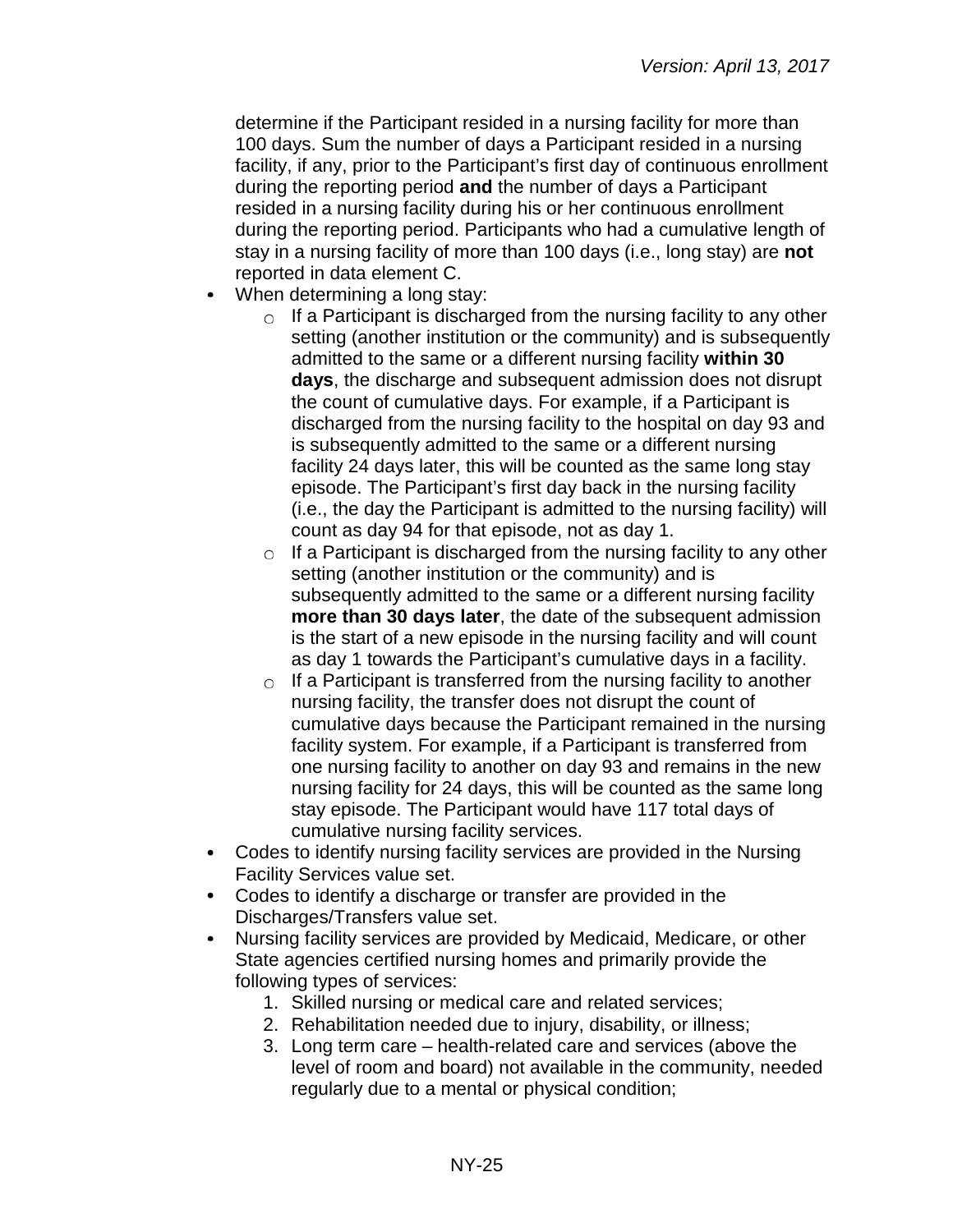- 4. Custodial care non-medical care, such as help with daily activities like bathing and dressing.
- F. Data Submission how FIDA Plans will submit data collected to CMS and the State.
	- FIDA Plans will submit data collected for this measure in the above  $\bullet$ specified format through a secure data collection site established by CMS. This site can be accessed at the following web address: [https://Financial-Alignment-Initiative.NORC.org.](https://financial-alignment-initiative.norc.org/)

NY3.2 Community Reintegration.

| <b>CONTINUOUS REPORTING</b>           |                                      |          |                                                      |                                                                                        |  |
|---------------------------------------|--------------------------------------|----------|------------------------------------------------------|----------------------------------------------------------------------------------------|--|
| <b>Reporting</b><br><b>Section</b>    | <b>Reporting</b><br><b>Frequency</b> | Level    | <b>Reporting</b><br><b>Period</b>                    | Due Date                                                                               |  |
| NY3. Long Term<br><b>Care Quality</b> | Annually                             | Contract | Calendar<br>Year,<br>beginning in<br>CY <sub>2</sub> | By the end of the<br>second month<br>following the last day<br>of the reporting period |  |

A. Data element definitions – details for each data element reported to CMS and the State, including examples, calculation methods, and how various data elements are associated.

| <b>Element</b><br><b>Letter</b> | <b>Element Name</b>      | <b>Definition</b>           | <b>Allowable</b><br><b>Values</b> |
|---------------------------------|--------------------------|-----------------------------|-----------------------------------|
| А.                              | Total number of          | Total number of             | Field Type: Numeric               |
|                                 | Participants who         | Participants who resided    |                                   |
|                                 | resided in a nursing     | in a NF for a long stay     |                                   |
|                                 | facility (NF) for a long | during the previous         |                                   |
|                                 | stay during the          | reporting period and who    |                                   |
|                                 | previous reporting       | were continuously enrolled  |                                   |
|                                 | period.                  | during the previous and     |                                   |
|                                 |                          | current reporting period.   |                                   |
| B.                              | Total number of          | Of the total reported in A, | Field Type: Numeric               |
|                                 | Participants             | the number of Participants  |                                   |
|                                 | discharged to a          | discharged to a             | Note: Is a subset of A.           |
|                                 | community setting        | community setting during    |                                   |
|                                 | during the previous      | the previous or current     |                                   |
|                                 | or current reporting     | reporting period who did    |                                   |
|                                 | period who did not       | not return to the NF for a  |                                   |
|                                 | return to the NF for a   | long stay during the        |                                   |
|                                 | long stay.               | current reporting period.   |                                   |

B. QA checks/Thresholds – procedures used by CMS and the State to establish benchmarks in order to identify outliers or data that are potentially erroneous.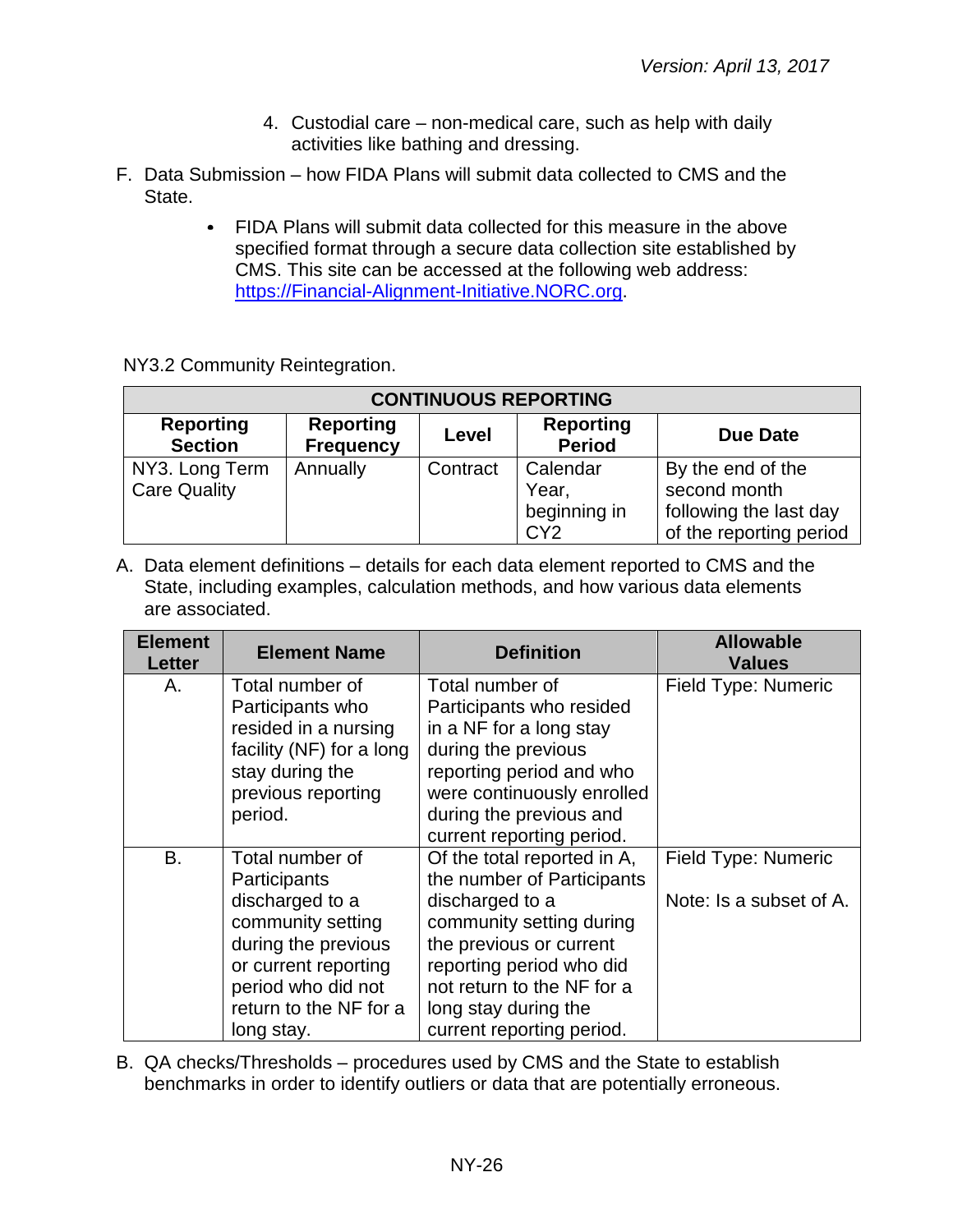- CMS and the State will perform an outlier analysis.
- As data are received from FIDA Plans over time, CMS and the State will apply threshold checks.
- C. Edits and Validation checks validation checks that should be performed by each FIDA Plan prior to data submission.
	- Confirm those data elements above as subsets of other elements.
	- FIDA Plans should validate that data element B is less than or equal to data element A.
	- All data elements should be positive values.
- D. Analysis how CMS and the State will evaluate reported data, as well as how other data sources may be monitored.
	- CMS and the State will evaluate the percentage of NF residents who resided in a NF for a long stay during the previous reporting period who were discharged to a community setting during the previous or current reporting period who did not return to the NF for a long stay during the current reporting period.
- E. Notes additional clarifications to a reporting section. This section incorporates previously answered frequently asked questions.
	- FIDA Plan should include all Participants regardless of whether the Participant was enrolled through passive enrollment or opt-in enrollment. Medicaid-only Participants should not be included.
	- Continuous enrollment is defined as no more than one gap in enrollment of up to 45 days during the reporting period (i.e., January through December). To determine continuous enrollment for a Participant for whom enrollment is verified monthly, the Participant may not have more than a 1-month gap in coverage (i.e., a Participant whose coverage lapses for 2 months [60 days] is not considered continuously enrolled).
	- A long stay is an episode with cumulative days in facility greater than or equal to 101 days.
	- When determining a long stay:
		- $\circ$  If a Participant is discharged from the nursing facility to any other setting (another institution or the community) and is subsequently admitted to the same or a different nursing facility **within 30 days**, the discharge and subsequent admission does not disrupt the count of cumulative days. For example, if a Participant is discharged from the nursing facility to the hospital on day 93 and is subsequently admitted to the same or a different nursing facility 24 days later, this will be counted as the same long stay episode. The Participant's first day back in the nursing facility (i.e., the day the Participant is admitted to the nursing facility) will count as day 94 for that episode, not as day 1.
		- $\circ$  If a Participant is discharged from the nursing facility to any other setting (another institution or the community) and is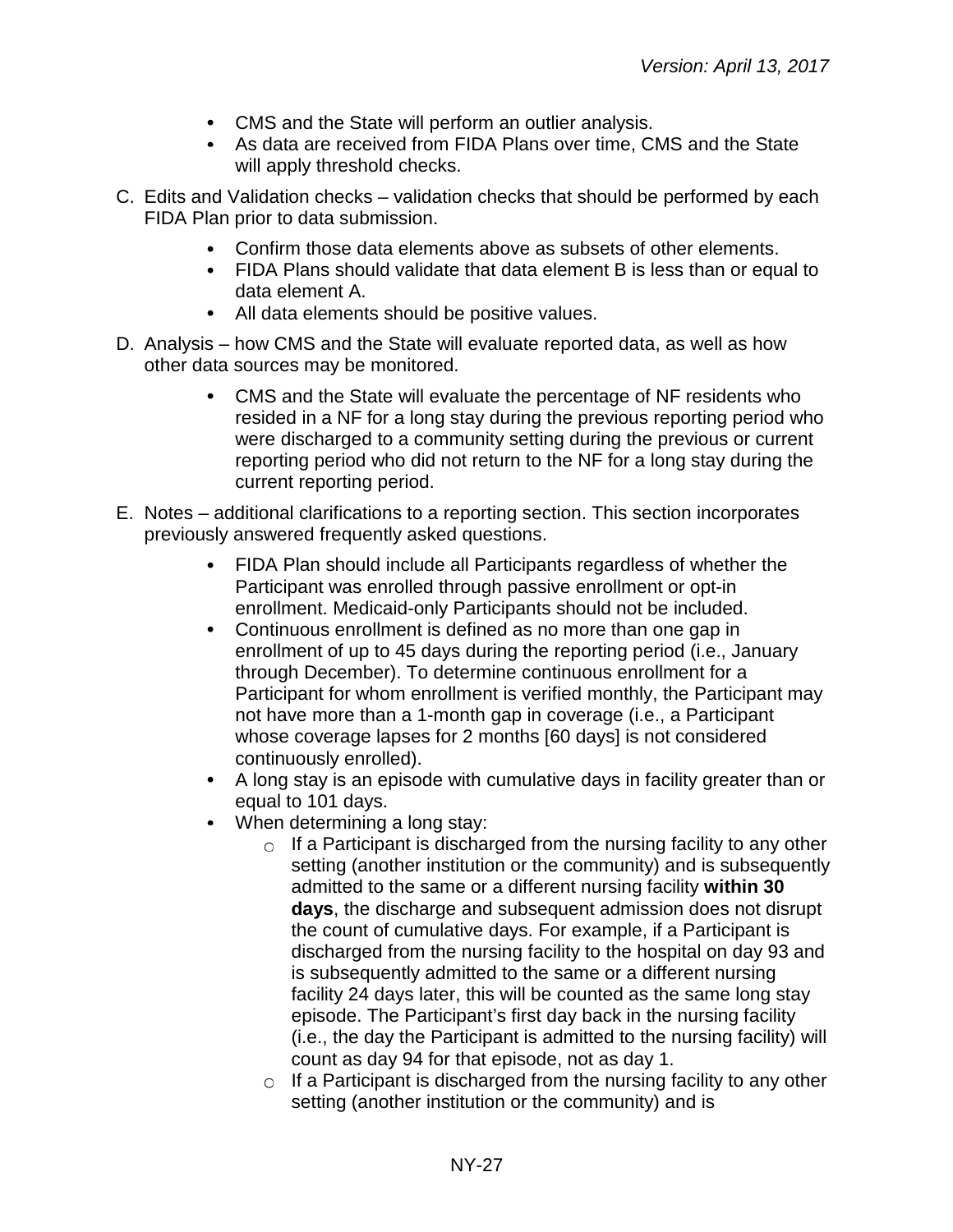subsequently admitted to the same or a different nursing facility **more than 30 days later**, the date of the subsequent admission is the start of a new episode in the nursing facility and will count as day 1 towards the Participant's cumulative days in a facility.

- $\circ$  If a Participant is transferred from the nursing facility to another nursing facility, the transfer does not disrupt the count of cumulative days because the Participant remained in the nursing home system. For example, if a Participant is transferred from one nursing facility to another on day 93 and remains in the new nursing facility for 24 days, this will be counted as the same long stay episode. The Participant would have 117 total days of cumulative nursing facility services.
- The discharge to community could have occurred during either the previous reporting period or the current reporting period.
- Codes to identify nursing facility services are provided in the Nursing Facility Services value set.
- Codes to identify a discharge or transfer are provided in the Discharges/Transfers value set.
- Codes to identify a discharge to a community setting are provided in the Discharges to the Community value set.
- A community based setting is defined as a private home, apartment, board and care, assisted living facility, or group home.
- This measure will not be reported until Calendar Year 2.
- F. Data Submission how FIDA Plans will submit data collected to CMS and the State.
	- FIDA Plans will submit data collected for this measure in the above specified format through a secure data collection site established by CMS. This site can be accessed at the following web address: [https://Financial-Alignment-Initiative.NORC.org.](https://financial-alignment-initiative.norc.org/)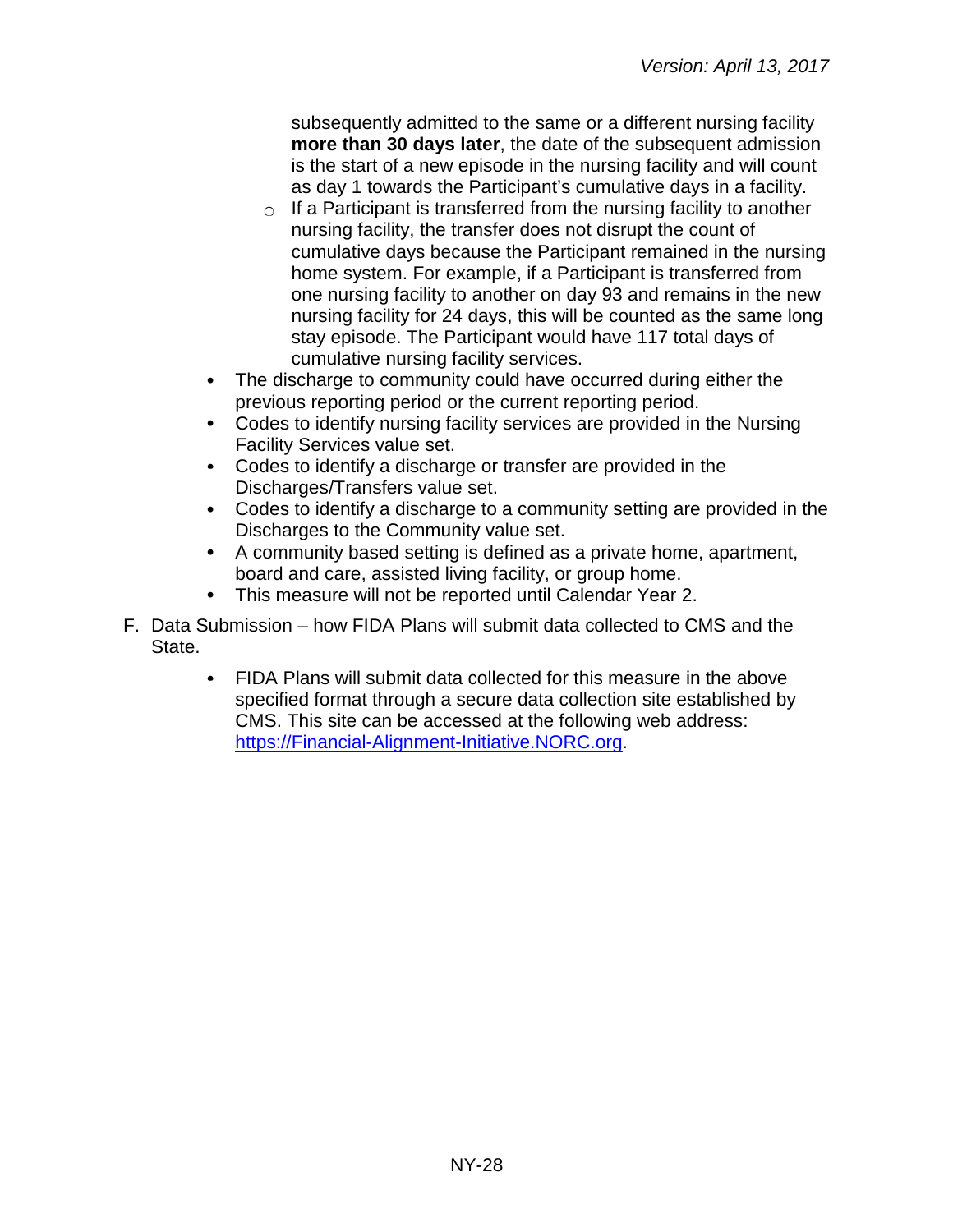#### <span id="page-28-0"></span>**Section NYIV. Enrollee Protections**

| <b>IMPLEMENTATION</b>               |                                      |                |                                                            |                                                                                           |  |
|-------------------------------------|--------------------------------------|----------------|------------------------------------------------------------|-------------------------------------------------------------------------------------------|--|
| <b>Reporting</b><br><b>Section</b>  | <b>Reporting</b><br><b>Frequency</b> | Level          | <b>Reporting</b><br><b>Period</b>                          | <b>Due Date</b>                                                                           |  |
| NY4. Enrollee<br><b>Protections</b> | Monthly                              | Contract       | Current<br>Month<br>Ex: $1/1 - 1/31$                       | By the end of the<br>second month<br>following the last<br>day of the<br>reporting period |  |
|                                     |                                      | <b>ONGOING</b> |                                                            |                                                                                           |  |
| <b>Reporting</b><br><b>Section</b>  | <b>Reporting</b><br><b>Frequency</b> | Level          | <b>Reporting</b><br><b>Periods</b>                         | <b>Due Date</b>                                                                           |  |
| NY4. Enrollee<br><b>Protections</b> | Quarterly                            | Contract       | $1/1 - 3/31$<br>$4/1 - 6/30$<br>$7/1 - 9/30$<br>10/1-12/31 | By the end of the<br>second month<br>following the last<br>day of the<br>reporting period |  |

NY4.1 The number of critical incident and abuse reports for Participants receiving LTSS.

| <b>Element</b><br><b>Letter</b> | <b>Element Name</b>                                        | <b>Definition</b>                                                                                                      | <b>Allowable</b><br><b>Values</b> |
|---------------------------------|------------------------------------------------------------|------------------------------------------------------------------------------------------------------------------------|-----------------------------------|
| Α.                              | Total number of<br>Participants receiving<br>LTSS.         | Total number of<br>Participants receiving<br>LTSS during the<br>reporting period.                                      | Field Type: Numeric               |
| B.                              | Total number of<br>critical incident and<br>abuse reports. | Of the total reported<br>in A, the number of<br>critical incident and<br>abuse reports during<br>the reporting period. | Field Type: Numeric               |

- B. QA checks/Thresholds procedures used by CMS and the State to establish benchmarks in order to identify outliers or data that are potentially erroneous.
	- CMS and the State will perform an outlier analysis.
	- As data are received from FIDA Plans over time, CMS and the State will apply threshold checks.
- C. Edits and Validation checks validation checks that should be performed by each FIDA Plan prior to data submission.
	- All data elements should be positive values.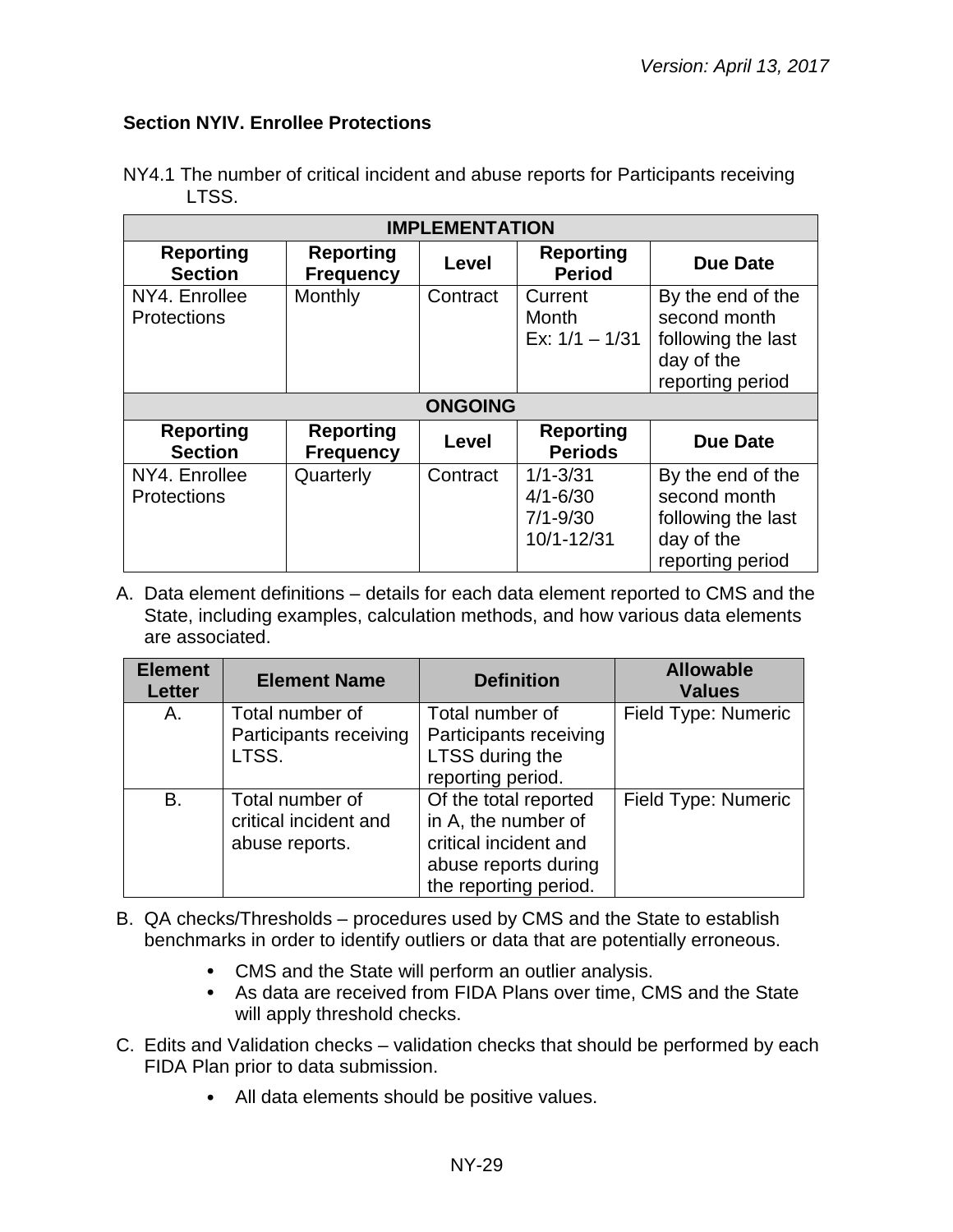- D. Analysis how CMS and the State will evaluate reported data, as well as how other data sources may be monitored.
	- CMS and the State will evaluate the number of critical incident and abuse reports per 1,000 Participants receiving LTSS.
- E. Notes additional clarifications to a reporting section. This section incorporates previously answered frequently asked questions.
	- FIDA Plans should include all Participants regardless of whether the Participant was enrolled through passive enrollment or opt-in enrollment. Medicaid-only Participants should not be included.
	- FIDA Plans should include all Participants who meet the criteria outlined in data element A, regardless of whether they are disenrolled as of the end of the reporting period (i.e., include all Participants regardless of whether they are currently enrolled or disenrolled as of the last day of the reporting period).
	- Since all Participants in the FIDA Plan receive LTSS, data element A should include all Participants enrolled in the FIDA Plan for any amount of time during the reporting period.
	- For data element B, FIDA Plans should include all new critical incident and abuse cases that are reported during the reporting period, regardless if the case status is open or closed as of the last day of the reporting period.
	- Critical incident and abuse reports could be reported by the FIDA Plan or any provider, and are not limited to only those providers defined as LTSS providers.
	- It is possible for Participants to have more than one critical incident and/or abuse report during the reporting period. All critical incident and abuse reports during the reporting period should be counted.
	- Critical incident refers to any actual or alleged event or situation that creates a significant risk of substantial or serious harm to the physical or mental health, safety or well-being of a Participant including, neglect, financial exploitation, and mandated reporting requirements called for under the Three-Way Contract, and under New York State and Federal requirements for reporting on incidents and residents of Nursing Facilities.
	- Abuse refers to any of the following:
		- Willful use of offensive, abusive, or demeaning language by a caretaker that causes mental anguish;
		- 2. Knowing, reckless, or intentional acts or failures to act which cause injury or death to an individual or which places that individual at risk of injury or death;
		- 3. Rape or sexual assault;
		- Corporal punishment or striking of an individual;
		- Unauthorized use or the use of excessive force in the placement of bodily restraints on an individual; and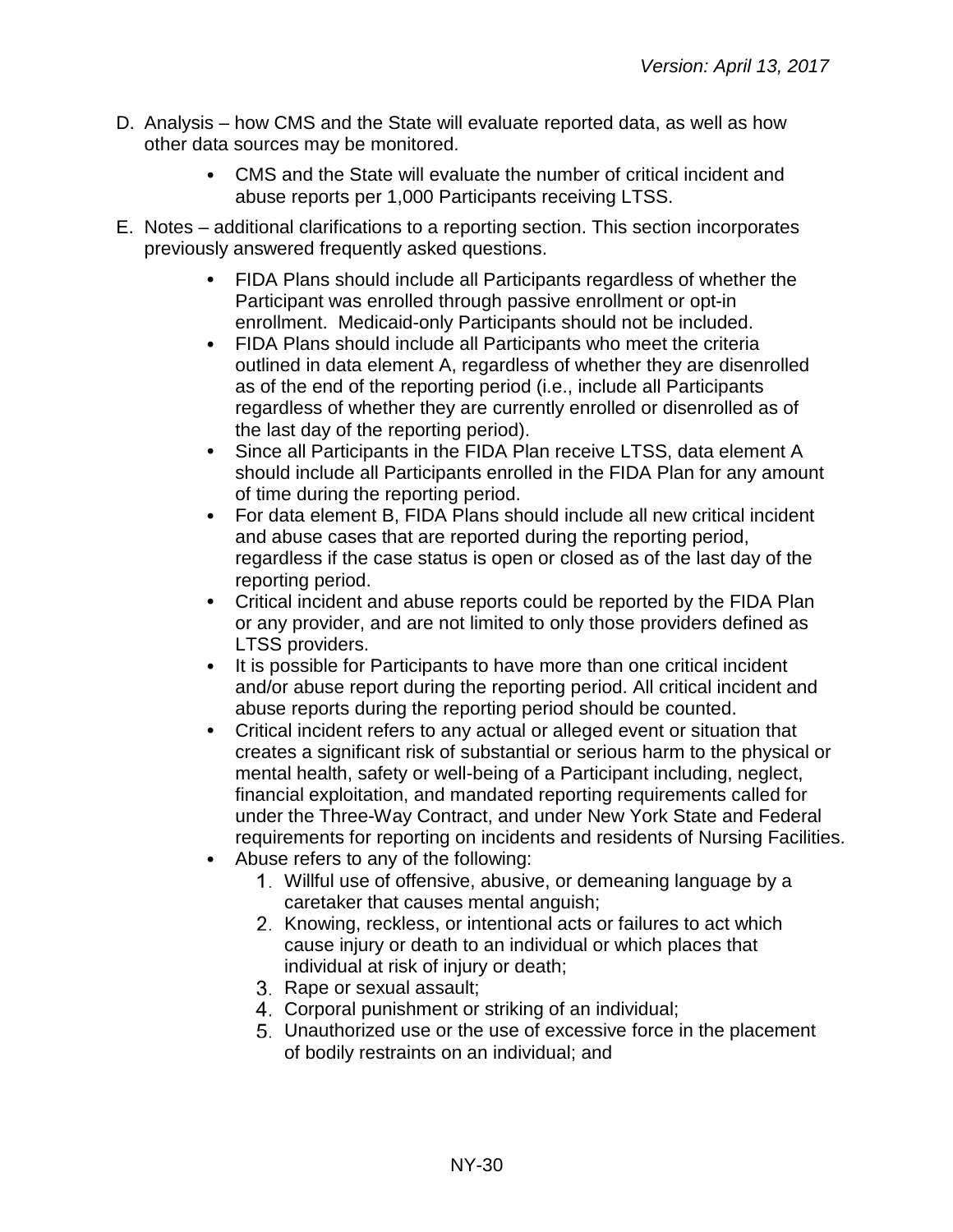- Use of bodily or chemical restraints on an individual which is not in compliance with Federal or State laws and administrative regulations.
- F. Data Submission how FIDA Plans will submit data collected to CMS and the State.
	- FIDA Plans will submit data collected for this measure in the above specified format through a secure data collection site established by CMS. This site can be accessed at the following web address: [https://Financial-Alignment-Initiative.NORC.org.](https://financial-alignment-initiative.norc.org/)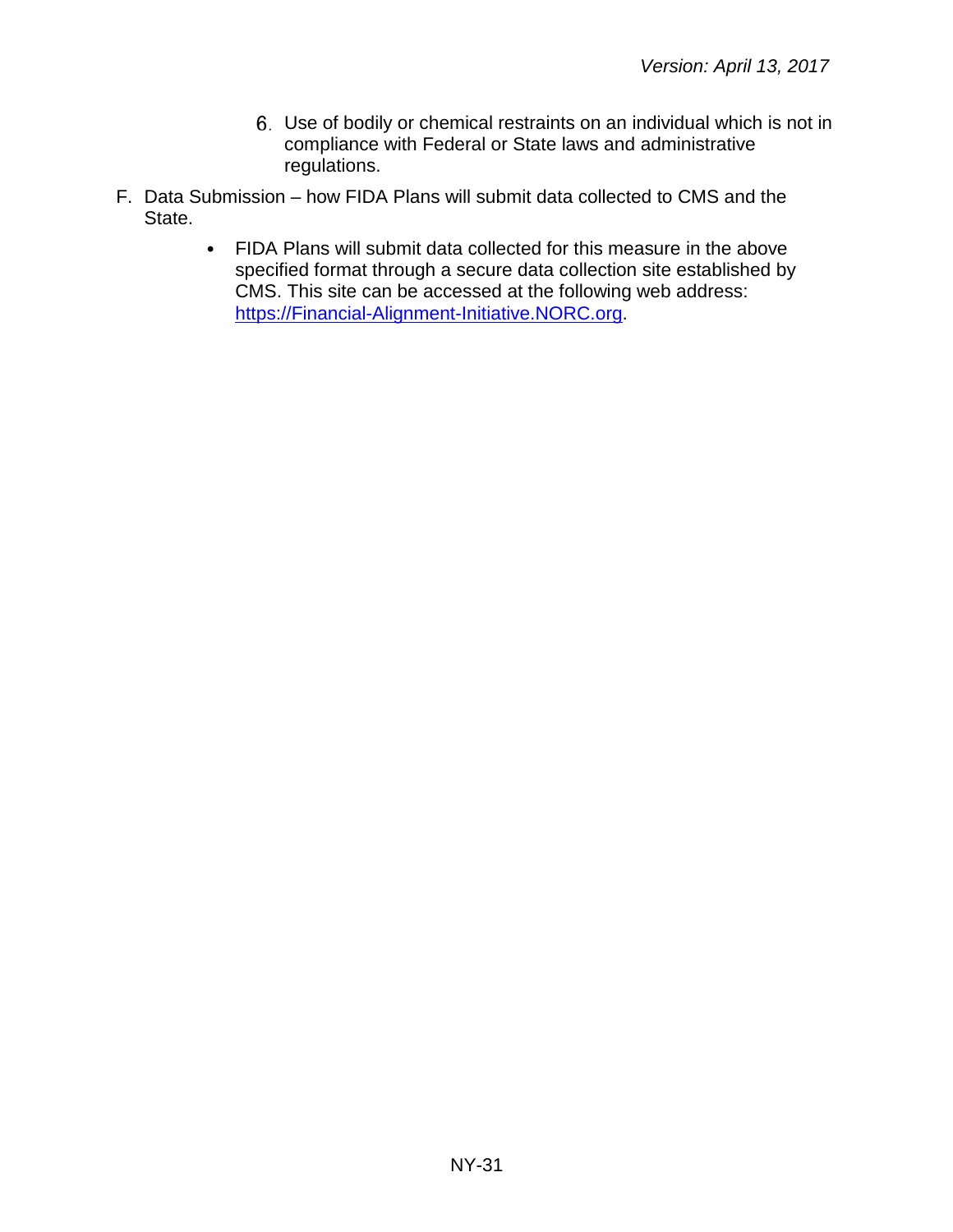## <span id="page-31-0"></span>**Section NYV. Utilization**

NY5.1 Participants directing their own services through the consumer-directed personal assistance option.

| <b>CONTINUOUS REPORTING</b>                                                                                                          |          |          |               |                                                                                        |  |
|--------------------------------------------------------------------------------------------------------------------------------------|----------|----------|---------------|----------------------------------------------------------------------------------------|--|
| <b>Reporting</b><br><b>Reporting</b><br><b>Reporting</b><br>Due Date<br>Level<br><b>Period</b><br><b>Section</b><br><b>Frequency</b> |          |          |               |                                                                                        |  |
| NY5. Utilization                                                                                                                     | Annually | Contract | Calendar Year | By the end of the<br>second month<br>following the last day<br>of the reporting period |  |

| <b>Element</b><br><b>Letter</b> | <b>Element Name</b>                                                                                                                            | <b>Definition</b>                                                                                                                                                                                          | <b>Allowable</b><br><b>Values</b>              |
|---------------------------------|------------------------------------------------------------------------------------------------------------------------------------------------|------------------------------------------------------------------------------------------------------------------------------------------------------------------------------------------------------------|------------------------------------------------|
| А.                              | Total number of<br>Participants enrolled in<br>the FIDA plan.                                                                                  | Total number of<br>Participants continuously<br>enrolled in the FIDA plan<br>during the reporting<br>period.                                                                                               | Field Type: Numeric                            |
| B.                              | Total number of<br>Participants who were<br>directing their own<br>services through the<br>consumer-directed<br>personal assistance<br>option. | Of the total reported in<br>A, the number of<br>Participants who were<br>directing their own<br>services through the<br>consumer-directed<br>personal assistance<br>option during the<br>reporting period. | Field Type: Numeric<br>Note: Is a subset of A. |

- B. QA checks/Thresholds procedures used by CMS and the State to establish benchmarks in order to identify outliers or data that are potentially erroneous.
	- CMS and the State will perform an outlier analysis.
	- As data are received from FIDA Plans over time, CMS and the State will apply threshold checks.
- C. Edits and Validation checks validation checks that should be performed by each FIDA Plan prior to data submission.
	- Confirm those data elements above as subsets of other elements.
	- FIDA Plans should validate that data element B is less than or equal to data element A.
	- All data elements should be positive values.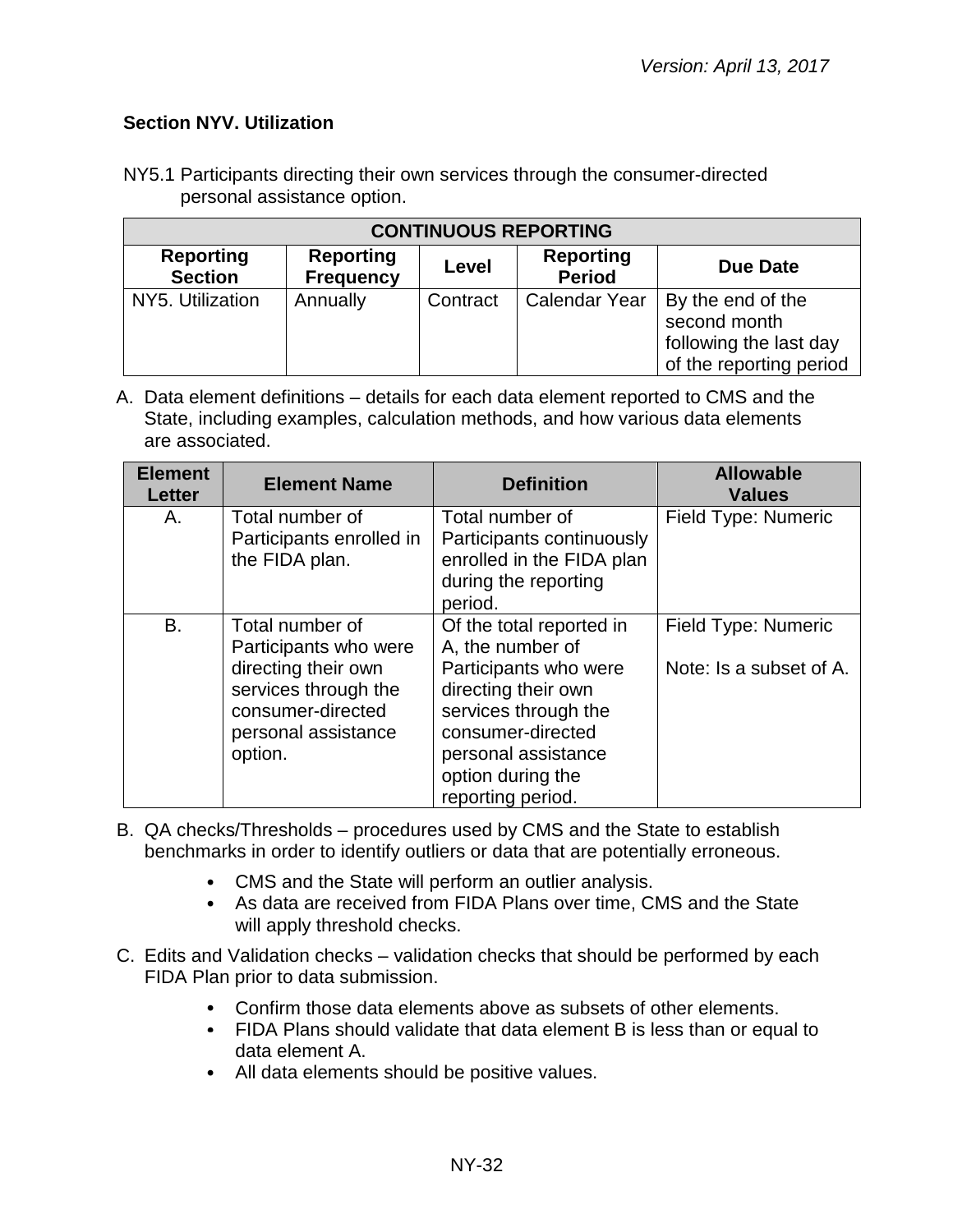- D. Analysis how CMS and the State will evaluate reported data, as well as how other data sources may be monitored.
	- CMS and the State will evaluate the percentage of Participants continuously enrolled in the FIDA Plan who were directing their own services through the consumer-directed personal assistance option during the reporting period.
- E. Notes additional clarifications to a reporting section. This section incorporates previously answered frequently asked questions.
	- FIDA Plans should include all Participants regardless of whether the Participant was enrolled through passive enrollment or opt-in enrollment. Medicaid-only Participants should not be included.
	- FIDA Plans should include all Participants who meet the criteria outlined in data element A, regardless if they are disenrolled as of the end of the reporting period (i.e., include all Participants regardless if they are currently enrolled or disenrolled as of the last day of the reporting period).
	- Continuous enrollment is defined as no more than one gap in enrollment of up to 45 days during the reporting period (i.e., January through December). To determine continuous enrollment for a Participant for whom enrollment is verified monthly, the Participant may not have more than a 1-month gap in coverage (i.e., a Participant whose coverage lapses for 2 months [60 days] is not considered continuously enrolled).
	- Consumer-directed personal assistance is a personal care program that empowers self-directing seniors and people with disabilities to recruit, hire, train, supervise and terminate their choice of personal assistant home care worker.
- F. Data Submission how FIDA Plans will submit data collected to CMS and the State.
	- FIDA Plans will submit data collected for this measure in the above specified format through a secure data collection site established by CMS. This site can be accessed at the following web address: [https://Financial-Alignment-Initiative.NORC.org.](https://financial-alignment-initiative.norc.org/)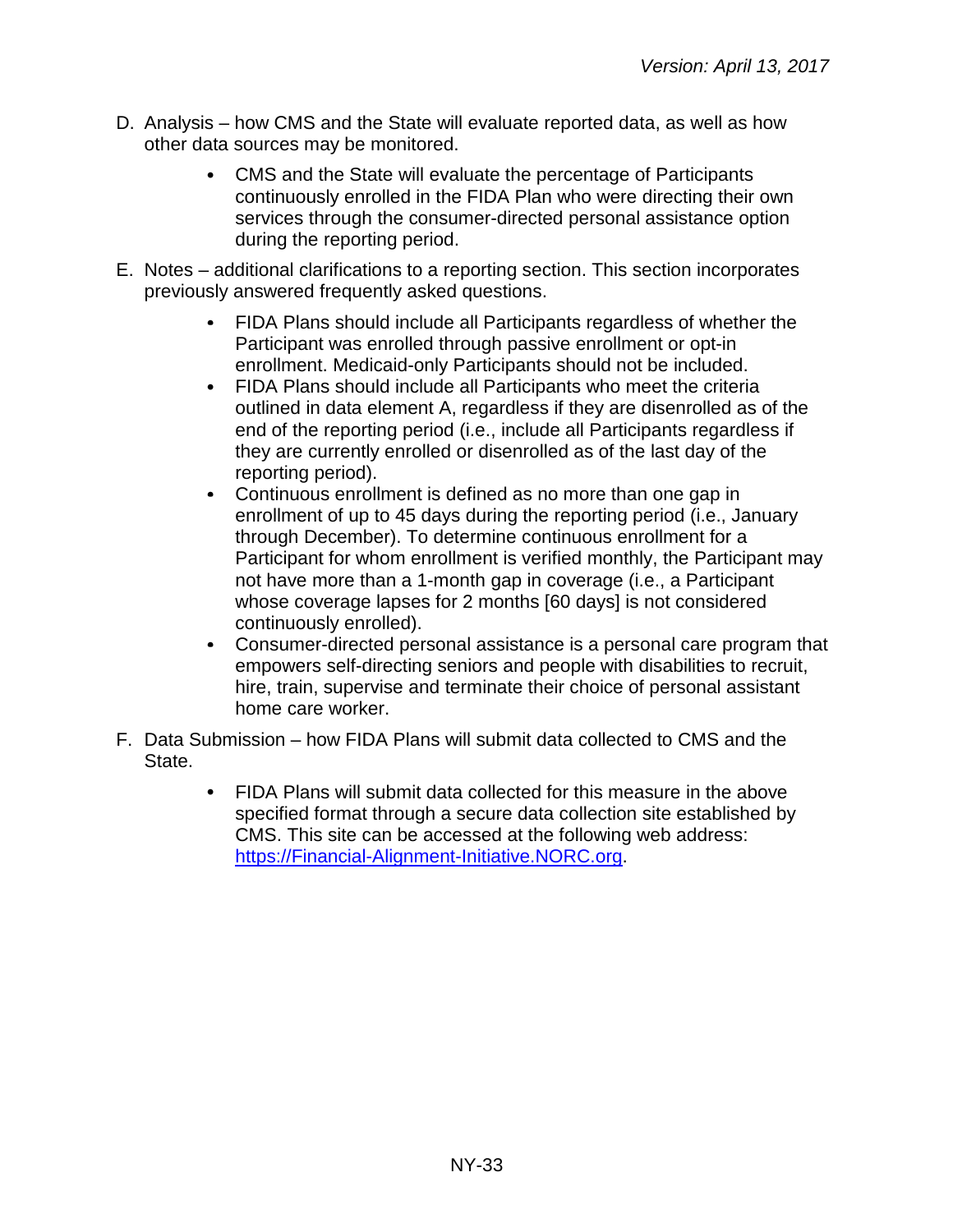## <span id="page-33-0"></span>**Section NYVI. Participant-Level File**

The New York Office of Quality and Patient Safety (OQPS) will be evaluating measures using the Medicaid Encounter Data System (MEDS), the Uniform Assessment System (UAS-NY) and Participant-level data. The State will conduct ongoing research on Participants' personal experiences in FIDA and on potential relationship of these experiences with Participants' health outcomes.

The following table provides instructions on the submission of Participant-level data on a subset of measures FIDA Plans are reporting at the plan-level and a number of IDT-related performance measures. This table does not provide any additional measures; it only provides guidance on the subset of measures for which CMS/NYSDOH require Participant-level data. Please see the source of each measure for the technical specifications for each. In particular:

- Columns 17-48 provide instructions on reporting Participant level data on HEDIS measures.
- Columns 49-54 provide instructions on some of the NY-Specific measures defined elsewhere within this appendix.
- Columns 55-62 refer to MMP Specific Core Measures available at: [https://www.cms.gov/Medicare-Medicaid-Coordination/Medicare-and-](https://www.cms.gov/Medicare-Medicaid-Coordination/Medicare-and-Medicaid-Coordination/Medicare-Medicaid-Coordination-Office/FinancialAlignmentInitiative/InformationandGuidanceforPlans.html)[Medicaid-Coordination/Medicare-Medicaid-Coordination-](https://www.cms.gov/Medicare-Medicaid-Coordination/Medicare-and-Medicaid-Coordination/Medicare-Medicaid-Coordination-Office/FinancialAlignmentInitiative/InformationandGuidanceforPlans.html)[Office/FinancialAlignmentInitiative/InformationandGuidanceforPlans.html](https://www.cms.gov/Medicare-Medicaid-Coordination/Medicare-and-Medicaid-Coordination/Medicare-Medicaid-Coordination-Office/FinancialAlignmentInitiative/InformationandGuidanceforPlans.html)
- Columns 63-359 provide instructions on reporting Participant level data on IDT activities. As noted for each element, some of the IDT requirements are specified within this appendix while others are specified within the final IDT policy. CMS and NYSDOH may establish thresholds and conduct outlier analysis based on this data.

Questions from FIDA Plans regarding these measures or the data submission process should be directed to NYSDOH.

| <b>CONTINUOUS REPORTING</b>               |                                      |          |                                   |                                                                                       |  |  |
|-------------------------------------------|--------------------------------------|----------|-----------------------------------|---------------------------------------------------------------------------------------|--|--|
| <b>Reporting</b><br><b>Section</b>        | <b>Reporting</b><br><b>Frequency</b> | Level    | <b>Reporting</b><br><b>Period</b> | Due Date                                                                              |  |  |
| NY6 Participant-<br><b>Level Measures</b> | Annually                             | Contract | <b>Calendar Year</b>              | By the end of the<br>sixth month following<br>the last day of the<br>reporting period |  |  |

NY6.1 Participant-Level File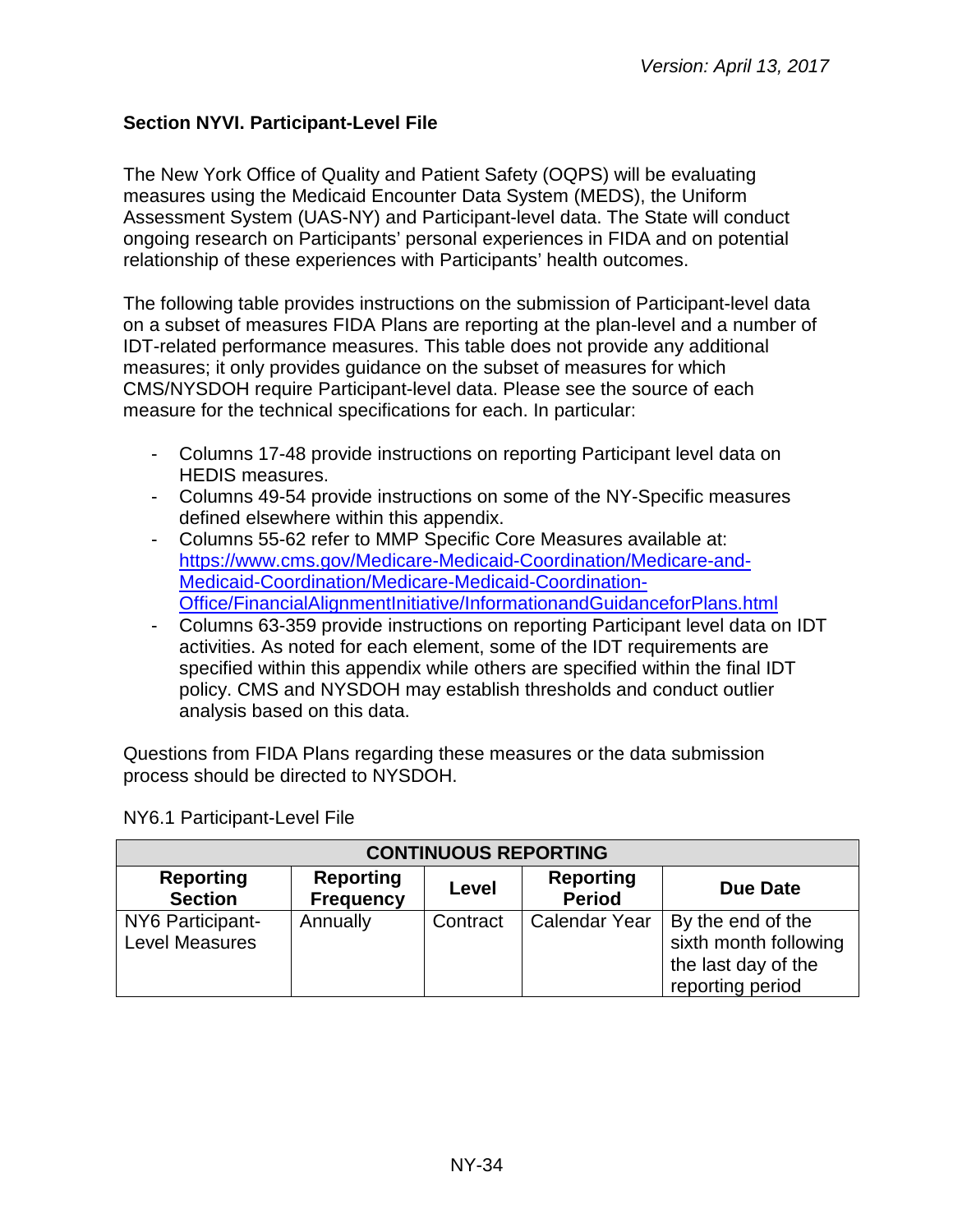A. File Format definitions – details for each data element reported to CMS and the State.

| <b>Column</b>    | <b>Name</b>                                                                                                                               | <b>Direction</b>                                                                                                                                                                                                                                                                                                                  | <b>Allowed</b>                              |
|------------------|-------------------------------------------------------------------------------------------------------------------------------------------|-----------------------------------------------------------------------------------------------------------------------------------------------------------------------------------------------------------------------------------------------------------------------------------------------------------------------------------|---------------------------------------------|
| <b>Placement</b> |                                                                                                                                           |                                                                                                                                                                                                                                                                                                                                   | <b>Values</b>                               |
|                  | <b>Instructions for Participant Identification</b>                                                                                        |                                                                                                                                                                                                                                                                                                                                   |                                             |
| Column 1-8       | <b>MMIS ID</b>                                                                                                                            | Enter the Plan's numeric eight-digit<br>ID.                                                                                                                                                                                                                                                                                       | ########                                    |
| Column 9-16      | <b>Medicaid CIN</b>                                                                                                                       | A Participant's client identification<br>number. The field should be<br>continuous without any spaces or<br>hyphens. The field is alpha- numeric<br>and should be treated as a text field.<br>The CIN entered in this field should<br>be for the CIN for the measurement<br>period. For example, CINs for 2015<br>should be used. | <b>Dual eligible</b><br>individuals<br>only |
|                  | <b>Instructions for Participant-level data on HEDIS Measures</b>                                                                          |                                                                                                                                                                                                                                                                                                                                   |                                             |
| Column 17        | Denominator for<br>Antidepressant<br>Medication<br>Management (AMM)                                                                       | Enter a '1' if the Participant is in the<br>denominator of the Antidepressant<br>Medication Management measures,<br>'0' if the Participant is not in the<br>denominator.                                                                                                                                                          | $1 = Yes$<br>$0 = No$                       |
| Column 18        | Numerator for<br>Antidepressant<br>Medication<br>Management-<br><b>Effective Acute Phase</b><br>Treatment (AMM)                           | Enter a '1' if the Participant is in the<br>numerator of the Antidepressant<br>Medication Management - Effective<br>Acute Phase Treatment measure, '0'<br>if the Participant is not in the<br>numerator or the information is<br>missing.                                                                                         | $1 = Yes$<br>$0 = No$                       |
| Column 19        | Numerator for<br>Antidepressant<br>Medication<br>Management- Effective<br><b>Continuation Phase</b><br>Treatment (AMM)                    | Enter a '1' if the Participant is in the<br>numerator of the Antidepressant<br>Medication Management - Effective<br><b>Continuation Phase Treatment</b><br>measure, '0' if the Participant is not in<br>the numerator or the information is<br>missing.                                                                           | $1 = Yes$<br>$0 = No$                       |
| Column 20        | Denominator for<br>Initiation and<br><b>Engagement of Alcohol</b><br>and Other Drug<br><b>Dependence Treatment</b><br>$(IET)$ : 18+ years | Enter: '1' if the Participant is in the<br>denominator of the Initiation and<br>Engagement of AOD Treatment, 18+<br>years measure '0' if the Participant is<br>not in the denominator of this<br>measure                                                                                                                          | $1 = Yes$<br>$0 = No$                       |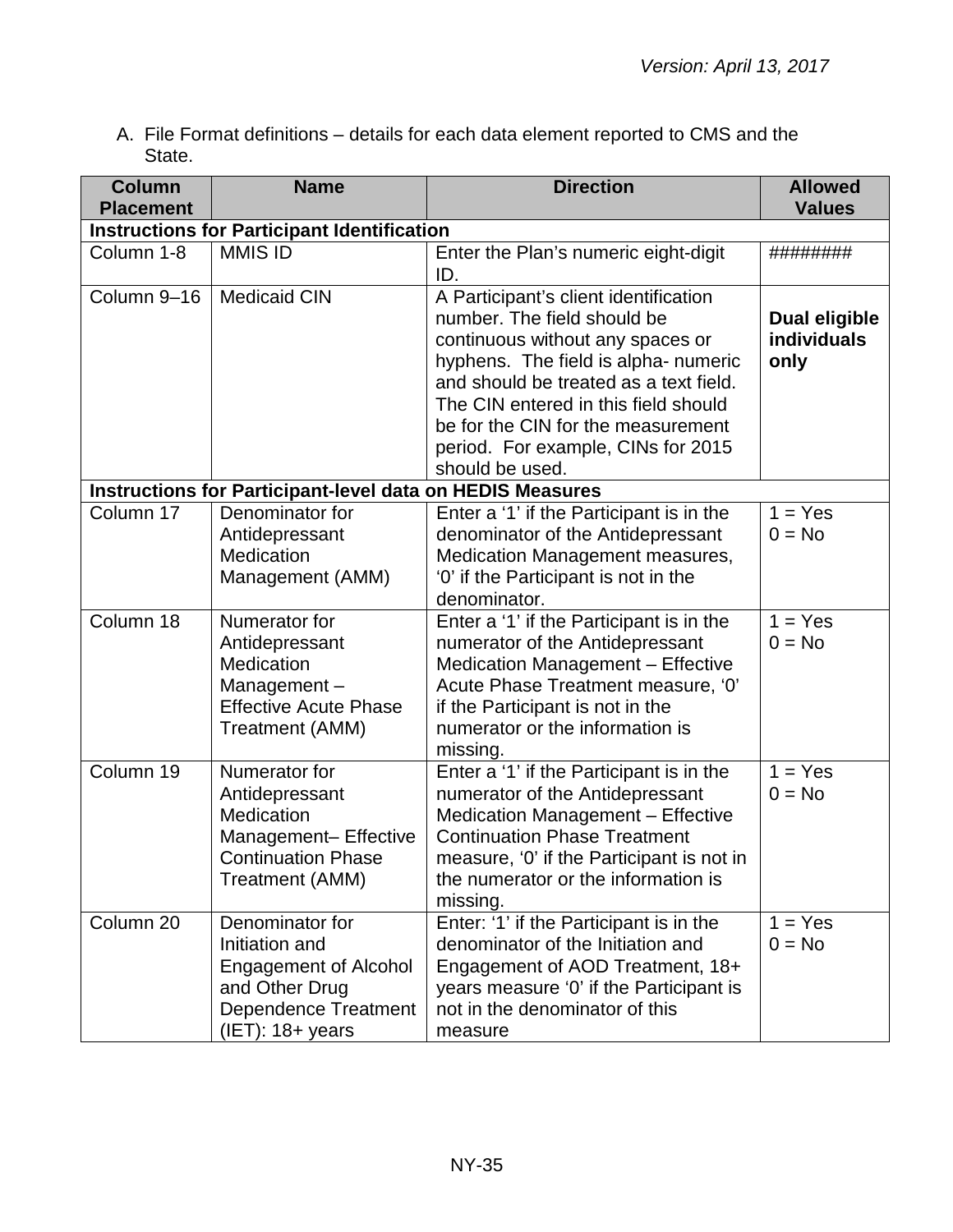| <b>Column</b><br><b>Placement</b> | <b>Name</b>                                                                                                                                                                | <b>Direction</b>                                                                                                                                                                                                                                     | <b>Allowed</b><br><b>Values</b> |
|-----------------------------------|----------------------------------------------------------------------------------------------------------------------------------------------------------------------------|------------------------------------------------------------------------------------------------------------------------------------------------------------------------------------------------------------------------------------------------------|---------------------------------|
| Column 21                         | Numerator for Initiation<br>and Engagement of<br><b>Alcohol and Other Drug</b><br><b>Dependence Treatment</b><br>(IET): Initiation of AOD<br>Treatment-18+ years           | Enter: '1' if the Participant is in the<br>numerator of the Initiation and<br>Engagement of AOD Treatment-<br>Initiation of AOD Treatment, 18+<br>years measure '0' if the Participant is<br>not in the numerator or the<br>information is missing.  | $1 = Yes$<br>$0 = No$           |
| Column 22                         | Numerator for Initiation<br>and Engagement of<br><b>Alcohol and Other Drug</b><br><b>Dependence Treatment</b><br>(IET): <b>Engagement</b> of<br>AOD Treatment-18+<br>years | Enter: '1' if the Participant is in the<br>numerator of the Initiation and<br>Engagement of AOD Treatment-<br>Engagement of AOD Treatment, 18+<br>years measure '0' if the Participant is<br>not in the numerator or the<br>information is missing.  | $1 = Yes$<br>$0 = No$           |
| Column 23-<br>24                  | Denominator for<br>Follow-Up After<br>Hospitalization for<br>Mental Illness (FUH)                                                                                          | Enter the number of times the<br>Participant appears in the<br>denominator of the Follow-Up After<br>Hospitalization for Mental Illness; '0' if<br>the Participant is not in the<br>denominator.                                                     | 00-98                           |
| Column 25-<br>26                  | Numerator 1 for Follow-<br>Up After Hospitalization<br>for Mental Illness, 7<br>days after discharge<br>(FUH)                                                              | Enter the number of times the<br>Participant appears in numerator 1 of<br>the Follow-Up After Hospitalization for<br>Mental Illness, 7 days after discharge.<br>'0' if the Participant is not in the<br>numerator or the information is<br>missing.  | 00-98                           |
| Column 27-<br>28                  | Numerator 2 for Follow-<br>Up After Hospitalization<br>for Mental Illness, 30<br>days after discharge<br>(FUH)                                                             | Enter the number of times the<br>Participant appears in numerator 2 of<br>the Follow-Up After Hospitalization for<br>Mental Illness, 30 days after<br>discharge. '0' if the Participant is not<br>in the numerator or the information is<br>missing. | 00-98                           |
| Column 29-<br>30                  | Denominator for<br>Medication<br><b>Reconciliation After</b><br>Discharge from<br><b>Inpatient Facility (MRP)</b>                                                          | Enter the number of times the<br>Participant appears in the<br>denominator of the Medication<br>Reconciliation After Discharge from<br><b>Inpatient Facility</b>                                                                                     | 00-98                           |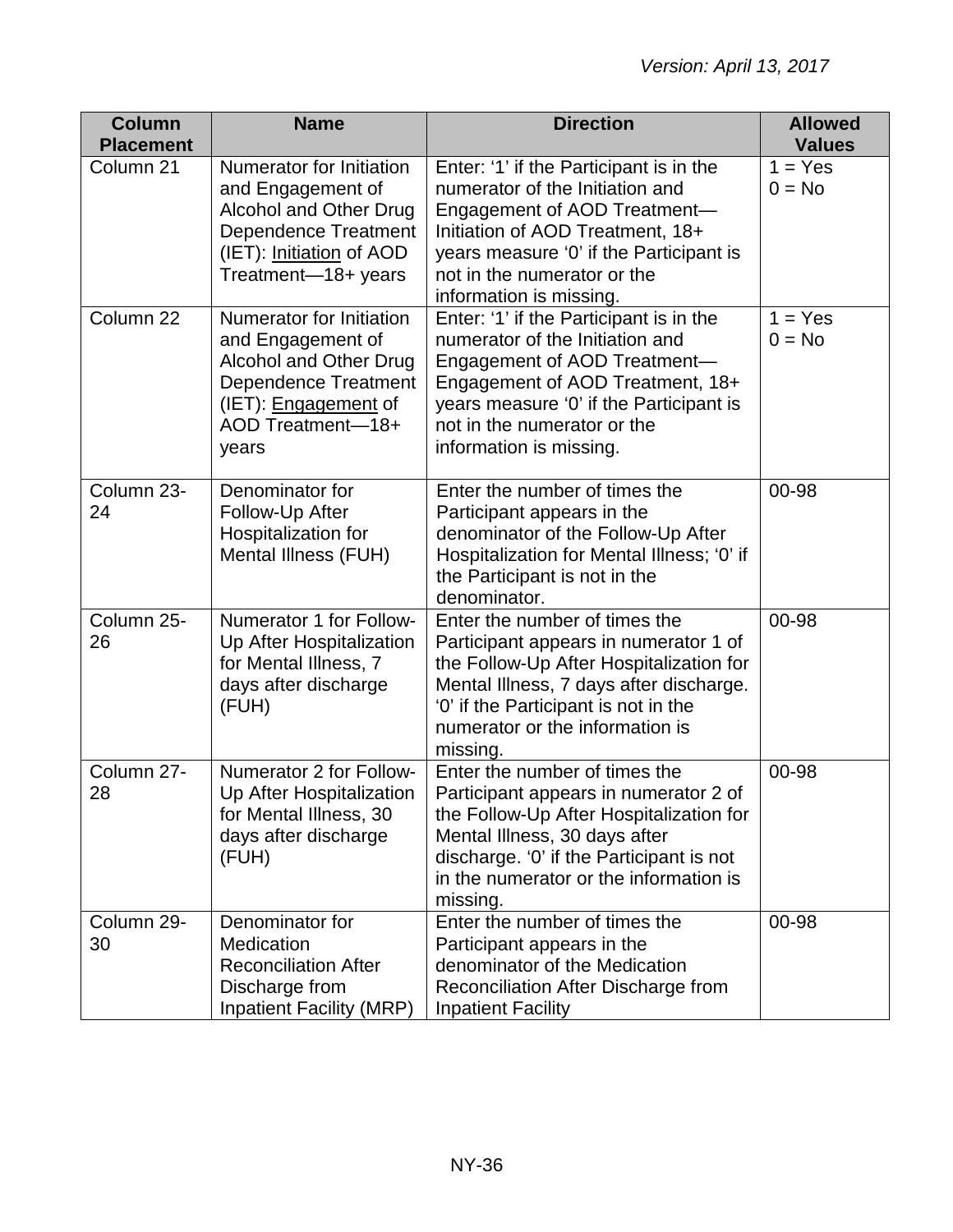| <b>Column</b>                  | <b>Name</b>                                                                                    | <b>Direction</b>                                                                                                                                                                                                  | <b>Allowed</b>         |
|--------------------------------|------------------------------------------------------------------------------------------------|-------------------------------------------------------------------------------------------------------------------------------------------------------------------------------------------------------------------|------------------------|
| <b>Placement</b><br>Column 31- | Numerator for                                                                                  | Enter the number of times the                                                                                                                                                                                     | <b>Values</b><br>00-98 |
| 32                             | Medication<br><b>Reconciliation After</b><br>Discharge from<br><b>Inpatient Facility (MRP)</b> | Participant appears in numerator of<br>the Medication Reconciliation After<br>Discharge from Inpatient Facility                                                                                                   |                        |
| Column 33                      | Denominator for the<br><b>Care for Older Adults</b><br>(COA)                                   | Enter a '1' if the Participant is in the<br>denominator of the Care for Older<br>Adults measure, '0' if the Participant is<br>not in the denominator.                                                             | $1 = Yes$<br>$0 = No$  |
| Column 34                      | Numerator for Care for<br>Older Adults-<br><b>Medication Review</b><br>(COA)                   | Enter a '1' if the Participant is in the<br>numerator of the Care for Older<br>Adults Medication Review measure,<br>'0' if the Participant is not in the<br>numerator or the information is<br>missing.           | $1 = Yes$<br>$0 = No$  |
| Column 35                      | Numerator for Care for<br>Older Adults-<br><b>Functional Status</b><br>Assessment (COA)        | Enter a '1' if the Participant is in the<br>numerator of the Care for Older<br><b>Adults Functional Status Assessment,</b><br>'0' if the Participant is not in the<br>numerator or the information is<br>missing. | $1 = Yes$<br>$0 = No$  |
| Column 36                      | Numerator for Care for<br>Older Adults - Pain<br>Screening (COA)                               | Enter a '1' if the Participant is in the<br>numerator of the Care for Older<br>Adults Pain Screening, '0' if the<br>Participant is not in the numerator or<br>the information is missing.                         | $1 = Yes$<br>$0 = No$  |
| Column 37                      | Denominator for<br>Comprehensive<br>Diabetes Care (CDC)                                        | Enter a '1' if the Participant is in the<br>denominator of the CDC measures,<br>'0' if the Participant is not in the<br>denominator.                                                                              | $1 = Yes$<br>$0 = No$  |
| Column 38                      | Numerator for CDC -<br>Eye Exam                                                                | Enter a '1' if the Participant is in the<br>numerator of the CDC Eye Exam<br>measure, '0' if the Participant is not in<br>the numerator or the information is<br>missing.                                         | $1 = Yes$<br>$0 = No$  |
| Column 39                      | Numerator for CDC -<br><b>Nephropathy Monitor</b>                                              | Enter a '1' if the Participant is in the<br>numerator of the CDC Nephropathy<br>Monitor measure, '0' if the Participant<br>is not in the numerator or the<br>information is missing.                              | $1 = Yes$<br>$0 = No$  |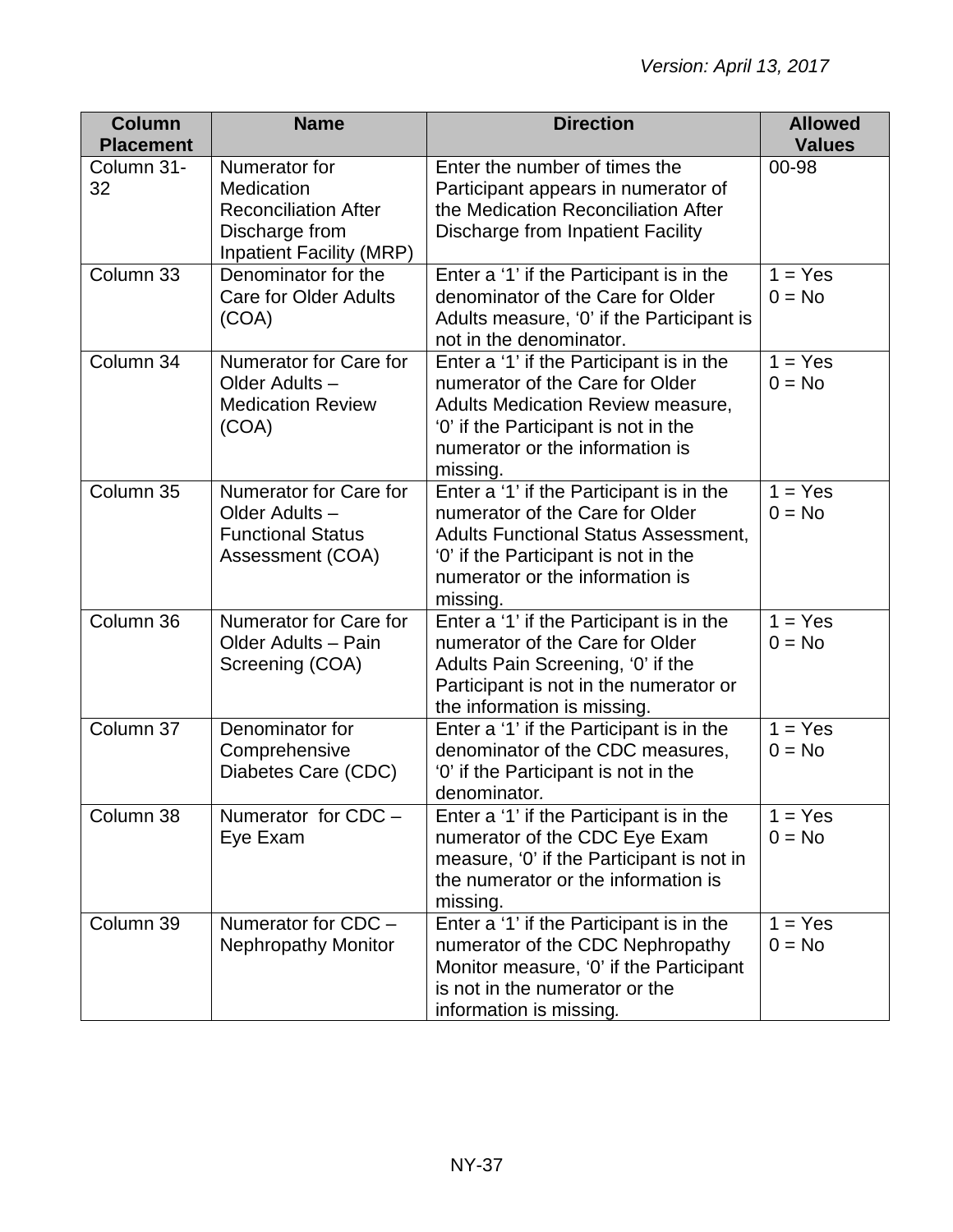| <b>Column</b>    | <b>Name</b>                                                                                 | <b>Direction</b>                                                                                                                                                                             | <b>Allowed</b>        |
|------------------|---------------------------------------------------------------------------------------------|----------------------------------------------------------------------------------------------------------------------------------------------------------------------------------------------|-----------------------|
| <b>Placement</b> |                                                                                             |                                                                                                                                                                                              | <b>Values</b>         |
| Column 40        | Numerator for CDC -<br>HbA1c Control (<8.0%)                                                | Enter a '1' if the Participant is in the<br>numerator of the CDC HbA1c Control<br>(<8.0%) measure, '0' if the Participant<br>is not in the numerator or the<br>information is missing.       | $1 = Yes$<br>$0 = No$ |
| Column 41        | Denominator for<br>Disease Modifying Anti-<br><b>Rheumatic Drug</b><br>Therapy (DMARD)      | Enter a '1' if the Participant is in the<br>denominator of the DMARD measure,<br>'0' if the Participant is not in the<br>denominator.                                                        | $1 = Yes$<br>$0 = No$ |
| Column 42        | <b>Numerator for Disease</b><br>Modifying Anti-<br><b>Rheumatic Drug</b><br>Therapy (DMARD) | Enter a '1' if the Participant is in the<br>numerator of the DMARD measure,<br>'0' if the Participant is not in the<br>numerator or the information is<br>missing.                           | $1 = Yes$<br>$0 = No$ |
| Column 43        | Denominator for<br><b>Controlling High Blood</b><br>Pressure (CBP)                          | Enter a '1' if the Participant is in the<br>denominator of the Controlling High<br>Blood Pressure measure, '0' if the<br>Participant is not in the denominator.                              | $1 = Yes$<br>$0 = No$ |
| Column 44        | Numerator for<br><b>Controlling High Blood</b><br>Pressure (CBP)                            | Enter a '1' if the Participant is in the<br>numerator of the Controlling High<br>Blood Pressure measure, '0' if the<br>Participant is not in the numerator or<br>the information is missing. | $1 = Yes$<br>$0 = No$ |
| Column 45        | <b>Denominator for Breast</b><br><b>Cancer Screening</b><br>(BCS)                           | Enter a '1' if the Participant is in the<br>denominator of the Breast Cancer<br>Screening measure, '0' if the<br>Participant is not in the denominator.                                      | $1 = Yes$<br>$0 = No$ |
| Column 46        | <b>Numerator for Breast</b><br><b>Cancer Screening</b><br>(BCS)                             | Enter a '1' if the Participant is in the<br>numerator of the Breast Cancer<br>Screening measure, '0' if the<br>participant is not in the numerator or<br>the information is missing.         | $1 = Yes$<br>$0 = No$ |
| Column 47        | Denominator for<br><b>Colorectal Cancer</b><br>Screening (COL)                              | Enter a '1' if the Participant is in the<br>denominator of the Colorectal Cancer<br>Screening measure, '0' if the<br>Participant is not in the denominator.                                  | $1 = Yes$<br>$0 = No$ |
| Column 48        | Numerator for<br><b>Colorectal Cancer</b><br>Screening (COL)                                | Enter a '1' if the Participant is in the<br>numerator of the Colorectal Cancer<br>Screening measure, '0' if the<br>Participant is not in the numerator of<br>this measure.                   | $1 = Yes$<br>$0 = No$ |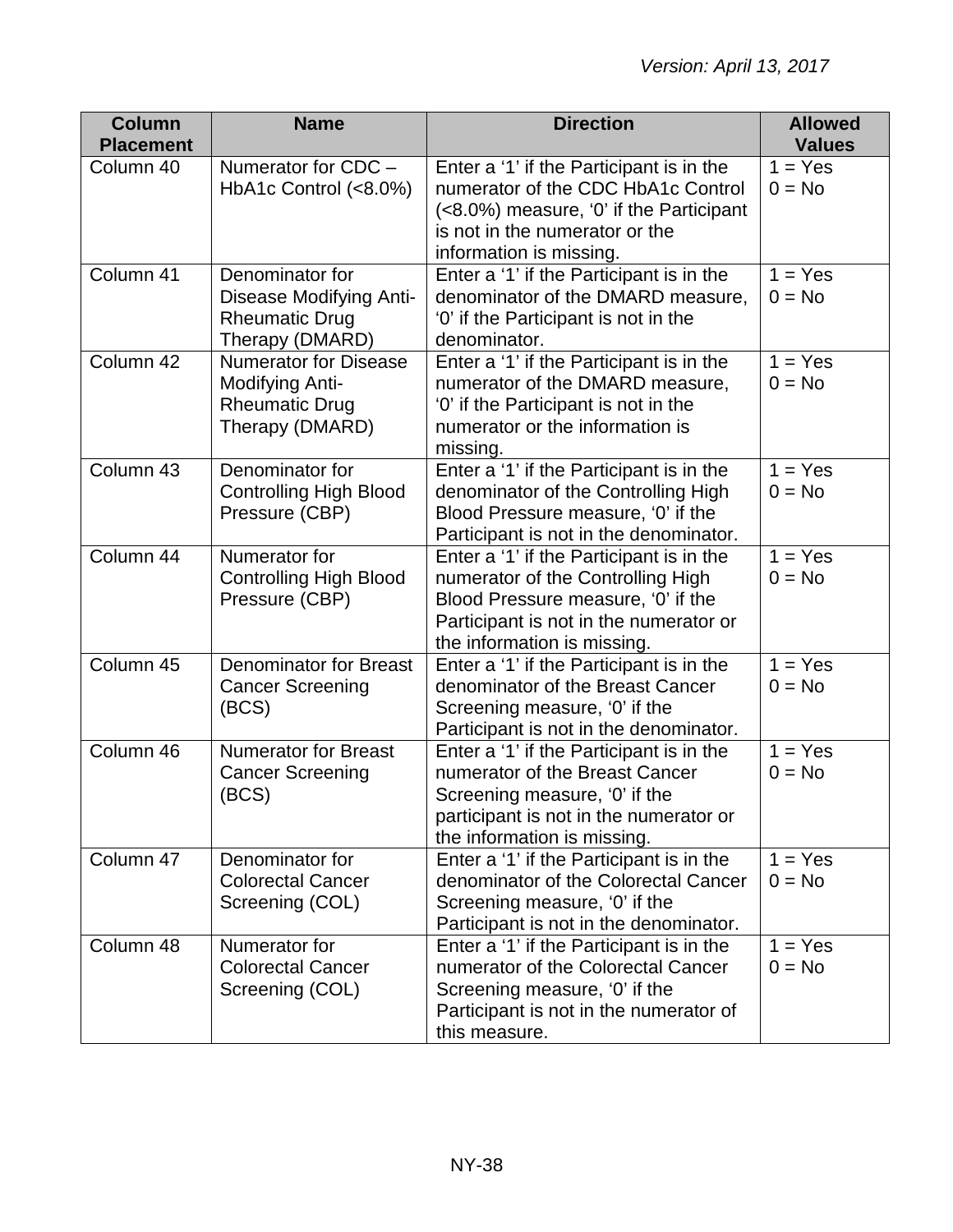| <b>Column</b><br><b>Placement</b>                                      | <b>Name</b>                                                                                                                                          | <b>Direction</b>                                                                                                                                                                                                                                                     | <b>Allowed</b><br><b>Values</b>  |  |  |
|------------------------------------------------------------------------|------------------------------------------------------------------------------------------------------------------------------------------------------|----------------------------------------------------------------------------------------------------------------------------------------------------------------------------------------------------------------------------------------------------------------------|----------------------------------|--|--|
| <b>Instructions for Participant Level Data on NY Specific Measures</b> |                                                                                                                                                      |                                                                                                                                                                                                                                                                      |                                  |  |  |
| Column 49                                                              | Denominator for NY3.1<br>Long Term Care<br><b>Overall Balance</b>                                                                                    | Enter a '1' if the Participant is in the<br>denominator of the NY3.1 Long Term<br>Care Overall Balance measure, '0' if<br>the Participant is not in the<br>denominator.                                                                                              | $1 = Yes$<br>$0 = No$            |  |  |
| Column 50                                                              | Numerator for NY3.1<br>Long Term Care<br><b>Overall Balance</b>                                                                                      | Enter a '1' if the Participant is in the<br>numerator of the NY3.1 Long Term<br>Care Overall Balance measure, '0' if<br>the Participant is not in the numerator<br>or the information is missing.                                                                    | $1 = Yes$<br>$0 = No$            |  |  |
| Column 51                                                              | Denominator for the<br>Participants directing<br>their own services<br>through the Consumer-<br><b>Directed Personal</b><br><b>Assistance Option</b> | Enter a '1' if the Participant is in the<br>denominator of the NY5.1 Consumer-<br><b>Directed Personal Assistance Option</b><br>measure above, '0' if the Participant is<br>not in the denominator.                                                                  | $\overline{1}$ = Yes<br>$0 = No$ |  |  |
| Column 52                                                              | Numerator for the<br>Participants directing<br>their own services<br>through the Consumer-<br><b>Directed Personal</b><br><b>Assistance Option</b>   | Enter a '1' if the Participant is in the<br>numerator of the NY5.1 Consumer-<br>Directed Personal Assistance Option<br>measure above, '0' if the Participant is<br>not in the numerator or the<br>information is missing.                                            | $1 = Yes$<br>$0 = No$            |  |  |
| Column 53                                                              | Denominator for NY 3.2<br>Community<br>Reintegration                                                                                                 | Enter a '1' if the Participant is in the<br>denominator of the NY 3.2<br><b>Community Reintegration measure</b><br>above, '0' if the Participant is not in<br>the denominator.                                                                                       | $1 = Yes$<br>$0 = No$            |  |  |
| Column 54                                                              | Numerator for NY 3.2<br>Community<br>Reintegration                                                                                                   | Enter a '1' if the Participant is in the<br>numerator of the NY 3.2 Community<br>Reintegration measure above, '0' if<br>the Participant is not in the numerator<br>or the information is missing.                                                                    | $\overline{1}$ = Yes<br>$0 = No$ |  |  |
|                                                                        |                                                                                                                                                      | Instructions for Participant Level Data on MMP-Specific Core Reporting Requirements                                                                                                                                                                                  |                                  |  |  |
| Column 55                                                              | Denominator for<br><b>Screening for MMP</b><br>Core Measure 6.1<br><b>Clinical Depression and</b><br>Follow-up Care                                  | Enter a '1' if the Participant is in the<br>denominator of the MMP Core<br>Measure 6.1 Screening for Clinical<br>Depression and Follow-up care, '0' if<br>the Participant is not in the<br>denominator. Because measure is<br>suspended at this time, fill with '0". | $1 = Yes$<br>$0 = No$            |  |  |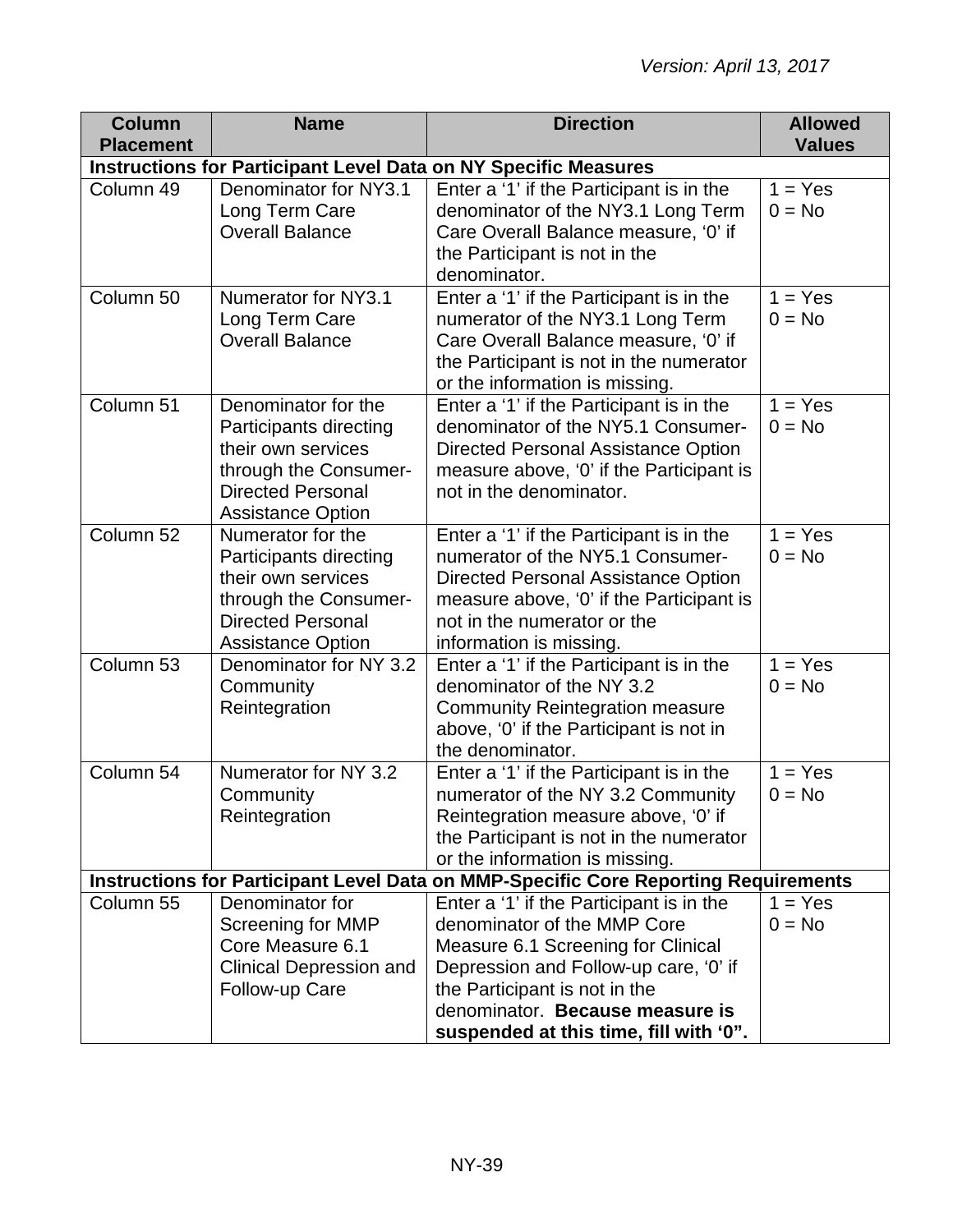| <b>Column</b>        | <b>Name</b>                                                        | <b>Direction</b>                                                        | <b>Allowed</b>  |
|----------------------|--------------------------------------------------------------------|-------------------------------------------------------------------------|-----------------|
| <b>Placement</b>     |                                                                    |                                                                         | <b>Values</b>   |
| Column 56            | Numerator for the MMP                                              | Enter a '1' if the Participant is in                                    | $1 = Yes$       |
|                      | Core Measure 6.1                                                   | numerator 1 of the MMP Core                                             | $0 = No$        |
|                      | <b>Screening for Clinical</b>                                      | Measure 6.1 Screening for Clinical                                      |                 |
|                      | Depression and Follow-                                             | Depression and Follow-up care, '0' if                                   |                 |
|                      | up Care                                                            | the Participant is not in the numerator                                 |                 |
|                      |                                                                    | or the information is missing.                                          |                 |
|                      |                                                                    | Because measure is suspended at                                         |                 |
| Column 57            | Denominator for MMP                                                | this time, fill with '0".<br>Enter a '1' if the Participant is in the   | $1 = Yes$       |
|                      | Core Measure 9.2                                                   | denominator of the MMP Core                                             | $0 = No$        |
|                      |                                                                    |                                                                         |                 |
|                      | <b>Nursing Facility</b><br><b>Diversion</b>                        | <b>Measure 9.2 Nursing Facility</b>                                     |                 |
|                      |                                                                    | Diversion measure, '0' if the<br>Participant is not in the denominator. |                 |
| Column 58            | <b>Numerator for MMP</b>                                           | Enter a '1' if the Participant is in the                                | $1 = Yes$       |
|                      | Core Measure 9.2                                                   | numerator of the MMP Core Measure                                       | $0 = No$        |
|                      | <b>Nursing Facility</b>                                            | 9.2 Nursing Facility Diversion                                          |                 |
|                      | <b>Diversion</b>                                                   | measure, '0' if the Participant is not in                               |                 |
|                      |                                                                    | the numerator or the information is                                     |                 |
|                      |                                                                    | missing.                                                                |                 |
| Column 59-           | <b>Denominator for Care</b>                                        | Enter the number of times the                                           | 00-98           |
| 60                   | <b>Transition Record</b>                                           | Participant met the inclusion criteria                                  |                 |
|                      | <b>Transmitted to Health</b>                                       | for Element B of MMP Core Measure                                       |                 |
|                      | <b>Care Professional</b>                                           | 3.1 Care Transition Record                                              |                 |
|                      |                                                                    | <b>Transmitted to Health Care</b>                                       |                 |
|                      |                                                                    | Professional measure, '00' if                                           |                 |
|                      |                                                                    | Participant does not.                                                   |                 |
| Column 61-           | <b>Numerator for Care</b>                                          | Enter the number of times the                                           | 00-98           |
| 62                   | <b>Transition Record</b>                                           | Participant the Participant met the                                     |                 |
|                      | <b>Transmitted to Health</b>                                       | inclusion criteria for Element C of the                                 |                 |
|                      | <b>Care Professional</b>                                           | <b>MMP Core Measure 3.1 Care</b>                                        |                 |
|                      |                                                                    | <b>Transition Record Transmitted to</b>                                 |                 |
|                      |                                                                    | Health Care Professional measure,                                       |                 |
|                      |                                                                    | '00' if Participant is not in the                                       |                 |
|                      |                                                                    | numerator or the information is                                         |                 |
|                      |                                                                    | missing.                                                                |                 |
|                      | <b>Instructions for Participant Level Data on IDT Requirements</b> |                                                                         |                 |
| Column <sub>63</sub> | <b>Enrollment Type</b>                                             | Enter a '1' if the Participant is an opt-                               | $1 =$ Voluntary |
|                      |                                                                    | in enrollee, Enter a '0' if the                                         | $0 =$ Passive   |
|                      |                                                                    | Participant is a Passive enrollee.                                      |                 |
| Column 64            | Did the Participant                                                | Enter a '1' if the Participant refused to                               | $1 = Yes$       |
|                      | refuse to have his/her                                             | have his/her UAS-NY completed at                                        | $0 = No$        |
|                      | UAS-NY completed at                                                | least once in the reporting year,                                       |                 |
|                      | least once in the                                                  | otherwise enter '0'.                                                    |                 |
|                      | reporting year?                                                    |                                                                         |                 |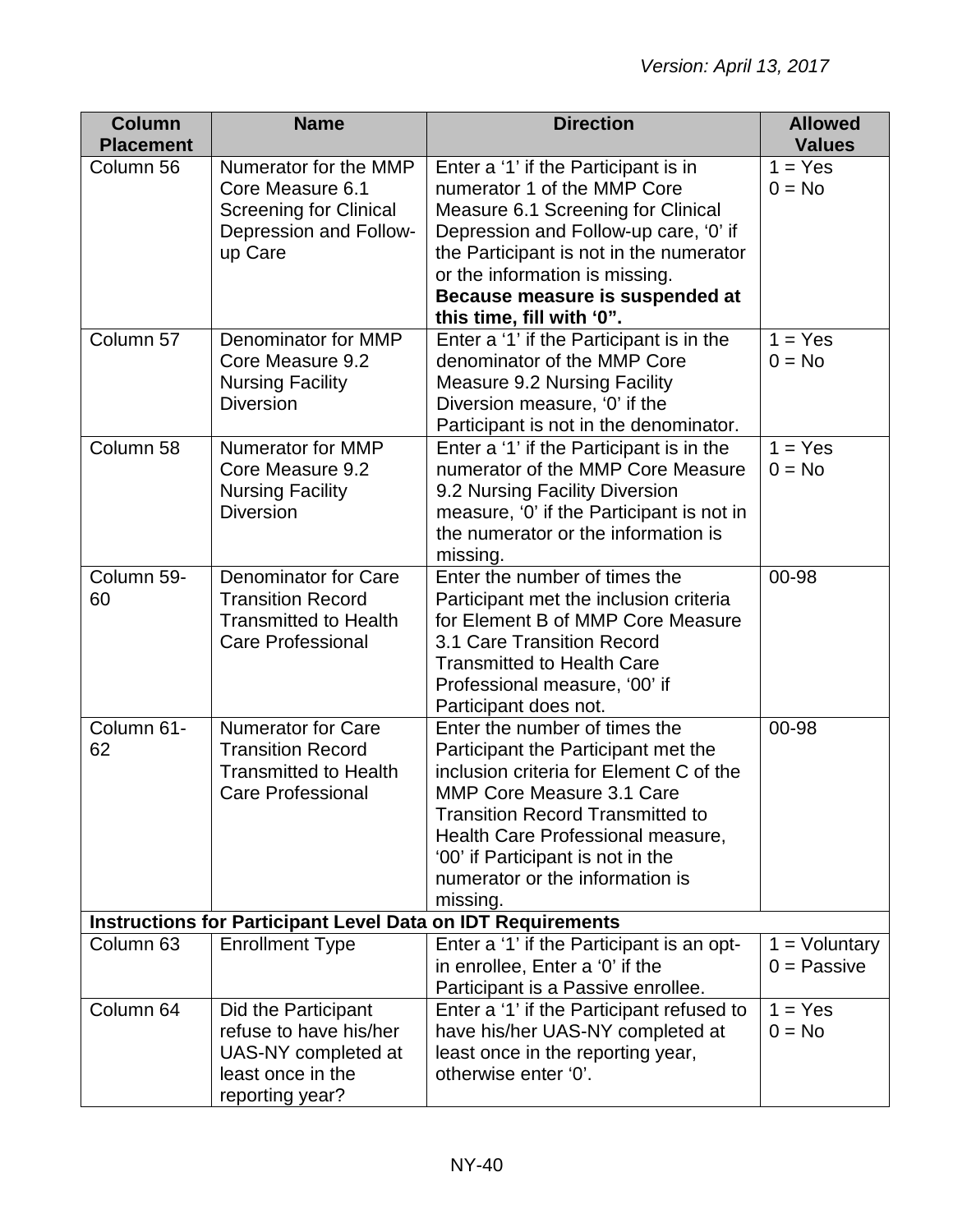| <b>Column</b><br><b>Placement</b>                                                                                                    | <b>Name</b>                                                                                                                          | <b>Direction</b>                                                                                                                                                                                                                                                                                                                                                                             | <b>Allowed</b><br><b>Values</b> |
|--------------------------------------------------------------------------------------------------------------------------------------|--------------------------------------------------------------------------------------------------------------------------------------|----------------------------------------------------------------------------------------------------------------------------------------------------------------------------------------------------------------------------------------------------------------------------------------------------------------------------------------------------------------------------------------------|---------------------------------|
| Columns 65-<br>160<br>(up to $12$<br>dates for this<br>measure)                                                                      | Date(s) on which the<br>Participant had a PCSP<br>completed or updated                                                               | Enter the date(s) on which the<br>Participant had their PCSP completed<br>or updated as specified in the final<br>IDT policy. Leave the cell blank if the<br>Participant did not have a PSCP<br>completed/updated or the information<br>is missing.                                                                                                                                          | <b>MMDDYYYY</b>                 |
| Column 161                                                                                                                           | Did the Participant<br>refuse to have his/her<br>PCSP completed at<br>least once in the<br>reporting year?                           | Enter a '1' if this Participant refused to<br>have his/her PCSP completed at least<br>once in the reporting year as specified<br>in NY2.1 above and the final IDT<br>policy, otherwise enter '0'.                                                                                                                                                                                            | $1 = Yes$<br>$0 = No$           |
| Columns<br>162-257(e.g.,<br>column 162<br>for date 1,<br>column 170<br>for date 2,<br>etc.; up to $12$<br>dates for this<br>measure) | Date(s) on which the<br>Participant had an IDT<br>meeting within reporting<br>year                                                   | Enter the date(s) on which the<br>Participant had IDT meetings as<br>specified in the final IDT policy. Leave<br>the cell blank if the Participant did not<br>have any IDT meetings or the<br>information is missing.                                                                                                                                                                        | <b>MMDDYYYY</b>                 |
| Column 258                                                                                                                           | Did the Participant<br>refuse to have an IDT<br>meeting at least once in<br>the reporting year?                                      | Enter a '1' if this Participant refused to<br>have an IDT meeting as specified in<br>the final IDT policy at least once in the<br>reporting year, otherwise enter '0'.                                                                                                                                                                                                                       | $1 = Yes$<br>$0 = No$           |
| Columns<br>259-354<br>(e.g., column<br>259 for date<br>1, column<br>267for date<br>2, $etc.; up to$<br>12 dates for<br>this measure) | Date(s) on which the<br><b>Participant Was</b><br>Discharged From a<br>Hospital Inpatient or<br>Nursing Facility to the<br>Community | Enter the date(s) on which the<br>Participant was discharged from a<br>hospital inpatient or nursing facility to<br>the community as specified in the<br>transition of care setting section of the<br>final IDT policy. Leave the cell blank if<br>the Participant was not discharged<br>from a hospital inpatient or nursing<br>facility to the community or the<br>information is missing. | <b>MMDDYYYY</b>                 |
| Column 355                                                                                                                           | Did the Participant have<br><b>Behavioral Health</b><br>Specialist as a member<br>of the IDT at least once<br>in the reporting year? | Enter a '1' if the Participant had a<br>Behavioral Health Specialist as a<br>member of the IDT as specified in the<br>final IDT policy, '0' if the Participant<br>did not have a Behavioral Health<br>Specialist as a member of the IDT.                                                                                                                                                     | $1 = Yes$<br>$0 = No$           |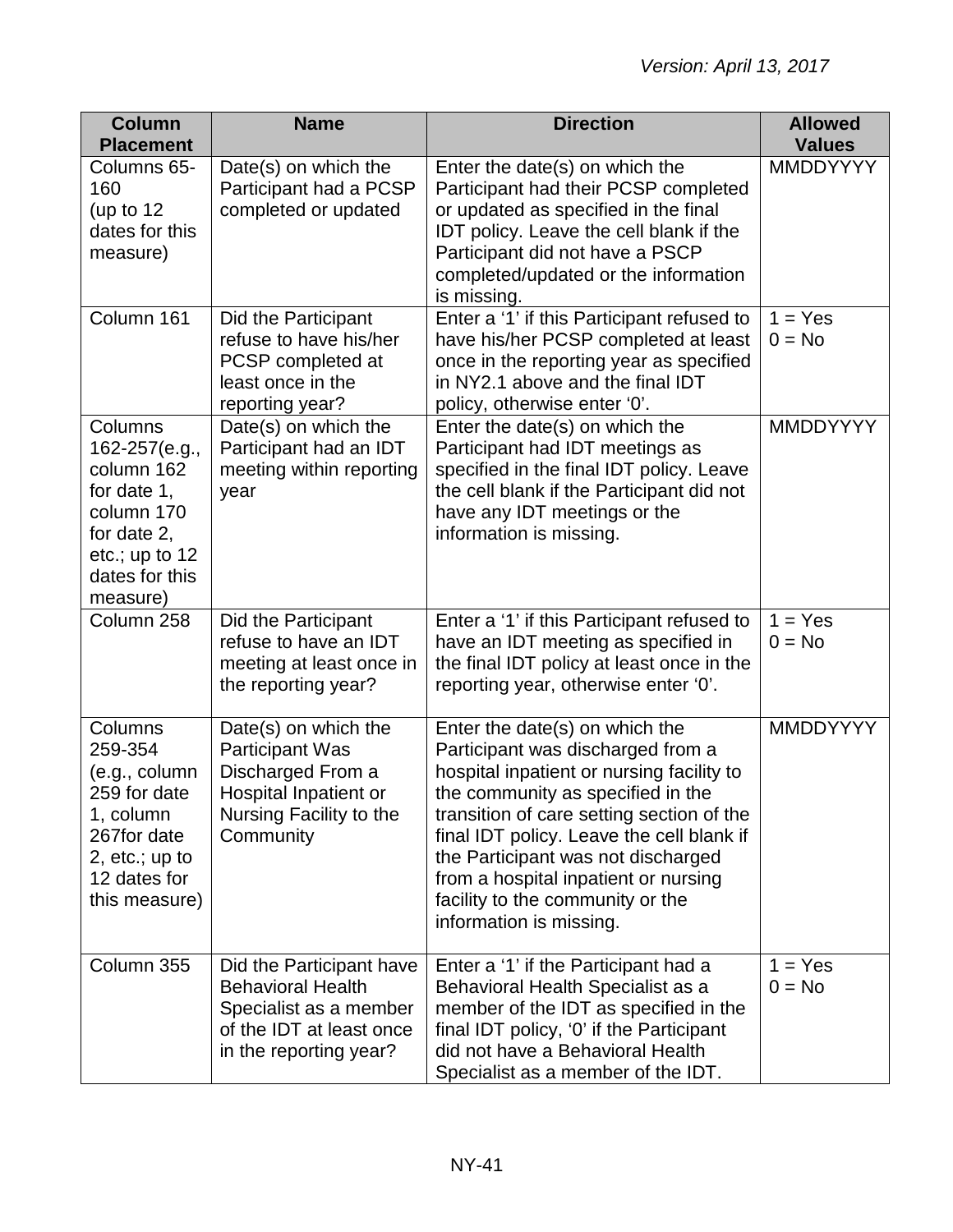| <b>Column</b><br><b>Placement</b> | <b>Name</b>                                                                                                                                                                 | <b>Direction</b>                                                                                                                                                                                                                                                                                                                                        | <b>Allowed</b><br><b>Values</b> |
|-----------------------------------|-----------------------------------------------------------------------------------------------------------------------------------------------------------------------------|---------------------------------------------------------------------------------------------------------------------------------------------------------------------------------------------------------------------------------------------------------------------------------------------------------------------------------------------------------|---------------------------------|
| Column 356                        | Did the Participant have<br>an RN assessor as a<br>member of the IDT at<br>least once in the<br>reporting year?                                                             | Enter a '1' if the Participant had the<br>RN assessor as a member of the IDT<br>as specified in the final IDT policy, '0'<br>if the Participant did not have the RN<br>Assessor as a member of the IDT.                                                                                                                                                 | $1 = Yes$<br>$0 = No$           |
| Column 357                        | Did the Participant have<br>a Participant Designee<br>on the IDT at least once<br>in the reporting year?                                                                    | Enter a '1' if the Participant had a<br>Participant Designee as a member of<br>the IDT as specified in the final IDT<br>policy, '0' if the Participant did not<br>have a Participant Designee as a<br>member of the IDT.                                                                                                                                | $1 = Yes$<br>$0 = No$           |
| Column 358                        | Did the Participant have<br>a home care aid or a<br>designee with clinical<br>experience from the<br>home care agency on<br>the IDT at least once in<br>the reporting year? | Enter a '1' if the Participant had a<br>home care aide or a designee with<br>clinical experience from the home<br>care agency as a member of the IDT<br>as specified in the final IDT policy, '0'<br>if the Participant did not have a home<br>care aide or a designee with clinical<br>experience from the home care<br>agency as a member of the IDT. | $1 = Yes$<br>$0 = No$           |
| Column 359                        | Did the Participant have<br>a nursing facility<br>representative on the<br><b>IDT</b> at least once in the<br>reporting year?                                               | Enter a '1' if the Participant had a<br>nursing facility representative as a<br>member of the IDT as specified in the<br>final IDT policy, '0' if the Participant<br>did not have a nursing facility<br>representative as a member of the<br>IDT.                                                                                                       | $1 = Yes$<br>$0 = No$           |

- A. Edits and Validation checks validation checks that should be performed by each FIDA plan prior to data submission.
	- FIDA Plans should ensure that all data values are recorded in the prescribed format (see column "Allowed values").
- B. Analysis how CMS and the State will evaluate reported data, as well as how other data sources may be monitored.
	- NYSDOH will use the Participant-level data to conduct ongoing research on Participants' personal experiences in the FIDA program and on potential relationship of these experiences with Participants' health outcomes.
- C. Notes additional clarifications to a reporting section. This section incorporates previously answered frequently asked questions.
	- Overall format: